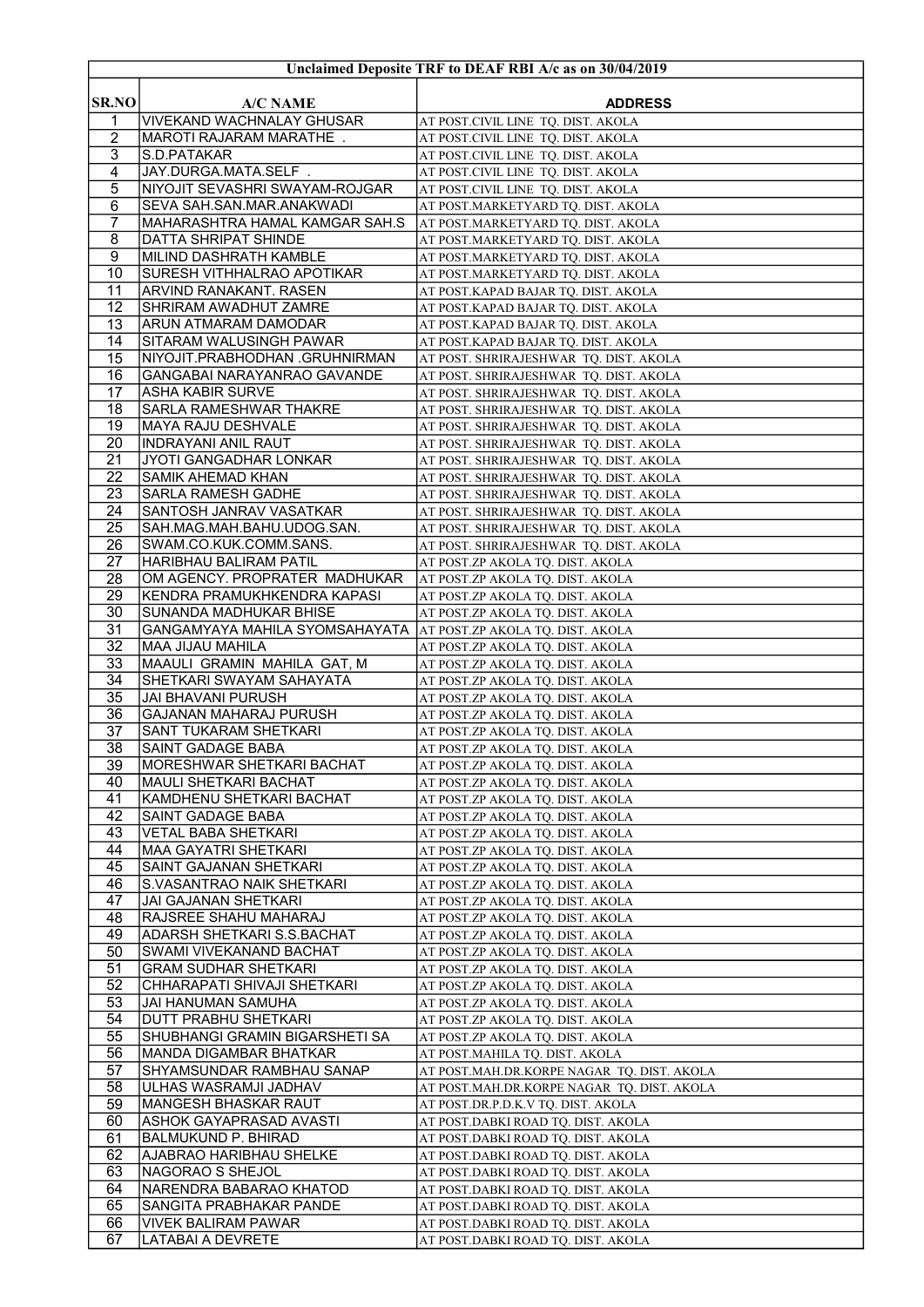| 68  | SUSHILA PUNDAKAR                | AT POST.DABKI ROAD TQ. DIST. AKOLA    |
|-----|---------------------------------|---------------------------------------|
| 69  | NANA BHIMRAO PAJAI              | AT POST.DABKI ROAD TO. DIST. AKOLA    |
| 70  | NANA BHIMRAO PAJAI              | AT POST.DABKI ROAD TO. DIST. AKOLA    |
| 71  | SHALIKRAM PAIKUJI UKE           | AT POST.DABKI ROAD TQ. DIST. AKOLA    |
| 72  | TULSABAI TRYAMBAK PARASKAR      | AT POST.DABKI ROAD TQ. DIST. AKOLA    |
| 73  | AROGYA VARDHINI MAHILA A. S.    | AT POST.DABKI ROAD TQ. DIST. AKOLA    |
| 74  | DATTA GRAMIN SHIKSHAN PRASAR.   | AT POST.DABKI ROAD TQ. DIST. AKOLA    |
| 75  | PARIVARTAN APANGA SWAYAM        | AT POST.DABKI ROAD TQ. DIST. AKOLA    |
| 76  | KSHITIJ KRISHI SEVA SANSTHA     | AT POST.DABKI ROAD TQ. DIST. AKOLA    |
| 77  | JAYBHAVANI SAHAKARI DUDH UTPA   | AT POST.DABKI ROAD TO. DIST. AKOLA    |
| 78  | WANKHADE PLOT GRUHA. SANSTHA    | AT POST.DABKI ROAD TQ. DIST. AKOLA    |
| 79  | AJAY MANOHAR TALE               | AT POST.TUKARAM CHAUK TQ. DIST. AKOLA |
| 80  | <b>OMPRAKASH G BAGARE</b>       | AT POST.TUKARAM CHAUK TQ. DIST. AKOLA |
| 81  | SANJAY M WAKODE                 | AT POST.TUKARAM CHAUK TQ. DIST. AKOLA |
| 82  | <b>SUCHITA V TALE</b>           | AT POST.TUKARAM CHAUK TQ. DIST. AKOLA |
| 83  | PRADIP S MALKHEDE               | AT POST.TUKARAM CHAUK TQ. DIST. AKOLA |
| 84  | RUPALI D GOPNARAYAN             | AT POST.TUKARAM CHAUK TQ. DIST. AKOLA |
| 85  | RAMESHWAR WAMANRAO CHATARKAR    | AT POST.TUKARAM CHAUK TQ. DIST. AKOLA |
| 86  | SHAKUNTALA RAMDAS KHOBARKHEDE   | AT POST.TUKARAM CHAUK TQ. DIST. AKOLA |
| 87  | RAVINDRA SAHEBRAO PAWSALE       | AT POST.TUKARAM CHAUK TQ. DIST. AKOLA |
| 88  | ATUL RAMKRUSHNA SULE            | AT POST.TUKARAM CHAUK TQ. DIST. AKOLA |
| 89  | <b>GOKUL PANDHARI DHORE</b>     | AT POST.TUKARAM CHAUK TQ. DIST. AKOLA |
| 90  | <b>MADHUKAR BABURAO DHASALE</b> | AT POST.TUKARAM CHAUK TQ. DIST. AKOLA |
| 91  | DEVMAN NAMDEO GAWALI            | AT POST.TUKARAM CHAUK TQ. DIST. AKOLA |
| 92  | VINADHAR RAMPRASAD DHIVVEDI     | AT POST.TUKARAM CHAUK TQ. DIST. AKOLA |
| 93  | <b>SHIMA SASHIKANT INGLE</b>    | AT POST.TUKARAM CHAUK TQ. DIST. AKOLA |
| 94  | VISHNUDAS BHIMRAO MHAISANE      | AT POST.TUKARAM CHAUK TQ. DIST. AKOLA |
| 95  | RUKHMA KISAN POPHALE            | AT POST.BORGAON MANJU TQ. DIST. AKOLA |
| 96  | DEORAO ANNAD DESHMUKH           | AT POST.BORGAON MANJU TQ. DIST. AKOLA |
| 97  | NARAYAN BHIKAJI CHAVARE         | AT POST.BORGAON MANJU TQ. DIST. AKOLA |
| 98  | SUKHDEV VITUJI UMALE            | AT POST.BORGAON MANJU TQ. DIST. AKOLA |
| 99  | SANTOSH MAHADEV BHAVANE         | AT POST.BORGAON MANJU TQ. DIST. AKOLA |
| 100 | ATMARAM KISAN TAPRE             | AT POST.BORGAON MANJU TQ. DIST. AKOLA |
| 101 | <b>GODIRAM BHIKAJI WANKHADE</b> | AT POST.BORGAON MANJU TQ. DIST. AKOLA |
| 102 | INAGORAO SITARAM DESHMUKH       | AT POST.BORGAON MANJU TQ. DIST. AKOLA |
| 103 | <b>SHESHRAO SITARAM FALE</b>    | AT POST.BORGAON MANJU TQ. DIST. AKOLA |
| 104 | <b>GANAJI MAGHOJI</b>           | AT POST.BORGAON MANJU TQ. DIST. AKOLA |
| 105 | TARABAI HIRALAL KANOGIYA        | AT POST.BORGAON MANJU TQ. DIST. AKOLA |
| 106 | <b>PRAKASH GUNVANT GALNDE</b>   | AT POST.BORGAON MANJU TQ. DIST. AKOLA |
| 107 | SHEVANTA SHIVRAM JUMALE         | AT POST.BORGAON MANJU TO. DIST. AKOLA |
| 108 | İSULOCHNA MADHUKAR DLAVI        | AT POST.BORGAON MANJU TQ. DIST. AKOLA |
| 109 | LAKSHMAN BHGVAN GANOJE          | AT POST.BORGAON MANJU TQ. DIST. AKOLA |
| 110 | <b>KUSUM PRKASH GAVANDE</b>     | AT POST.BORGAON MANJU TQ. DIST. AKOLA |
| 111 | SUHAS NAMADEV NIWANE            | AT POST.BORGAON MANJU TQ. DIST. AKOLA |
| 112 | SHANKAR AMONA GAWAI             | AT POST.BORGAON MANJU TQ. DIST. AKOLA |
| 113 | VASUDEV DNYANDEV BHATULKAR      | AT POST.BORGAON MANJU TQ. DIST. AKOLA |
| 114 | PRANAJI DTTUJI AMALE            | AT POST.BORGAON MANJU TQ. DIST. AKOLA |
| 115 | <b>JAMIR AMIRSA ASKAN</b>       | AT POST.BORGAON MANJU TQ. DIST. AKOLA |
| 116 | PRAKASH PURNAJI DAMODA          | AT POST.BORGAON MANJU TQ. DIST. AKOLA |
| 117 | VENUTAI RAVINDRA MANEKAR        | AT POST.BORGAON MANJU TQ. DIST. AKOLA |
| 118 | NIRANJAN B BAGADE               | AT POST.BORGAON MANJU TQ. DIST. AKOLA |
| 119 | ASHA MADHUKAR KALORE            | AT POST.BORGAON MANJU TQ. DIST. AKOLA |
| 120 | SURESH MAHADEO RAHATE           | AT POST.BORGAON MANJU TQ. DIST. AKOLA |
| 121 | PRATIBHA VIJAY WANKHADE         | AT POST.BORGAON MANJU TQ. DIST. AKOLA |
| 122 | KALABAI MAHADEV KAKADE          | AT POST.BORGAON MANJU TQ. DIST. AKOLA |
| 123 | ANITA KIRANRAO NAIK             | AT POST.BORGAON MANJU TQ. DIST. AKOLA |
| 124 | SAGAR SHAMSUNDAR BORGAVKAR      | AT POST.BORGAON MANJU TQ. DIST. AKOLA |
| 125 | P N VIDHALAYA BORGAON MANJU     | AT POST.BORGAON MANJU TQ. DIST. AKOLA |
| 126 | BHIM SANDESH BUDH VIHAR SAMI    | AT POST.BORGAON MANJU TQ. DIST. AKOLA |
| 127 | KENDRA PRA KE. SHISKAK SAMITI   | AT POST.BORGAON MANJU TQ. DIST. AKOLA |
| 128 | SSAA/MPSP GRAM SHIKSHAN SAMITI  | AT POST.BORGAON MANJU TQ. DIST. AKOLA |
| 129 | JAYMATADI SWAYA BACHATGAT       | AT POST.BORGAON MANJU TQ. DIST. AKOLA |
| 130 | SOPINATH SWAYA BACHATGAT        | AT POST.BORGAON MANJU TQ. DIST. AKOLA |
| 131 | JAYWETALBABA BACHATGAT          | AT POST.BORGAON MANJU TQ. DIST. AKOLA |
| 132 | SHRIGAJANAN MAHILA BACHATGAT    | AT POST.BORGAON MANJU TQ. DIST. AKOLA |
| 133 | SAINATH SWAYA BACHATGAST        | AT POST.BORGAON MANJU TQ. DIST. AKOLA |
| 134 | KASTKAR SHETKARI BACHAT GAT     | AT POST.BORGAON MANJU TQ. DIST. AKOLA |
| 135 | SHIVSHANKAR SHETKARI BACHATGAT  | AT POST.BORGAON MANJU TQ. DIST. AKOLA |
| 136 | SARVADYA SHETKARI BACHATGAT     | AT POST.BORGAON MANJU TQ. DIST. AKOLA |
| 137 | SIDHARTH SWAT S BACHAT GAT      | AT POST.BORGAON MANJU TQ. DIST. AKOLA |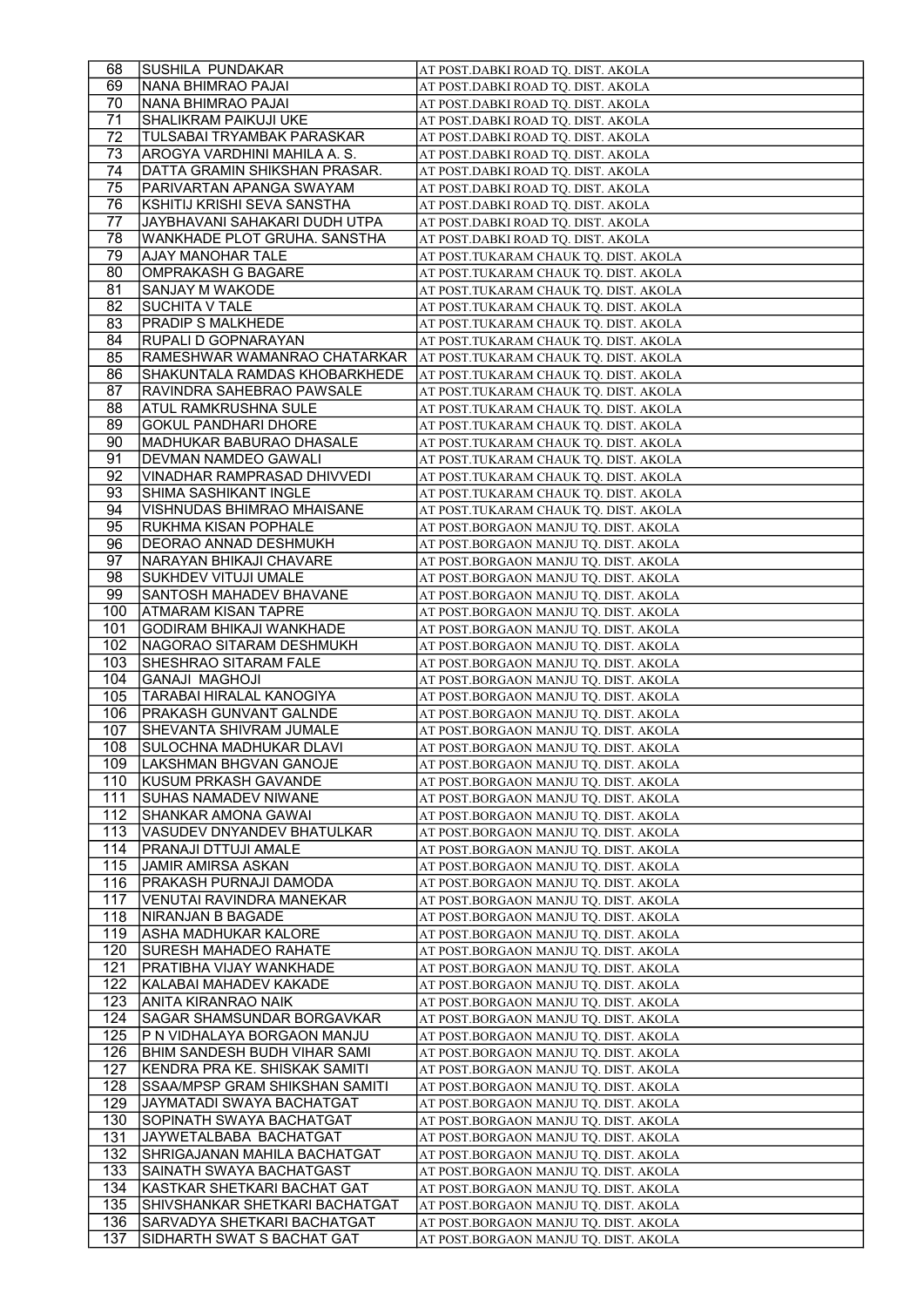| 138        | <b>RAMABAI AMBEDKAR MAHILAGAT</b>    | AT POST.BORGAON MANJU TQ. DIST. AKOLA                          |
|------------|--------------------------------------|----------------------------------------------------------------|
| 139        | <b>SWAPNAPURTI SHETKARI BGAT</b>     | AT POST.BORGAON MANJU TQ. DIST. AKOLA                          |
| 140        | SHANKAR CHINKAJI DIVNALE             | AT POST.PALSO BADHE TQ. DIST. AKOLA                            |
| 141        | RAMBHAU MIRGAJI BADHE                | AT POST.PALSO BADHE TQ. DIST. AKOLA                            |
| 142        | SAHEBRAO KISANRAO BHADE              | AT POST.PALSO BADHE TQ. DIST. AKOLA                            |
| 143        | DEVIDAS BAJIRAO INGLE                | AT POST.PALSO BADHE TQ. DIST. AKOLA                            |
| 144        | PANDURANG SHANKAR DHOKNE             | AT POST.PALSO BADHE TQ. DIST. AKOLA                            |
| 145        | DNYANDEV NARAYAN KALE                | AT POST.PALSO BADHE TQ. DIST. AKOLA                            |
| 146        | PUNABAI NARAYAN RAUT                 | AT POST.PALSO BADHE TQ. DIST. AKOLA                            |
| 147        | MANGALA SURYKANT INGLE               | AT POST.PALSO BADHE TQ. DIST. AKOLA                            |
| 148        | KALAMAROTI S PANI W SPALSOBA         | AT POST.PALSO BADHE TQ. DIST. AKOLA                            |
| 149        | YAMUNABAI AVADHUT WANKHADE           | AT POST.MHAISANG TQ. DIST. AKOLA                               |
| 150        | MOTIRAM TULSHIRAM GARAD              | AT POST.MHAISANG TQ. DIST. AKOLA                               |
| 151        | <b>BABUTAI VINAYAK DESHMUKH</b>      | AT POST.MHAISANG TQ. DIST. AKOLA                               |
| 152        | NAGORAO GANPAT THAKRE                | AT POST.MHAISANG TQ. DIST. AKOLA                               |
| 153        | SHASHKALA PRALHAD GAWAI              | AT POST.MHAISANG TQ. DIST. AKOLA                               |
| 154        | <b>GAJANAN PRALHAD BADE</b>          | AT POST.MHAISANG TQ. DIST. AKOLA                               |
| 155        | DOULAT PURANAJI KHARAT               | AT POST.MHAISANG TQ. DIST. AKOLA                               |
| 156        | MEHBUB KHA SAMSHER KHA               | AT POST.MHAISANG TQ. DIST. AKOLA                               |
| 157        | <b>SUBHASH DNANDEO BORDE</b>         | AT POST.MHAISANG TQ. DIST. AKOLA                               |
| 158        | RASHTRASANT TUKDOJI M SHG            | AT POST.MHAISANG TQ. DIST. AKOLA                               |
| 159        | SAHEBARAV LAXIMAN BAHAKAR            | AT POST.KANSHIVANI TQ. DIST. AKOLA                             |
| 160        | SHAKUNTALA JANARDHAN MATE            | AT POST.KANSHIVANI TQ. DIST. AKOLA                             |
| 161        | AANTAKALA MADHDEVRAV KAKAD           | AT POST.KANSHIVANI TQ. DIST. AKOLA                             |
| 162        | <b>JAITUN R PATEL</b>                | AT POST.KANSHIVANI TQ. DIST. AKOLA                             |
| 163        | KENDRA Z P SCH KANSHIVANI            | AT POST.KANSHIVANI TQ. DIST. AKOLA                             |
| 164        | VISHWNATH BABAN HARANKAR             | AT POST.GANDHIGRAM TQ. DIST. AKOLA                             |
| 165        | MAROTI SASTHAN GANDHIGRAM            | AT POST.GANDHIGRAM TQ. DIST. AKOLA                             |
| 166        | RAMAI MAHILA S GANDHIGRAM            | AT POST.GANDHIGRAM TQ. DIST. AKOLA                             |
| 167        | ST DAMARE BU SGANDHIGRAM             | AT POST.GANDHIGRAM TQ. DIST. AKOLA                             |
| 168        | HM ZP SCHOOL GOPALKHED               | AT POST.GANDHIGRAM TQ. DIST. AKOLA                             |
| 169        | AMRUTVEL BU EDU GANDHIGRAM           | AT POST.GANDHIGRAM TQ. DIST. AKOLA                             |
| 170        | HM ZPSCH NIBHORA                     | AT POST.GANDHIGRAM TQ. DIST. AKOLA                             |
| 171        | RAGHUNATH DADURAM YADAV              | AT POST.CHIKHALGAON TQ. DIST. AKOLA                            |
| 172        | PRAMILA VASUDEV BHATKAR              | AT POST.CHIKHALGAON TQ. DIST. AKOLA                            |
|            |                                      |                                                                |
|            |                                      |                                                                |
| 173        | GOVINDA LAXMAN PAWAR                 | AT POST.CHIKHALGAON TQ. DIST. AKOLA                            |
| 174        | GOVINDA UTTAM KHANDARE               | AT POST.CHIKHALGAON TQ. DIST. AKOLA                            |
| 175        | VYANKATRAO BHIKAJI AMBHORE           | AT POST.CHIKHALGAON TQ. DIST. AKOLA                            |
| 176        | <b>GANGUBAI YASHVANT SAPAT</b>       | AT POST.CHIKHALGAON TQ. DIST. AKOLA                            |
| 177        | DIPAK SHAMRAO KHANDARE               | AT POST.CHIKHALGAON TO. DIST. AKOLA                            |
| 178        | <b>GRAMVIKAS ADHIKARI HINGANI BK</b> | AT POST.DAHIHANDA TQ. DIST. AKOLA                              |
| 179        | SUMAN NAMDEV AATHWALE                | AT POST.DAHIHANDA TQ. DIST. AKOLA                              |
| 180        | MAYANK PRAMOD DHUBE                  | AT POST.DAHIHANDA TQ. DIST. AKOLA                              |
| 181        | <b>ATUL N SIRSAT</b>                 | AT POST.DAHIHANDA TQ. DIST. AKOLA                              |
| 182        | SARSWATI BHIKAJI DHORE               | AT POST.PATUR NANADAPUR TQ. DIST. AKOLA                        |
| 183        | VITHAL RAMCHANDRA UMALE              | AT POST.KURANKHED TQ. DIST. AKOLA                              |
| 184        | RAMDHAS RAMBHAU NEMADE               | AT POST.KURANKHED TQ. DIST. AKOLA                              |
| 185        | PRABHAKRA N. VAKTE                   | AT POST.KURANKHED TQ. DIST. AKOLA                              |
| 186        | <b>GONGOTRI S GULDATE</b>            | AT POST.KURANKHED TQ. DIST. AKOLA                              |
| 187        | KISHOR B DESHMUKH                    | AT POST.KURANKHED TQ. DIST. AKOLA                              |
| 188        | OMKAR B. APTURKAR                    | AT POST.KURANKHED TQ. DIST. AKOLA                              |
| 189        | <b>JAMILABI YUSUF BEG</b>            | AT POST.KURANKHED TO. DIST. AKOLA                              |
| 190        | JANRAO N. INGLE                      | AT POST.KURANKHED TO. DIST. AKOLA                              |
| 191        | SHEWANTABAI N. INGLE                 | AT POST.KURANKHED TQ. DIST. AKOLA                              |
| 192        | SUNDARABAI J. SHINDE                 | AT POST.KURANKHED TQ. DIST. AKOLA                              |
| 193        | MAHAMAS SHA SHERUSHA                 | AT POST.KURANKHED TQ. DIST. AKOLA                              |
| 194        | SHAHIST PAMIN S VAJIR                | AT POST.KURANKHED TQ. DIST. AKOLA                              |
| 195        | PRATIKSHA SBGAT DUDHALAM             | AT POST.KURANKHED TQ. DIST. AKOLA                              |
| 196        | SAKHARAM ZABUJI GAVANDE              | AT POST.GOREGAON TQ. DIST. AKOLA                               |
| 197        | PRAMOD SADANAND TAYADE               | AT POST.GOREGAON TQ. DIST. AKOLA                               |
| 198        | ARVIND DAULAT SABE                   | AT POST.GOREGAON TQ. DIST. AKOLA                               |
| 199        | SHYAM RAMRAO DUTONDE                 | AT POST.GOREGAON TQ. DIST. AKOLA                               |
| 200        | <b>SHANKAR MADHAV KHONIL</b>         | AT POST.GOREGAON TQ. DIST. AKOLA                               |
| 201        | NIRMALA MAHADEV BARATE               | AT POST.GOREGAON TQ. DIST. AKOLA                               |
| 202        | DALADHAN AVADHUT GHOGARE             | AT POST.GOREGAON TQ. DIST. AKOLA                               |
| 203        | LAXMAN TUKARAM WADHOKAR              | AT POST.UMARI TQ. DIST. AKOLA                                  |
| 204        | KRUSHNA B PINJARKAR                  | AT POST.UMARI TQ. DIST. AKOLA                                  |
| 205        | <b>VISHNU P KAWLE</b>                | AT POST.UMARI TQ. DIST. AKOLA                                  |
| 206<br>207 | P B GHATOL<br>SHASHIKANT B TANPURE   | AT POST.UMARI TQ. DIST. AKOLA<br>AT POST.UMARI TQ. DIST. AKOLA |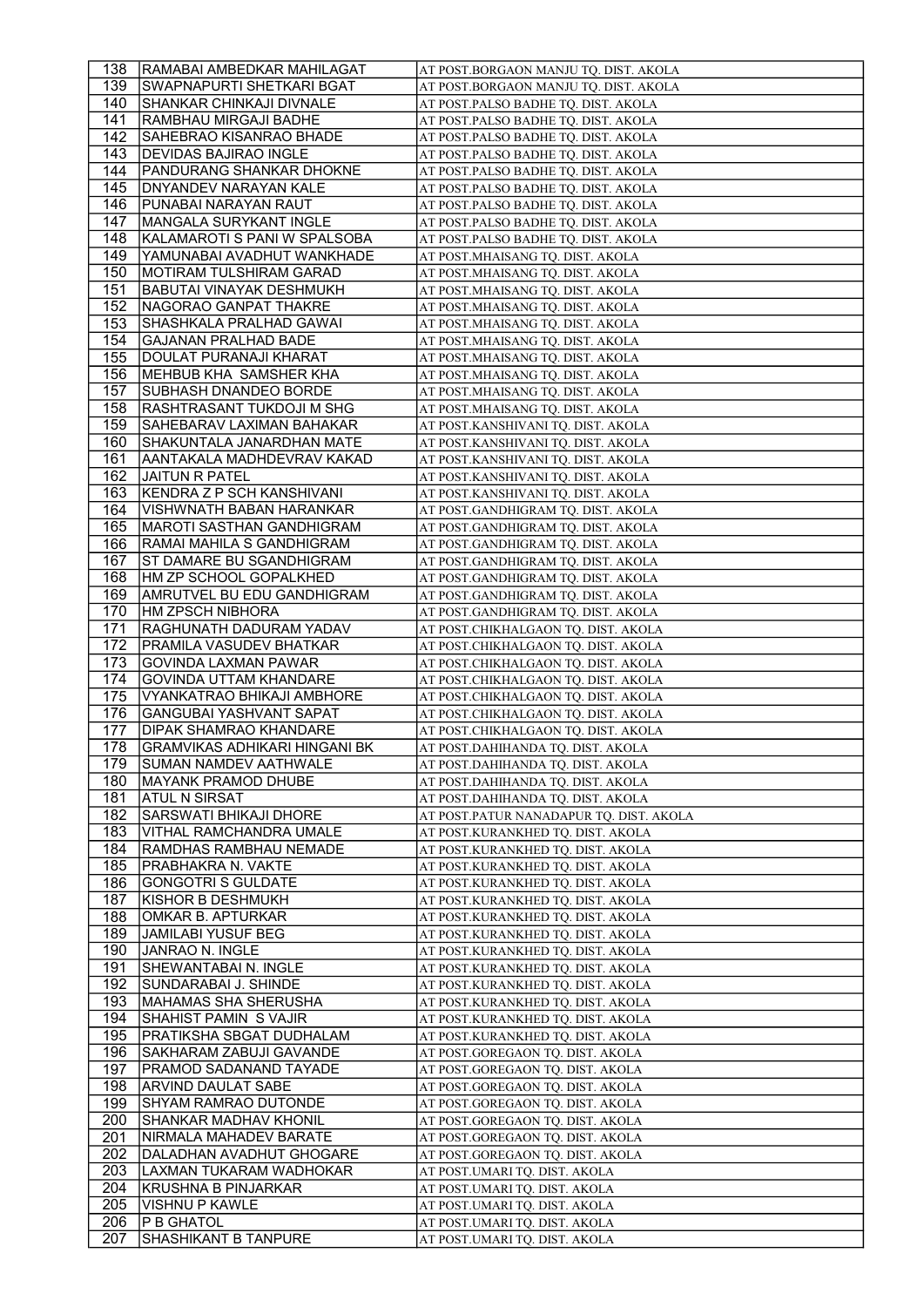| 208              | <b>ASHOK M AVASTHI</b>                             | AT POST.UMARI TQ. DIST. AKOLA                                                                    |
|------------------|----------------------------------------------------|--------------------------------------------------------------------------------------------------|
| 209              | <b>VISHNU SHRIDHAR TALE</b>                        | AT POST.UMARI TO. DIST. AKOLA                                                                    |
| 210              | <b>BHAGWAN KISAN RAMTEKE</b>                       | AT POST.UMARI TO. DIST. AKOLA                                                                    |
| 211              | RAMSEVAK R YADAV                                   | AT POST.UMARI TQ. DIST. AKOLA                                                                    |
| 212              | <b>M V AAVASTHI</b>                                | AT POST.UMARI TO. DIST. AKOLA                                                                    |
| 213              | H M SIDDHARTH VID UMARI                            | AT POST.UMARI TQ. DIST. AKOLA                                                                    |
| 214              | MILIND SHALIKRAM ATAMBAR                           | AT POST.UMARI TQ. DIST. AKOLA                                                                    |
| 215              | PRAMOD M MANDEKAR                                  | AT POST.UMARI TQ. DIST. AKOLA                                                                    |
| 216              | BALIRAM SHRIRAM HAGE                               | AT POST.UMARI TQ. DIST. AKOLA                                                                    |
| 217              | DADARAO TUKARAM GHUGE                              | AT POST.UMARI TQ. DIST. AKOLA                                                                    |
| 218              | RATNAKAR T KULKARNI                                | AT POST.UMARI TQ. DIST. AKOLA                                                                    |
| 219              | <b>VISHWAS B KALE</b>                              | AT POST.UMARI TQ. DIST. AKOLA                                                                    |
| 220              | <b>DIPAK H LANDE</b>                               | AT POST.UMARI TQ. DIST. AKOLA                                                                    |
| 221              | VINAYAK PANDURANG KALE                             | AT POST.UMARI TQ. DIST. AKOLA                                                                    |
| 222              | <b>MO RAFIK A GAFUR</b>                            | AT POST.UMARI TQ. DIST. AKOLA                                                                    |
| 223              | APARNA VINOD JOSHI                                 | AT POST.UMARI TQ. DIST. AKOLA                                                                    |
| 224              | <b>JANRAO GOVINDRAO KAKDE</b>                      | AT POST.UMARI TQ. DIST. AKOLA                                                                    |
| 225              | SHAILEJA SHRIKANT NIBANDHE                         | AT POST.UMARI TQ. DIST. AKOLA                                                                    |
| 226              | <b>DINKAR BHIMRAO PAKHAN</b>                       | AT POST.UMARI TQ. DIST. AKOLA                                                                    |
| 227              | SANGEETA MADHUKAR CHAMBHARE                        | AT POST.UMARI TO. DIST. AKOLA                                                                    |
| 228              | PANKAJ ASHOK AAVASTHI                              | AT POST.UMARI TO. DIST. AKOLA                                                                    |
| 229              | BHASKARRAO BABARAO KALE                            | AT POST.UMARI TQ. DIST. AKOLA                                                                    |
| 230              | SURENDRA R PATIL                                   | AT POST.UMARI TQ. DIST. AKOLA                                                                    |
| 231              | <b>VINAYAK RAMRAO SHENDE</b>                       | AT POST.UMARI TQ. DIST. AKOLA                                                                    |
| 232              | KISHOR D THAKRE                                    | AT POST.UMARI TQ. DIST. AKOLA                                                                    |
| 233              | <b>B GOPALRAO JOSHI</b>                            | AT POST.UMARI TO. DIST. AKOLA                                                                    |
| 234              | NIRMALA R THAKRE                                   | AT POST.UMARI TQ. DIST. AKOLA                                                                    |
| 235              | SULOCHANA T MANKAR                                 | AT POST.UMARI TQ. DIST. AKOLA                                                                    |
| 236              | PRAMILA T MASANE                                   | AT POST.UMARI TQ. DIST. AKOLA                                                                    |
| 237              | <b>HEMANT BHALCHANDRA PANDE</b>                    | AT POST.UMARI TQ. DIST. AKOLA                                                                    |
| 238              | KAVITA DEVIDAS SARODE                              | AT POST.UMARI TQ. DIST. AKOLA                                                                    |
| 239              | SHUBHANGI SANJAY MULE                              | AT POST.UMARI TQ. DIST. AKOLA                                                                    |
| 240              | PRADIP MAHADEV FATE                                | AT POST.UMARI TQ. DIST. AKOLA                                                                    |
| 241              | NAGORAO HIMMAT MURUMKAR                            | AT POST.UMARI TQ. DIST. AKOLA                                                                    |
| 242              | SHRIRAM GANPAT CHINCHOLKAR                         | AT POST.UMARI TQ. DIST. AKOLA                                                                    |
| 243              | KAMAL NILKANTH SAWARKAR                            | AT POST.UMARI TQ. DIST. AKOLA                                                                    |
| 244              | VASUDEV RAJARAM GONDCHAVAR                         | AT POST.UMARI TQ. DIST. AKOLA                                                                    |
| 245              | <b>BHASKAR PANDURANG FUKAT</b>                     | AT POST.UMARI TQ. DIST. AKOLA                                                                    |
| 246              | ARUN N. PINJARKAR                                  | AT POST.UMARI TQ. DIST. AKOLA                                                                    |
| 247              | CHARULATA MADHUKAR GOSAVI                          | AT POST.UMARI TQ. DIST. AKOLA                                                                    |
| 248              |                                                    |                                                                                                  |
|                  |                                                    |                                                                                                  |
|                  | SATISH B. NANDURKAR                                | AT POST.UMARI TQ. DIST. AKOLA                                                                    |
| 249              | <b>RAJESH NAGORAO PIMPALKAR</b>                    | AT POST.UMARI TQ. DIST. AKOLA                                                                    |
| 250              | SONIYA ASHISH NIMKAR                               | AT POST.UMARI TQ. DIST. AKOLA                                                                    |
| 251              | SHYAMRAO AVDHUT MASANE                             | AT POST.UMARI TQ. DIST. AKOLA                                                                    |
| 252              | ANGHA ARVIND JOSHI                                 | AT POST.UMARI TQ. DIST. AKOLA                                                                    |
| 253              | YASHWANT GRAM SAM YOJNA                            | AT POST.UMARI TQ. DIST. AKOLA                                                                    |
| 254              | RANJANA ARUN GAWANDE                               | AT POST.UMARI TQ. DIST. AKOLA                                                                    |
| 255              | SAHEBRAO ANANDA SONONE                             | AT POST.UMARI TQ. DIST. AKOLA                                                                    |
| 256              | RAJESH JANRAO LODAM                                | AT POST.UMARI TQ. DIST. AKOLA                                                                    |
| 257              | VANDANA S SAKHARE                                  | AT POST.UMARI TQ. DIST. AKOLA                                                                    |
| 258              | VARSHA RAMESH BATHE                                | AT POST.UMARI TQ. DIST. AKOLA                                                                    |
| 259              | NAYANABAI S. SAGANE                                | AT POST.UMARI TQ. DIST. AKOLA                                                                    |
| 260              | MANKARNABAI G. UGHDE                               | AT POST.UMARI TQ. DIST. AKOLA                                                                    |
| 261              | ULHAS VASANT KULKARNI                              | AT POST.UMARI TQ. DIST. AKOLA                                                                    |
| 262              | RAJENDRA DADARAO KAVARE                            | AT POST.UMARI TQ. DIST. AKOLA                                                                    |
| 263              | RAMKRUSHNA G HATEKAR                               | AT POST.UMARI TQ. DIST. AKOLA                                                                    |
| 264              | UDHAVRAO ANANDRAO SAWANT                           | AT POST.UMARI TQ. DIST. AKOLA                                                                    |
| 265              | <b>SATISH ELECTRICALS</b>                          | AT POST.UMARI TQ. DIST. AKOLA                                                                    |
| 266              | RAMKRUSHN V. INGALE                                | AT POST.UMARI TQ. DIST. AKOLA                                                                    |
| 267              | HEMANT MOTIRAM KHUMKAR<br>NILIMA RAJENDRA MOHOD    | AT POST.UMARI TQ. DIST. AKOLA<br>AT POST.RANPISE NAGAR TQ. DIST. AKOLA                           |
| 268              |                                                    | AT POST.RANPISE NAGAR TQ. DIST. AKOLA                                                            |
| 269              | GANESH RAMKRUSHNA SATAV                            | AT POST.RANPISE NAGAR TQ. DIST. AKOLA                                                            |
| 270              | YASH VANT BABURAO SHAMBHAKAR                       | AT POST.RANPISE NAGAR TQ. DIST. AKOLA                                                            |
| 271              | PRALHAD GOVINDRAO TARHALE                          |                                                                                                  |
| $\overline{272}$ | MAHABIJ PATH AKOLA                                 | AT POST.RANPISE NAGAR TQ. DIST. AKOLA                                                            |
| 273              | DAYARAM ZINGRAJI SANGALE<br>SUNIL UKARDA VAYADHANE | AT POST.AGAR TQ. DIST. AKOLA                                                                     |
| 274              | SARANGDHAR TULSHIRAM PATOND                        | AT POST.AGAR TQ. DIST. AKOLA                                                                     |
| 275<br>276       | SUNIL TRIMBAKRAO BHATAKAR                          | AT POST.BARSHITAKLI TQ.BARSHITAKLI DIST. AKOLA<br>AT POST.BARSHITAKLI TQ.BARSHITAKLI DIST. AKOLA |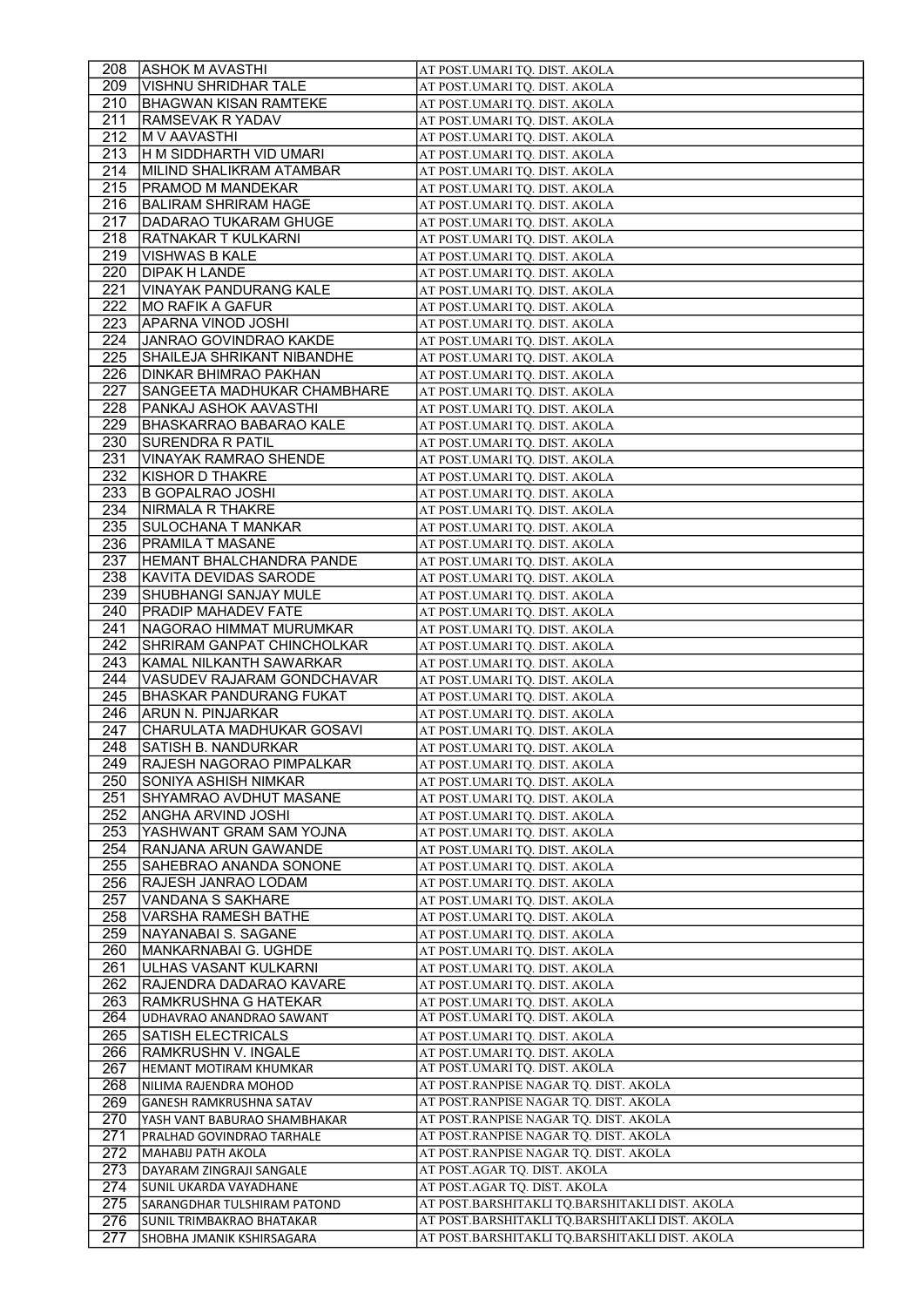| 278 | <b>RAVENDRA NARAVAN SAVERKAR</b>   | AT POST.BARSHITAKLI TQ.BARSHITAKLI DIST. AKOLA |
|-----|------------------------------------|------------------------------------------------|
| 279 | CHOTIRANI GALIFA NASHIM            | AT POST.BARSHITAKLI TQ.BARSHITAKLI DIST. AKOLA |
| 280 | MOTIRAM LAKSHMAN NAVTHALE          | AT POST.BARSHITAKLI TQ.BARSHITAKLI DIST. AKOLA |
| 281 | <b>FIRDOS KHATUN</b>               | AT POST.BARSHITAKLI TQ.BARSHITAKLI DIST. AKOLA |
| 282 | <b>BALASAHYEB VITTAL SHIRSAGER</b> | AT POST.BARSHITAKLI TQ.BARSHITAKLI DIST. AKOLA |
| 283 | MOHASINKHAN MARDANKHAN             | AT POST.BARSHITAKLI TQ.BARSHITAKLI DIST. AKOLA |
| 284 | <b>SIMA RAMRATN GORALE</b>         | AT POST.BARSHITAKLI TQ.BARSHITAKLI DIST. AKOLA |
| 285 | DADARAO YASHWANT VIKHE             | AT POST.BARSHITAKLI TQ.BARSHITAKLI DIST. AKOLA |
| 286 | YAHSWANT GR.SA.YO.SAKHARVIRA       | AT POST.BARSHITAKLI TQ.BARSHITAKLI DIST. AKOLA |
| 287 | <b>BALIRAM S DHAWALE</b>           |                                                |
|     |                                    | AT POST.PINJAR TQ.BARSHITAKLI DIST. AKOLA      |
| 288 | SOMLA MERAM RATHOD                 | AT POST.PINJAR TQ.BARSHITAKLI DIST. AKOLA      |
| 289 | <b>JAGADEO RODAJI GAWANDE</b>      | AT POST.PINJAR TQ.BARSHITAKLI DIST. AKOLA      |
| 290 | NAMDEV G BHAGAT                    | AT POST.PINJAR TQ.BARSHITAKLI DIST. AKOLA      |
| 291 | SITARAM B GULWADE                  | AT POST.PINJAR TQ.BARSHITAKLI DIST. AKOLA      |
| 292 | <b>BABANAPPA N KORE</b>            | AT POST.PINJAR TQ.BARSHITAKLI DIST. AKOLA      |
| 293 | <b>GANPAT S KHULE</b>              | AT POST.PINJAR TQ.BARSHITAKLI DIST. AKOLA      |
| 294 | RAMRAO S THAKARE                   | AT POST.PINJAR TQ.BARSHITAKLI DIST. AKOLA      |
| 295 | MAHADEO JAIRAM MARGE               | AT POST.PINJAR TQ.BARSHITAKLI DIST. AKOLA      |
| 296 | GANESHRAO BHAGWAN DESHMUKHA        | AT POST.PINJAR TO.BARSHITAKLI DIST. AKOLA      |
| 297 | <b>DVEMAN G GANGAO</b>             | AT POST.PINJAR TQ.BARSHITAKLI DIST. AKOLA      |
| 298 | CHANDARSHAKER BHEMRAO MAHALE       | AT POST.PINJAR TQ.BARSHITAKLI DIST. AKOLA      |
| 299 | <b>GULAB BABARAO TANDALE</b>       | AT POST.PINJAR TQ.BARSHITAKLI DIST. AKOLA      |
| 300 | <b>MANIK G PATIL</b>               | AT POST.PINJAR TQ.BARSHITAKLI DIST. AKOLA      |
| 301 | PRAKASH B GAYAKWAD                 | AT POST.PINJAR TQ.BARSHITAKLI DIST. AKOLA      |
| 302 | RAJARAM SHRAWAN TAWADE             | AT POST.PINJAR TQ.BARSHITAKLI DIST. AKOLA      |
| 303 | SANJAY V DESHPANDE                 | AT POST.PINJAR TQ.BARSHITAKLI DIST. AKOLA      |
| 304 | LAKDABAI J JADHAV                  | AT POST.PINJAR TQ.BARSHITAKLI DIST. AKOLA      |
| 305 | <b>TRAMABAK S PATODE</b>           | AT POST.PINJAR TQ.BARSHITAKLI DIST. AKOLA      |
| 306 | <b>VINAYAK I CHAUDHARI</b>         | AT POST.PINJAR TQ.BARSHITAKLI DIST. AKOLA      |
| 307 | PRASHANT D SHIRSAGAR               | AT POST.PINJAR TQ.BARSHITAKLI DIST. AKOLA      |
| 308 | SHANTABAI S GHORMALE               | AT POST.PINJAR TQ.BARSHITAKLI DIST. AKOLA      |
| 309 | SK AMAN SK NURAN                   | AT POST.PINJAR TQ.BARSHITAKLI DIST. AKOLA      |
| 310 | <b>GANESH PRALHAD PATOND</b>       | AT POST.PINJAR TQ.BARSHITAKLI DIST. AKOLA      |
| 311 | TUKARAM G GHAYAKWAD                | AT POST.PINJAR TQ.BARSHITAKLI DIST. AKOLA      |
| 312 | <b>RAMESH B NALINDE</b>            | AT POST.PINJAR TQ.BARSHITAKLI DIST. AKOLA      |
|     |                                    |                                                |
| 313 | TEJRAO L JADHAV                    | AT POST.PINJAR TQ.BARSHITAKLI DIST. AKOLA      |
| 314 | <b>GANGABAI KASHIRAM INGOLE</b>    | AT POST.PINJAR TQ.BARSHITAKLI DIST. AKOLA      |
| 315 | AJITLAL G PAWAR                    | AT POST.PINJAR TQ.BARSHITAKLI DIST. AKOLA      |
| 316 | RAJARAM D MESARE                   | AT POST.PINJAR TQ.BARSHITAKLI DIST. AKOLA      |
| 317 | NAKULA NAZAR PAWAR                 | AT POST.PINJAR TQ.BARSHITAKLI DIST. AKOLA      |
| 318 | <b>GYNUJI GANPATH AJODE</b>        | AT POST.PINJAR TQ.BARSHITAKLI DIST. AKOLA      |
| 319 | <b>SANTOSH N BAVANKAR</b>          | AT POST.PINJAR TQ.BARSHITAKLI DIST. AKOLA      |
| 320 | <b>MOHAN T THAKRE</b>              | AT POST.PINJAR TQ.BARSHITAKLI DIST. AKOLA      |
| 321 | PUNDLIKE N KHANDRE                 | AT POST.PINJAR TQ.BARSHITAKLI DIST. AKOLA      |
| 322 | SHAKJEKUR SHAKISHEK                | AT POST.PINJAR TQ.BARSHITAKLI DIST. AKOLA      |
| 323 | GOVKARNABAI U SHINDE               | AT POST.PINJAR TO.BARSHITAKLI DIST. AKOLA      |
| 324 | SUBHASH N PATIL                    | AT POST.PINJAR TQ.BARSHITAKLI DIST. AKOLA      |
| 325 | MEERA A JAWAKE                     | AT POST.PINJAR TQ.BARSHITAKLI DIST. AKOLA      |
| 326 | PRAFULLA N DHAKO                   | AT POST.PINJAR TQ.BARSHITAKLI DIST. AKOLA      |
| 327 | MILIND PURUSHOTTAM KULAT           | AT POST.PINJAR TQ.BARSHITAKLI DIST. AKOLA      |
| 328 | LAXMAN KONDUJI LOKHANDE            | AT POST.MAHAN TQ.BARSHITAKLI DIST. AKOLA       |
| 329 | KAUSALYA UKARDA NANOTE             | AT POST.MAHAN TQ.BARSHITAKLI DIST. AKOLA       |
| 330 | RAJESH BADHU RATHOD                | AT POST.MAHAN TQ.BARSHITAKLI DIST. AKOLA       |
| 331 | SHAKUNTALA MOTILAL PRAJAPATI       | AT POST.MAHAN TQ.BARSHITAKLI DIST. AKOLA       |
| 332 | DO.SUNIL BHIMRAO YEVLE             | AT POST.MAHAN TQ.BARSHITAKLI DIST. AKOLA       |
| 333 | SHANTARAM M KHULE                  | AT POST.MAHAN TQ.BARSHITAKLI DIST. AKOLA       |
| 334 | SHITABAI RAYSHING ADE              | AT POST.MAHAN TQ.BARSHITAKLI DIST. AKOLA       |
| 335 | PUROSHTTAM WAMANRAO TAYDE          | AT POST.MAHAN TQ.BARSHITAKLI DIST. AKOLA       |
| 336 | <b>VISHNU KISAN RAUT</b>           | AT POST.MAHAN TQ.BARSHITAKLI DIST. AKOLA       |
| 337 | <b>GANESH SUDAMRAO BHOSKE</b>      | AT POST.MAHAN TQ.BARSHITAKLI DIST. AKOLA       |
| 338 | KISAN KASHIRAM RATHOD              | AT POST.MAHAN TQ.BARSHITAKLI DIST. AKOLA       |
| 339 | DANU BHANSHING RATHOD              | AT POST.MAHAN TQ.BARSHITAKLI DIST. AKOLA       |
| 340 | <b>VENUTAI KISAN RATHOD</b>        | AT POST.MAHAN TQ.BARSHITAKLI DIST. AKOLA       |
| 341 | MINA GULABRAO CHENDULKAR           | AT POST.MAHAN TQ.BARSHITAKLI DIST. AKOLA       |
| 342 | SATISH PUNDALIKRAO DHADGE          | AT POST.MAHAN TQ.BARSHITAKLI DIST. AKOLA       |
| 343 | VILASH SUKHDEO MANGARE             | AT POST.MAHAN TQ.BARSHITAKLI DIST. AKOLA       |
| 344 | YOJANA PREMRAJ NANOTE              | AT POST.MAHAN TQ.BARSHITAKLI DIST. AKOLA       |
| 345 | <b>BALAJI KISAN PAWAR</b>          | AT POST.MAHAN TQ.BARSHITAKLI DIST. AKOLA       |
| 346 | <b>GANGA ARUNRAO GADWE</b>         | AT POST.MAHAN TQ.BARSHITAKLI DIST. AKOLA       |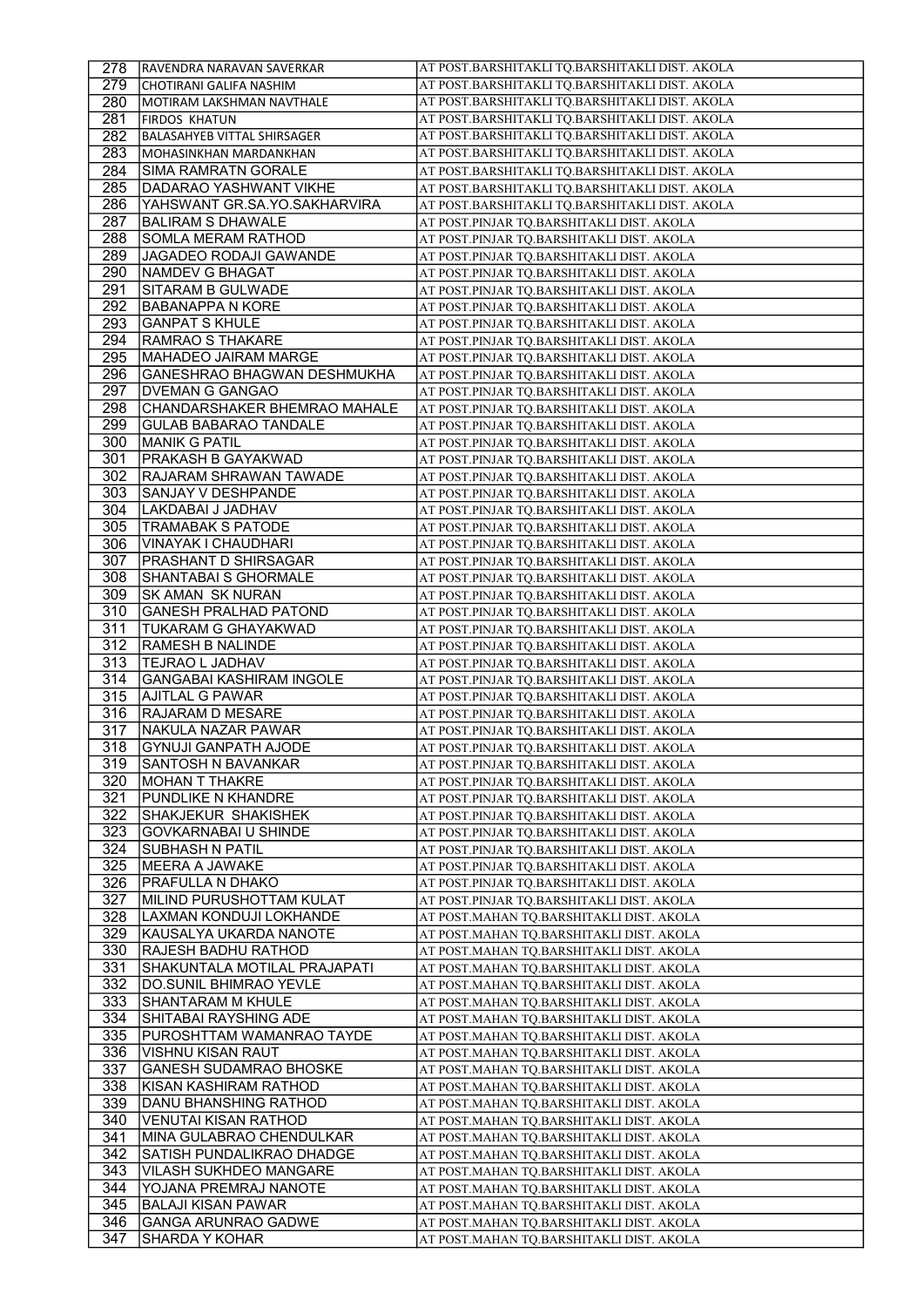| 348        | <b>PARAVATI NAMADEO TAKARE</b>                    | AT POST.MAHAN TQ.BARSHITAKLI DIST. AKOLA                                       |
|------------|---------------------------------------------------|--------------------------------------------------------------------------------|
| 349.       | TUSHAR SHIVRAJ KALLANE                            | AT POST.MAHAN TQ.BARSHITAKLI DIST. AKOLA                                       |
| 350        | GRAM P WAGHA W                                    | AT POST.MAHAN TO.BARSHITAKLI DIST. AKOLA                                       |
| 351        | GAJANAN MAHARAJ BACHAT GAT                        | AT POST.MAHAN TQ.BARSHITAKLI DIST. AKOLA                                       |
| 352        | GAJANAN MAHARAJ BHIM S                            | AT POST.MAHAN TQ.BARSHITAKLI DIST. AKOLA                                       |
| 353        | JAY BAJARANG SHG SAKHARVIRA                       | AT POST.MAHAN TQ.BARSHITAKLI DIST. AKOLA                                       |
| 354        | <b>GAJANAN MAHARAJ SHG DEVDARI</b>                | AT POST.MAHAN TQ.BARSHITAKLI DIST. AKOLA                                       |
| 355        | DHQ SHG MAHAN                                     | AT POST.MAHAN TQ.BARSHITAKLI DIST. AKOLA                                       |
| 356        | ROSHNI S S MAHILA BACHAT GAT                      | AT POST.MAHAN TQ.BARSHITAKLI DIST. AKOLA                                       |
| 357        | MUNGASAJI MAULI SHG DEVDARI                       | AT POST.MAHAN TQ.BARSHITAKLI DIST. AKOLA                                       |
| 358        | UTTAMRAO SHANKARRAO DHAVALE                       | AT POST.KANERI SARAP TQ.BARSHITAKLI DIST. AKOLA                                |
| 359        | NARENDRA VISHAVNATH JADHAV                        | AT POST.DHABA TQ.BARSHITAKLI DIST. AKOLA                                       |
| 360        | DEVKABAI RAMCHANDRA CHAUHAN                       | AT POST.DHABA TQ.BARSHITAKLI DIST. AKOLA                                       |
| 361        | SANJAY ATMARAM DEVKAR                             | AT POST.DHABA TQ.BARSHITAKLI DIST. AKOLA                                       |
| 362        | <b>DHMMDIP GAT CHAHEGAON</b>                      | AT POST.DHABA TQ.BARSHITAKLI DIST. AKOLA                                       |
| 363        | JIJAMATA MAHILA GAT NIBI                          | AT POST.DHABA TQ.BARSHITAKLI DIST. AKOLA                                       |
| 364        | DURGAMATA MAHILA CHAKANI                          | AT POST.DHABA TQ.BARSHITAKLI DIST. AKOLA                                       |
| 365        | DEVLAL RAMRAO WANKHADE                            | AT POST.AKOT MAIN TQ.AKOT DIST. AKOLA                                          |
| 366        | VISHWASRAO SHRIRAM HINGANKAR                      | AT POST.AKOT MAIN TQ.AKOT DIST. AKOLA                                          |
| 367        | <b>VIMAL K SHENDE</b>                             | AT POST.AKOT MAIN TQ.AKOT DIST. AKOLA                                          |
| 368        | FATTIMABI VIDAVA KHOJA ALI                        | AT POST.AKOT MAIN TQ.AKOT DIST. AKOLA                                          |
| 369        | NARHERE SADHU KALUNKE                             | AT POST.AKOT MAIN TQ.AKOT DIST. AKOLA                                          |
| 370        | VILAS RAMRAO GAWANDE                              | AT POST.AKOT MAIN TQ.AKOT DIST. AKOLA                                          |
| 371        | PRATIK MADHAVRAO BOCHE                            | AT POST.AKOT MAIN TQ.AKOT DIST. AKOLA                                          |
| 372        | SHAFAKAT SHA RAHEMAN SHA                          | AT POST.AKOT MAIN TQ.AKOT DIST. AKOLA                                          |
| 373        | <b>JOGA NAGO PARKHE</b>                           | AT POST.AKOT MAIN TQ.AKOT DIST. AKOLA                                          |
| 374        | JAYABAI VISHWNATH BONDRE                          | AT POST.AKOT MAIN TQ.AKOT DIST. AKOLA                                          |
| 375        | <b>ENDUBAI SHRIRAM BONDRE</b>                     | AT POST.AKOT MAIN TQ.AKOT DIST. AKOLA                                          |
| 376        | VSANT MOTIRAM DOIPHODE                            | AT POST.AKOT MAIN TQ.AKOT DIST. AKOLA                                          |
| 377        | MANGESH MNOHAR KHARODE                            | AT POST.AKOT MAIN TQ.AKOT DIST. AKOLA                                          |
| 378        | SSA MPSP PS AKOT                                  | AT POST.AKOT MAIN TQ.AKOT DIST. AKOLA                                          |
| 379        | SHALIGARM NARAYAN PODE                            | AT POST.AKOT CITY TQ.AKOT DIST. AKOLA                                          |
| 380        | SATYNARAYAN HUKMICHAND SHAVGI                     | AT POST.AKOT CITY TQ.AKOT DIST. AKOLA                                          |
| 381        | RAMCHANDRA NARAYAN DEVRE<br>IA RAUF A. KADIR      | AT POST.AKOT CITY TQ.AKOT DIST. AKOLA                                          |
| 382        |                                                   |                                                                                |
|            |                                                   | AT POST.AKOT CITY TQ.AKOT DIST. AKOLA                                          |
| 383        | <b>GITA WASUDEV BHISE</b>                         | AT POST.AKOT CITY TQ.AKOT DIST. AKOLA                                          |
| 384        | ANIL RAMABHU GANGANE                              | AT POST.AKOT CITY TQ.AKOT DIST. AKOLA                                          |
| 385        | NIRMALA W METKAR                                  | AT POST.AKOT CITY TQ.AKOT DIST. AKOLA                                          |
| 386        | MANABAI GULABRAO AJANKAR<br>MINA RAJEANDRA PAGRUT | AT POST.AKOT CITY TQ.AKOT DIST. AKOLA                                          |
| 387<br>388 | <b>SURENDRA KUNJILAL MARDANE</b>                  | AT POST.AKOT CITY TQ.AKOT DIST. AKOLA<br>AT POST.AKOT CITY TQ.AKOT DIST. AKOLA |
| 389        | <b>MUJAMMIL KHA BHUREKHA</b>                      | AT POST.AKOT CITY TQ.AKOT DIST. AKOLA                                          |
| 390        | <b>BHASAKAR LAXMAN PINJARKAR</b>                  | AT POST.AKOT CITY TQ.AKOT DIST. AKOLA                                          |
| 391        | SHRIKRUSHN TULSIRAM DOKNE                         | AT POST.AKOT CITY TQ.AKOT DIST. AKOLA                                          |
| 392        | KU. ARCHANA PRALLHAD MAHALLE                      | AT POST.AKOT CITY TQ.AKOT DIST. AKOLA                                          |
| 393        | PRAMOD VITTALRAO SHELAKE                          | AT POST.AKOT CITY TQ.AKOT DIST. AKOLA                                          |
| 394        | M.JAMIL M. ARIF                                   | AT POST.AKOT CITY TQ.AKOT DIST. AKOLA                                          |
| 395        | SANGITA RAMCHADRA DEVAR                           | AT POST.AKOT CITY TQ.AKOT DIST. AKOLA                                          |
| 396        | KASTURABAI RAMKRUSHNA KULAT                       | AT POST.AKOT CITY TQ.AKOT DIST. AKOLA                                          |
| 397        | SHERAKHA ASHRFA KHA                               | AT POST.AKOT CITY TQ.AKOT DIST. AKOLA                                          |
| 398        | RAVINDR PRAKASH KALMEGH                           | AT POST.AKOT CITY TQ.AKOT DIST. AKOLA                                          |
| 399        | AAJAMBEG DHARUNBEG                                | AT POST.AKOT CITY TQ.AKOT DIST. AKOLA                                          |
| 400        | SUNIL SHALIKRAM LOKHANDE                          | AT POST.AKOT CITY TQ.AKOT DIST. AKOLA                                          |
| 401        | ADIL ATAULLA JUNFI                                | AT POST.AKOT CITY TQ.AKOT DIST. AKOLA                                          |
| 402        | <b>SHAILESH MAROTI MAKODE</b>                     | AT POST.AKOT CITY TQ.AKOT DIST. AKOLA                                          |
| 403        | IS G WALSHINGE                                    | AT POST.AKOT CITY TQ.AKOT DIST. AKOLA                                          |
| 404        | KISAN MUKUNDRAO BORDE                             | AT POST.AKOT NARSHING MANDHIR TQ.AKOT DIST. AKOLA                              |
| 405        | KAIMODDIN GU MOHIDDIN INAMDAR                     | AT POST.AKOT NARSHING MANDHIR TQ.AKOT DIST. AKOLA                              |
| 406        | IA SAMAD.A RJHAK                                  | AT POST.AKOT NARSHING MANDHIR TQ.AKOT DIST. AKOLA                              |
| 407        | DILIP S DIDVANIYA                                 | AT POST.AKOT NARSHING MANDHIR TQ.AKOT DIST. AKOLA                              |
| 408        | <b>VILAS RAMDAS CHORE</b>                         | AT POST.AKOT NARSHING MANDHIR TQ.AKOT DIST. AKOLA                              |
| 409        | IAPANG SEVA SHIKSHAN SOC SAWARA                   | AT POST. SAVARA TQ.AKOT DIST. AKOLA                                            |
| 410        | SUSHILABAI KAVDAJI GUJARKAR                       | AT POST. SAVARA TQ.AKOT DIST. AKOLA                                            |
| 411        | MANOHAR MAROTI WANKHADE                           | AT POST. SAVARA TQ.AKOT DIST. AKOLA                                            |
| 412        | SITARAM NATTUJI PAWAR                             | AT POST. SAVARA TQ.AKOT DIST. AKOLA                                            |
| 413<br>414 | PADMAKAR RAMBHAU CHOWDHRI<br>EHASANALI SAHEB ALI  | AT POST. SAVARA TQ.AKOT DIST. AKOLA                                            |
| 415        | RUNDAVAN BICHA KE PATSUL                          | AT POST. SAVARA TQ.AKOT DIST. AKOLA<br>AT POST. RAUNDALA TQ.AKOT DIST. AKOLA   |
| 416        | GAJANAN J YADAV                                   | AT POST. RAUNDALA TQ.AKOT DIST. AKOLA                                          |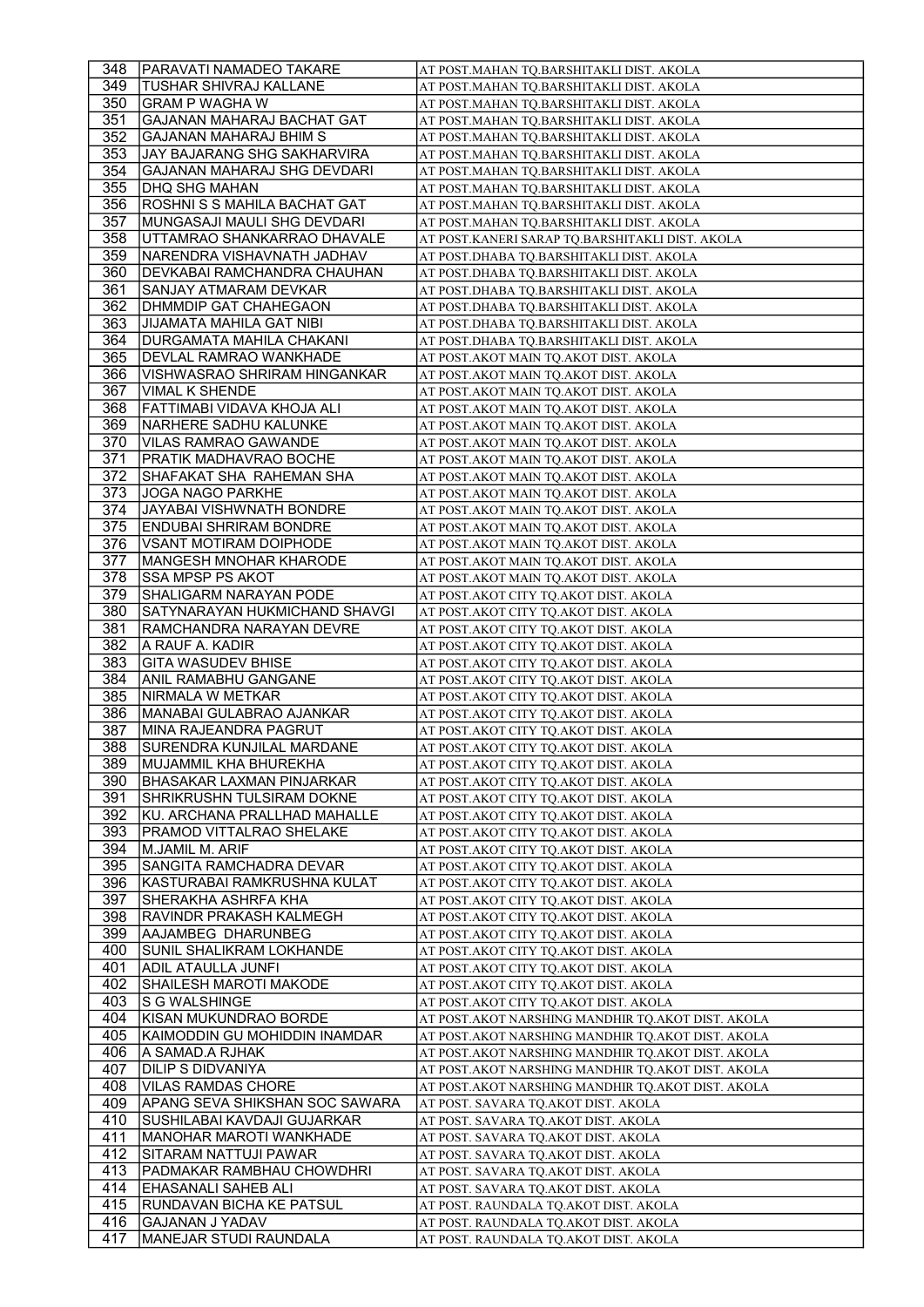| 418         | <b>RAMKRUSHNA ATMARAM ARBAT</b>                             | AT POST. CHOTTA BAZARTQ.AKOT DIST. AKOLA                                             |
|-------------|-------------------------------------------------------------|--------------------------------------------------------------------------------------|
| 419         | VASUDEO BHONAJI MODAK                                       | AT POST. CHOTTA BAZARTQ.AKOT DIST. AKOLA                                             |
| 420         | MOTIRAM GANPAT ADHAU                                        | AT POST. CHOTTA BAZARTQ.AKOT DIST. AKOLA                                             |
| 421         | SHAMRAO AMRUT BHASAKALE                                     | AT POST. CHOTTA BAZARTQ.AKOT DIST. AKOLA                                             |
| 422         | <b>GAJANAN V. MANKAR</b>                                    | AT POST. CHOTTA BAZARTQ.AKOT DIST. AKOLA                                             |
| 423         | <b>GULAB S DHUMALE</b>                                      | AT POST. CHOTTA BAZARTQ.AKOT DIST. AKOLA                                             |
| 424         | RAMKRUSHAN G UNHANE                                         | AT POST. CHOTTA BAZARTQ.AKOT DIST. AKOLA                                             |
| 425         | KASHIRAM YASHAVANT PAKHARE                                  | AT POST. CHOTTA BAZARTQ.AKOT DIST. AKOLA                                             |
| 426         | <b>SHANKAR P MURKUTE</b>                                    | AT POST. CHOTTA BAZARTQ.AKOT DIST. AKOLA                                             |
| 427         | SHALIKRAM NARAYAN MANKAR                                    | AT POST. CHOTTA BAZARTQ.AKOT DIST. AKOLA                                             |
| 428         | RAMDAS NARAYAN BENDE                                        | AT POST. CHOTTA BAZARTQ.AKOT DIST. AKOLA                                             |
| 429         | TAMIJABI JUGUSA                                             | AT POST. CHOTTA BAZARTQ.AKOT DIST. AKOLA                                             |
| 430         | RASHIDKHA ISMAIKHA                                          | AT POST. CHOTTA BAZARTQ.AKOT DIST. AKOLA                                             |
| 431         | R V CHAKRANARAYAN                                           | AT POST. CHOTTA BAZARTQ.AKOT DIST. AKOLA                                             |
| 432         | SHRIKRUSHN SUKHADEV WAGHAMARE                               | AT POST. CHOTTA BAZARTQ.AKOT DIST. AKOLA                                             |
| 433         | BHANUDAS THUKARAM PUNDKAR                                   | AT POST. CHOTTA BAZARTQ.AKOT DIST. AKOLA                                             |
| 434         | VEESHALI AANANDRAO KOLKHE                                   | AT POST. CHOTTA BAZARTQ.AKOT DIST. AKOLA                                             |
| 435         | SHANTARAM TUKARAM KAKD                                      | AT POST. CHOTTA BAZARTQ.AKOT DIST. AKOLA                                             |
| 436         | V S THARE                                                   | AT POST. CHOTTA BAZARTQ.AKOT DIST. AKOLA                                             |
| 437         | <b>JANKABAI SAVAJI MORODE</b>                               | AT POST. CHOTTA BAZARTQ.AKOT DIST. AKOLA                                             |
| 438         | HARIDAS BALIRAM HALNKAR                                     | AT POST. CHOTTA BAZARTQ.AKOT DIST. AKOLA                                             |
| 439         | SUMANBAI MADHUKAR MEHASARE                                  | AT POST. CHOTTA BAZARTQ.AKOT DIST. AKOLA                                             |
| 440         | DILIP SHRIRAM KADU                                          | AT POST. CHOTTA BAZARTQ.AKOT DIST. AKOLA                                             |
| 441         | SUDHAKAR MANIKRAO FURSULE                                   | AT POST. CHOTTA BAZARTQ.AKOT DIST. AKOLA                                             |
| 442.        | <b>SANJAY RANCHAND SAROTE</b>                               | AT POST. CHOTTA BAZARTQ.AKOT DIST. AKOLA                                             |
| 443         | SUBHADRA I KIRADE                                           | AT POST. CHOTTA BAZARTO.AKOT DIST. AKOLA                                             |
| 444         | WATSHALABAI NARAYAN ENJANKAR                                | AT POST. CHOTTA BAZARTQ.AKOT DIST. AKOLA                                             |
| 445         | RUPRAO T GAWANDE                                            | AT POST. CHOTTA BAZARTQ.AKOT DIST. AKOLA                                             |
| 446.<br>447 | PRAMOD RAMRAO AADHE<br>BAJRANGSING GULABSING THAKUR         | AT POST. CHOTTA BAZARTQ.AKOT DIST. AKOLA                                             |
| 448         | YAMUNABAI UTTAM FATKALE                                     | AT POST. CHOTTA BAZARTQ.AKOT DIST. AKOLA<br>AT POST. CHOTTA BAZARTQ.AKOT DIST. AKOLA |
| 449         | <b>GENDABAI N. VARMA</b>                                    | AT POST. CHOTTA BAZARTQ.AKOT DIST. AKOLA                                             |
| 450         | BALABHAU WASUDEO AMBALKAR                                   | AT POST. CHOTTA BAZARTQ.AKOT DIST. AKOLA                                             |
| 451         | <b>GANGUBAI KISAN AMBULKAR</b>                              | AT POST. CHOTTA BAZARTQ.AKOT DIST. AKOLA                                             |
| 452         | RATNABAI LAKSHMAN RODE                                      | AT POST.WARUR JAULKA TQ.AKOT DIST. AKOLA                                             |
| 453         | SANJAY DINKAR ASARKAR                                       | AT POST.WARUR JAULKA TQ.AKOT DIST. AKOLA                                             |
| 454         | <b>GOVIND MACHAA KOMATI</b>                                 | AT POST. AKOLKHED TQ.AKOT DIST. AKOLA                                                |
| 455         | <b>SUKHDEV VISRAM SIRSKAR</b>                               | AT POST. AKOLKHED TQ.AKOT DIST. AKOLA                                                |
|             |                                                             |                                                                                      |
| 456         | SUKHADEO RAMCHANDRA WAROKAR                                 | AT POST. AKOLKHED TQ.AKOT DIST. AKOLA                                                |
| 457         | <b>RAMESH SHALIKRAM SHIVRKAR</b>                            | AT POST. AKOLKHED TO.AKOT DIST. AKOLA                                                |
| 458         | SHANTABAI NAMDEV KALE                                       | AT POST. AKOLKHED TQ.AKOT DIST. AKOLA                                                |
| 459.        | LALITA RAMESH DOHLE                                         | AT POST. AKOLKHED TQ.AKOT DIST. AKOLA                                                |
| 460         | S S RODE                                                    | AT POST. AKOLKHED  TQ.AKOT DIST. AKOLA                                               |
| 461         | JAIKUMAR GOVIND SONTAKKE                                    | AT POST. AKOLKHED TQ.AKOT DIST. AKOLA                                                |
| 462         | <b>VIVEK RAOSAHEB NICHAL</b>                                | AT POST. AKOLKHED TQ.AKOT DIST. AKOLA                                                |
| 463         | RAHUL PRAKASH BAYKAR                                        | AT POST. AKOLKHED  TQ.AKOT DIST. AKOLA                                               |
| 464<br>465  | <b>SHRIRAM RAJAKARN GAYDHAR</b><br>LILABAI BHADUJI SHEGOKAR | AT POST. AKOLKHED TQ.AKOT DIST. AKOLA<br>AT POST. AKOLKHED TO.AKOT DIST. AKOLA       |
| 466         | TULSABAI PANDURANG ACHAR                                    | AT POST. AKOLKHED TQ.AKOT DIST. AKOLA                                                |
| 467         | ALKA NARAYAN MULOKAR                                        | AT POST. AKOLKHED TQ.AKOT DIST. AKOLA                                                |
| 468         | NIRMALA RAMDAS KAVRE                                        | AT POST. AKOLKHED TQ.AKOT DIST. AKOLA                                                |
| 469         | NANDKISHOR RAMRAO PIMPRALE                                  | AT POST. AKOLKHED TQ.AKOT DIST. AKOLA                                                |
| 470         | RIJWANA PARWIN MOSIN RASHID                                 | AT POST. AKOLKHED  TQ.AKOT DIST. AKOLA                                               |
| 471         | PRATHAMESH BACHAT GAT                                       | AT POST. AKOLKHED TQ.AKOT DIST. AKOLA                                                |
| 472         | MAHALAKSHMI BACHAT GAT                                      | AT POST. AKOLKHED TQ.AKOT DIST. AKOLA                                                |
| 473         | SANT TUKARAM BACHAT GAT                                     | AT POST. AKOLKHED TQ.AKOT DIST. AKOLA                                                |
| 474         | SANT NAMDEV BACHAT                                          | AT POST. AKOLKHED  TQ.AKOT DIST. AKOLA                                               |
| 475         | PUJATAI ARUNRAO KAPSE                                       | AT POST. KUTASA TQ.AKOT DIST. AKOLA                                                  |
| 476         | <b>SONA RAVAJI BAGADE</b>                                   | AT POST. KUTASA TQ.AKOT DIST. AKOLA                                                  |
| 477         | DNYANDEV PANDURANG KAPASE                                   | AT POST. KUTASA TQ.AKOT DIST. AKOLA                                                  |
| 478         | YUGENDRA KALIDAS TALOKAR                                    | AT POST.MUNDGAOA TQ.AKOT DIST. AKOLA                                                 |
| 479         | <b>BANSILAL K RATHI</b>                                     | AT POST. SAVARA TQ.AKOT DIST. AKOLA                                                  |
| 480<br>481  | SHANKAR BALIRAM HANOKAR                                     | AT POST.MUNDGAOA TQ.AKOT DIST. AKOLA                                                 |
|             | <b>PRAVIN DEVIDAS NAVKAR</b>                                | AT POST.MUNDGAOA TQ.AKOT DIST. AKOLA<br>AT POST.MUNDGAOA TQ.AKOT DIST. AKOLA         |
| 482<br>483  | RAMESH DINKAR BHARANE<br> SUVRNA V ADAKATE                  | AT POST.MUNDGAOA TQ.AKOT DIST. AKOLA                                                 |
| 484         | <b>PRITI P ASOTE</b>                                        | AT POST.MUNDGAOA TQ.AKOT DIST. AKOLA                                                 |
| 485         | RASHMI G MHASAL                                             | AT POST.MUNDGAOA TQ.AKOT DIST. AKOLA                                                 |
| 486<br>487  | <b>RAMESHWAR S MORE</b><br>MANISHA V AKARTE                 | AT POST.MUNDGAOA TQ.AKOT DIST. AKOLA                                                 |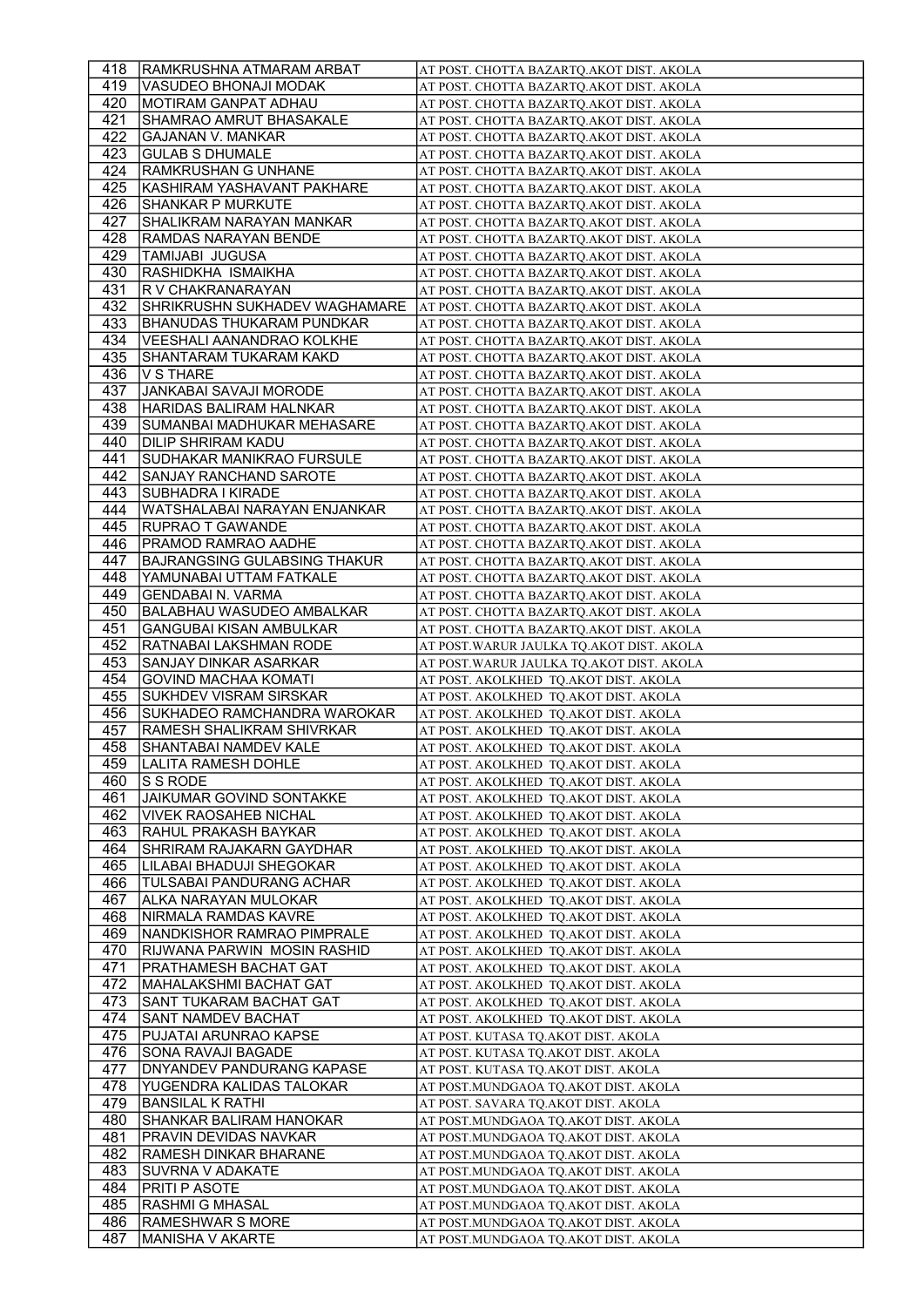| 488        | <b>RAHUL G GAWAI</b>                                   | AT POST.MUNDGAOA TQ.AKOT DIST. AKOLA                                             |
|------------|--------------------------------------------------------|----------------------------------------------------------------------------------|
| 489        | <b>ANIL T MORE</b>                                     | AT POST.MUNDGAOA TQ.AKOT DIST. AKOLA                                             |
| 490.       | SAHKAR SHET PUR S B G MUNDGAON                         | AT POST.MUNDGAOA TQ.AKOT DIST. AKOLA                                             |
| 491        | KISHAN NARAYAN UJAD                                    | AT POST.TELHARA MAIN TQ.TELHARA DIST. AKOLA                                      |
| 492        | MAHADEO SAKHARAM GADAM                                 | AT POST.TELHARA MAIN TQ.TELHARA DIST. AKOLA                                      |
| 493        | ARUN RAMRAO FADKE                                      | AT POST.TELHARA MAIN TQ.TELHARA DIST. AKOLA                                      |
| 494        | MADHUKAR BHAGVAN ROTHE                                 | AT POST.TELHARA MAIN TQ.TELHARA DIST. AKOLA                                      |
| 495        | RAMESH JAGNNATH MUNDDA                                 | AT POST.TELHARA MAIN TQ.TELHARA DIST. AKOLA                                      |
| 496        | MATA RMAI M.S.S.GAT                                    | AT POST.TELHARA MAIN TQ.TELHARA DIST. AKOLA                                      |
| 497        | <b>DIPAK MAHLA S.S.GAT</b>                             | AT POST.TELHARA MAIN TQ.TELHARA DIST. AKOLA                                      |
| 498        | RAMKRUSHNA NAMDEV SINGOKAR                             | AT POST.TELHARA CITY TQ.TELHARA DIST. AKOLA                                      |
| 499        | SUWARNA VIDHYADHAR HATEKAR                             | AT POST.TELHARA CITY TQ.TELHARA DIST. AKOLA                                      |
| 500        | KISAN TEJMAL SONI                                      | AT POST.TELHARA CITY TQ.TELHARA DIST. AKOLA                                      |
| 501        | <b>GANGU MAHADEV WANKHADE</b>                          | AT POST.TELHARA CITY TQ.TELHARA DIST. AKOLA                                      |
| 502        | RAMDAS JAGANATTHA ADDU                                 | AT POST.TELHARA CITY TQ.TELHARA DIST. AKOLA                                      |
| 503        | <b>GANESH RAMBHAU BHODAKHE</b>                         | AT POST.TELHARA CITY TQ.TELHARA DIST. AKOLA                                      |
| 504        | SACHIN SHANKAR DESHMUKH                                | AT POST.TELHARA CITY TQ.TELHARA DIST. AKOLA                                      |
| 505        | PANCHFULA HARIDAS MISURKAR                             | AT POST.TELHARA CITY TQ.TELHARA DIST. AKOLA                                      |
| 506        | ILAXMI M B GAT                                         | AT POST.TELHARA CITY TQ.TELHARA DIST. AKOLA                                      |
| 507        | SEC GR PAN TALEGAON BK                                 | AT POST.HIWARKHED TQ.TELHARA DIST. AKOLA                                         |
| 508        | LT B BAZARE SE PRATISHTAN                              | AT POST.HIWARKHED TQ.TELHARA DIST. AKOLA                                         |
| 509        | GAJANAN R MAGHARNAR                                    | AT POST.HIWARKHED TQ.TELHARA DIST. AKOLA                                         |
| 510        | JIVAN SUD NIDHI WARKHED                                | AT POST.HIWARKHED TQ.TELHARA DIST. AKOLA                                         |
| 511        | ANANTA SHANKARRAO KHANZODE                             | AT POST.HIWARKHED TQ.TELHARA DIST. AKOLA                                         |
| 512        | A.SAMD A RAJJAK                                        | AT POST.HIWARKHED TQ.TELHARA DIST. AKOLA                                         |
| 513        | SADASHIV PANDHRI NEBOKAR                               | AT POST.HIWARKHED TQ.TELHARA DIST. AKOLA                                         |
| 514        | SHAMRAO TIMAGE URKADE                                  | AT POST.HIWARKHED TQ.TELHARA DIST. AKOLA                                         |
| 515        | KASHIRAM FKIRA GAWANDE                                 | AT POST.HIWARKHED TQ.TELHARA DIST. AKOLA                                         |
| 516        | MOTIRAM SAMPAT TOHARE                                  | AT POST.HIWARKHED TQ.TELHARA DIST. AKOLA                                         |
| 517        | LAXMAN NARHE POKE                                      | AT POST.HIWARKHED TQ.TELHARA DIST. AKOLA                                         |
| 518        | SHREEKRUSHNA DALPAT SONONE                             | AT POST.HIWARKHED TQ.TELHARA DIST. AKOLA                                         |
| 519        | HARIDAS RAMCHANDRA NARAJE                              | AT POST.HIWARKHED TQ.TELHARA DIST. AKOLA                                         |
| 520        | JAYADAV YADHAN PATOLE                                  | AT POST.HIWARKHED TQ.TELHARA DIST. AKOLA                                         |
| 521        | SITARAM BALAGI MARKEND                                 | AT POST.HIWARKHED TQ.TELHARA DIST. AKOLA                                         |
| 522        | NARYAN NATHUGI DALAKE                                  | AT POST.HIWARKHED TQ.TELHARA DIST. AKOLA                                         |
|            |                                                        |                                                                                  |
|            |                                                        |                                                                                  |
| 523<br>524 | ISLAMKHA ZILLANI KHA<br>DATTATRYA MANIKRAO DHAMODE     | AT POST.HIWARKHED TQ.TELHARA DIST. AKOLA                                         |
|            |                                                        | AT POST.HIWARKHED TQ.TELHARA DIST. AKOLA                                         |
| 525        | VIMAL NARAYAN SHRAMA                                   | AT POST.HIWARKHED TQ.TELHARA DIST. AKOLA                                         |
| 526        | <b>SK NUR SK ABBAS</b><br><b>ZP SCH KHANDALA</b>       | AT POST.HIWARKHED TQ.TELHARA DIST. AKOLA                                         |
| 527<br>528 |                                                        | AT POST.HIWARKHED TQ.TELHARA DIST. AKOLA                                         |
| 529        | MINA KHAIRUL BASHAR M CHICHARI                         | AT POST.HIWARKHED TQ.TELHARA DIST. AKOLA                                         |
| 530        | <b>R N GAWANDE</b><br>MUKINDA ATAMARAM NATKUT          | AT POST.DANAPUR TQ.TELHARA DIST. AKOLA<br>AT POST.DANAPUR TQ.TELHARA DIST. AKOLA |
|            | KAMAL VASUDEV RAUT                                     |                                                                                  |
| 531        | SUNITA VITHAL MHASAYA                                  | AT POST.DANAPUR TQ.TELHARA DIST. AKOLA<br>AT POST.DANAPUR TQ.TELHARA DIST. AKOLA |
| 532<br>533 | MAMULABAI SK AAMAMD                                    | AT POST.PATHARDI TQ.TELHARA DIST. AKOLA                                          |
| 534        | JAYMALA SHALIGRAM KUKADE                               | AT POST.PATHARDI TQ.TELHARA DIST. AKOLA                                          |
| 535        | <b>GITANJALI PRAKASH SHEGOKAR</b>                      | AT POST.PATHARDI TQ.TELHARA DIST. AKOLA                                          |
| 536        | <b>SUBHASH MOHANSING GOTHWAL</b>                       | AT POST.PATHARDI TQ.TELHARA DIST. AKOLA                                          |
| 537        | <b>BHAURAO S TAYADE</b>                                | AT POST.PATHARDI TQ.TELHARA DIST. AKOLA                                          |
| 538        | MAH RAJ CHHATRA V PRIC BELKHED                         | AT POST.BELKHED TQ.TELHARA DIST. AKOLA                                           |
|            |                                                        | AT POST.BELKHED TQ.TELHARA DIST. AKOLA                                           |
| 539<br>540 | VASANTA JANKIRAM LOLE<br>SAVITA TULSIRAM BHISE         | AT POST.BELKHED TQ.TELHARA DIST. AKOLA                                           |
| 541        | SANJAY JAYNARAYAN JAISWAL                              | AT POST.BELKHED TQ.TELHARA DIST. AKOLA                                           |
| 542        |                                                        |                                                                                  |
| 543        | YASHODA PANDURANG WANKHADE<br>CHINKABAI MAHADEO BANGAR | AT POST.BELKHED TQ.TELHARA DIST. AKOLA                                           |
| 544        | TULSIRAM SAMRUT GHANABAHADUR                           | AT POST.BELKHED TQ.TELHARA DIST. AKOLA                                           |
| 545        | INAMDEO KISAN WANKHADE                                 | AT POST.BELKHED TQ.TELHARA DIST. AKOLA<br>AT POST.BELKHED TQ.TELHARA DIST. AKOLA |
| 546        | <b>BANABAI BAJIURAO KUYATE</b>                         | AT POST.BELKHED TQ.TELHARA DIST. AKOLA                                           |
| 547        | JAYKISAN S B G BELKHED                                 | AT POST.BELKHED TQ.TELHARA DIST. AKOLA                                           |
| 548        | GULABRAO NAMDEV MOHOD                                  | AT POST.AADSUL  TQ.TELHARA DIST. AKOLA                                           |
| 549        | MAHADEV DATTU PARDHI                                   | AT POST.AADSUL TQ.TELHARA DIST. AKOLA                                            |
| 550        | DADARAO RAMCHANDRA ARABAT                              | AT POST.AADSUL  TQ.TELHARA DIST. AKOLA                                           |
| 551        | PANDURANG PARSHURAM NAGLE                              | AT POST.AADSUL TQ.TELHARA DIST. AKOLA                                            |
| 552        | RAJARAM LAXMAN SASOTE                                  | AT POST.AADSUL TQ.TELHARA DIST. AKOLA                                            |
| 553        | <b>GANESH SAMPAT NANDNE</b>                            | AT POST.AADSUL TQ.TELHARA DIST. AKOLA                                            |
| 554        | NASIR KHA NYAMAT KHA                                   | AT POST.AADSUL TQ.TELHARA DIST. AKOLA                                            |
| 555        | KALAVATI RAJARAM VAKALE                                | AT POST.AADSUL TQ.TELHARA DIST. AKOLA                                            |
| 556        | VILAS MADHUKAR AGRAWAL                                 | AT POST.AADSUL  TQ.TELHARA DIST. AKOLA                                           |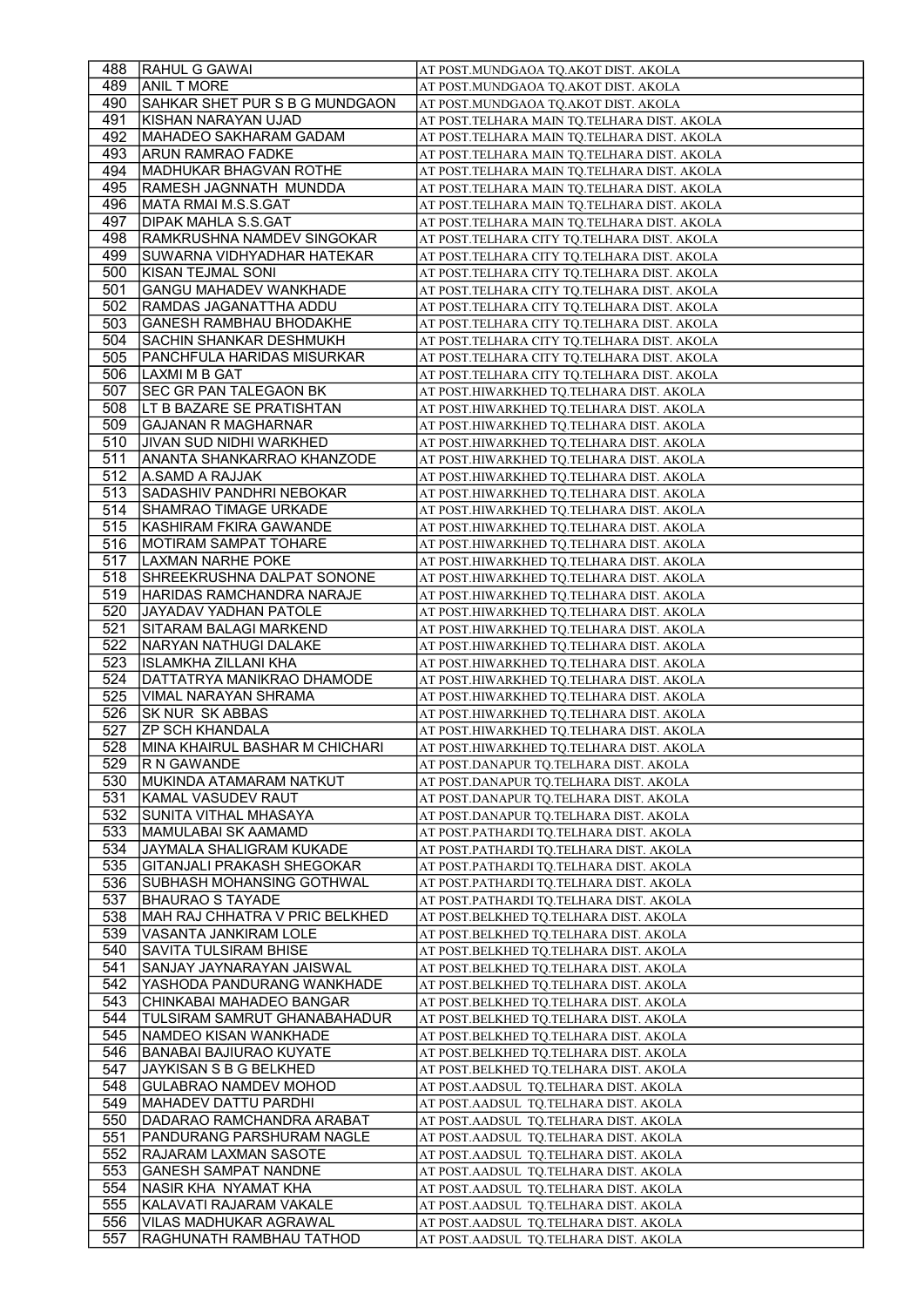| 558        | <b>IPRADIP MANOHAR HINGAKAR</b>                                        | AT POST.AADSUL TQ.TELHARA DIST. AKOLA                                                |
|------------|------------------------------------------------------------------------|--------------------------------------------------------------------------------------|
| 559        | SHIVALAL KALUJI MANATAKAR                                              | AT POST.AADSUL TQ.TELHARA DIST. AKOLA                                                |
| 560        | <b>VADATAKAR</b>                                                       | AT POST. AADSUL TQ. TELHARA DIST. AKOLA                                              |
| 561        | WYANKAT MARAJI DAMODAR                                                 | AT POST.AADSUL TQ.TELHARA DIST. AKOLA                                                |
| 562        | SADASHIV SAKHARAM PACHAPOR                                             | AT POST.AADSUL TQ.TELHARA DIST. AKOLA                                                |
| 563        | PUNJAJI SHIVAJI KHANDARE                                               | AT POST.AADSUL TQ.TELHARA DIST. AKOLA                                                |
| 564        | RAJAKUMAR MADHUKAR SHIGOLANKAR AT POST.AADSUL TQ.TELHARA DIST. AKOLA   |                                                                                      |
| 565        | RAHUL MOHAN GADAM                                                      | AT POST.AADSUL TQ.TELHARA DIST. AKOLA                                                |
| 566        | DATTA SAHAKARI M TAELHARA                                              | AT POST.AADSUL TQ.TELHARA DIST. AKOLA                                                |
| 567        | PARVATIBAI ONKAR UNARE                                                 | AT POST.ADAGAON  TQ.TELHARA DIST. AKOLA                                              |
| 568        | MOHANRAO PURUSHOTTAM JAYLE                                             | AT POST.ADAGAON TQ.TELHARA DIST. AKOLA                                               |
| 569        | RAMESH SHRIRAMJI NIMKARDE                                              | AT POST.ADAGAON TQ.TELHARA DIST. AKOLA                                               |
| 570        | MANOHAR DATTATRAY DHAKE                                                | AT POST.ADAGAON TQ.TELHARA DIST. AKOLA                                               |
| 571        | ASHOK PANDURANG DHURE                                                  | AT POST.ADAGAON TQ.TELHARA DIST. AKOLA                                               |
| 572        | SUDHAKAR SAHEBRAO DAUD                                                 | AT POST.ADAGAON TQ.TELHARA DIST. AKOLA                                               |
| 573        | SHE NAJIR SHE HUSEN                                                    | AT POST.ADAGAON TQ.TELHARA DIST. AKOLA                                               |
| 574        | DIGAMBAR GOPAL DHAKE                                                   | AT POST.ADAGAON TQ.TELHARA DIST. AKOLA                                               |
| 575        | AMOL VISHVASH AKHARE                                                   | AT POST.ADAGAON TQ.TELHARA DIST. AKOLA                                               |
| 576        | <b>MOHAN RAMBHAO INGLE</b>                                             | AT POST.BALAPUR TQ.BALAPUR DIST. AKOLA                                               |
| 577        | HAREECHANDRA S CHINCHOLKAR                                             | AT POST.BALAPUR TQ.BALAPUR DIST. AKOLA                                               |
| 578        | SHAIKH MEHMUD SHAIKH HASAN                                             | AT POST.BALAPUR TQ.BALAPUR DIST. AKOLA                                               |
| 579        | JANRAO MAIPAS SARDAR                                                   | AT POST.BALAPUR TQ.BALAPUR DIST. AKOLA                                               |
| 580        | <b>RATAN PUNDLIK SIRSAT</b>                                            | AT POST.BALAPUR TQ.BALAPUR DIST. AKOLA                                               |
| 581        | SANTOSH MANIKRAO POHARE                                                | AT POST.URAL TQ.BALAPUR DIST. AKOLA                                                  |
| 582        | UMATAI SHRIKRISHAN KHEDKAR                                             | AT POST.URAL TQ.BALAPUR DIST. AKOLA                                                  |
| 583        | BHIKAJI NARAYANRAO DUTONDE                                             | AT POST.URAL TQ.BALAPUR DIST. AKOLA                                                  |
| 584        | SHRIKRISHAN VISHVNATH POHARE                                           | AT POST.URAL TQ.BALAPUR DIST. AKOLA                                                  |
| 585        | RUKHAMINABAI RAMRAO BAKAL                                              | AT POST.URAL TQ.BALAPUR DIST. AKOLA                                                  |
| 586        | RAMDAS L INGLE                                                         | AT POST.URAL TQ.BALAPUR DIST. AKOLA                                                  |
| 587        | SHARAD PRALHAD CHAVAN                                                  | AT POST.URAL TQ.BALAPUR DIST. AKOLA                                                  |
| 588        | <b>VIKRAM BHAGVAN RANADE</b>                                           | AT POST. WADEGAON TQ. BALAPUR DIST. AKOLA                                            |
| 589        | ASHOK DIGAMBER HADOLE                                                  | AT POST. WADEGAON TQ. BALAPUR DIST. AKOLA                                            |
| 590        | AJABRAO NAGORAO MANKAR                                                 | AT POST.WADEGAON TQ.BALAPUR DIST. AKOLA                                              |
| 591        | DHANBAHADUR MOTIRAM RANA                                               | AT POST.WADEGAON TQ.BALAPUR DIST. AKOLA                                              |
| 592        |                                                                        |                                                                                      |
|            |                                                                        |                                                                                      |
|            | DILIP JAYANTILAL KHILOSIYA                                             | AT POST.WADEGAON TQ.BALAPUR DIST. AKOLA                                              |
| 593        | K P K V SANGH                                                          | AT POST.WADEGAON TO.BALAPUR DIST. AKOLA                                              |
| 594        | PRATIBHA G BADARKHE                                                    | AT POST. WADEGAON TQ. BALAPUR DIST. AKOLA                                            |
| 595        | PRALHAD LAKSHAMAN KHANDARE                                             | AT POST. WADEGAON TQ. BALAPUR DIST. AKOLA                                            |
| 596        | RAMLAL HARIBHAU HANDE                                                  | AT POST. WADEGAON TQ. BALAPUR DIST. AKOLA                                            |
| 597        | DWARAKABAI ANANDA SARAP                                                | AT POST.WADEGAON TQ.BALAPUR DIST. AKOLA                                              |
| 598        | RAMPRASAD VILASRAO MANKAR                                              | AT POST.WADEGAON TO.BALAPUR DIST. AKOLA                                              |
| 599        | <b>AJIJ KHAN PATHAN</b>                                                | AT POST. WADEGAON TQ. BALAPUR DIST. AKOLA                                            |
| 600        | JIJAU B YUVAK MANDAL                                                   | AT POST. WADEGAON TQ. BALAPUR DIST. AKOLA                                            |
| 601        | DATTATRAY SW SAH BACHAT GAT                                            | AT POST.WADEGAON TQ.BALAPUR DIST. AKOLA                                              |
| 602        | SHRIKRUPA SW SAH BACHAT GAT                                            | AT POST.WADEGAON TQ.BALAPUR DIST. AKOLA                                              |
| 603        | ADARSH BACHAT GAT CHINCHOLI                                            | AT POST. WADEGAON TQ. BALAPUR DIST. AKOLA                                            |
| 604        | JAY MALHAR SW SAH BACHAT GAT                                           | AT POST.WADEGAON TQ.BALAPUR DIST. AKOLA                                              |
| 605<br>606 | RAMAI AMBEDKAR BACHAT GAT                                              | AT POST. WADEGAON TO. BALAPUR DIST. AKOLA                                            |
| 607        | <b>SACHIV GARMIN PANI SAMITI</b><br>AZAD BACHAT GAT WADEGAON           | AT POST. WADEGAON TQ. BALAPUR DIST. AKOLA<br>AT POST.WADEGAON TQ.BALAPUR DIST. AKOLA |
| 608        | VAISHNAVI BACHAT GAT                                                   | AT POST.WADEGAON TQ.BALAPUR DIST. AKOLA                                              |
|            |                                                                        |                                                                                      |
| 609        | <b>GURUDEV SW SAH BACHAT GAT</b><br><b>BALIRAJA SHETKARI SAMUH GAT</b> | AT POST.WADEGAON TQ.BALAPUR DIST. AKOLA<br>AT POST. WADEGAON TO. BALAPUR DIST. AKOLA |
| 610<br>611 |                                                                        |                                                                                      |
| 612        | KRUSHIMITRA SW SAH BACHAT GAT                                          | AT POST. WADEGAON TQ. BALAPUR DIST. AKOLA                                            |
| 613        | <b>GAUTAMI BACHAT GAT</b>                                              | AT POST. WADEGAON TQ. BALAPUR DIST. AKOLA                                            |
| 614        | RAMABAI MAHILA BACHAT GAT                                              | AT POST.WADEGAON TQ.BALAPUR DIST. AKOLA                                              |
| 615        | SHAHU MAHARAJ BACHAT GAT<br>GURUDEV SHETKARI BACHAT GAT                | AT POST.WADEGAON TQ.BALAPUR DIST. AKOLA<br>AT POST.WADEGAON TQ.BALAPUR DIST. AKOLA   |
| 616        | JAY BAJARANG BACHAT GAT                                                |                                                                                      |
| 617        |                                                                        | AT POST. WADEGAON TQ. BALAPUR DIST. AKOLA                                            |
| 618        | SAMARTHA SADGURU BACHAT GAT<br> MAHARASHTRA SHETKARI BA GAT            | AT POST. WADEGAON TQ. BALAPUR DIST. AKOLA<br>AT POST.WADEGAON TQ.BALAPUR DIST. AKOLA |
| 619        | SNT GADAGE SHETKARI BACHAT GAT                                         | AT POST.WADEGAON TQ.BALAPUR DIST. AKOLA                                              |
| 620        |                                                                        |                                                                                      |
| 621        | SAMARTHA SHETKARI BACHAT GAT<br>PANCHSHIL SHETKARI BACHAT GAT          | AT POST.WADEGAON TQ.BALAPUR DIST. AKOLA                                              |
|            | JAY HANUMAN SW SAH BACHAT GAT                                          | AT POST. WADEGAON TQ. BALAPUR DIST. AKOLA                                            |
| 622        | SHE RAFIQ A SATTAR                                                     | AT POST.WADEGAON TQ.BALAPUR DIST. AKOLA                                              |
| 623<br>624 | HASANSHA HUSEN SHA                                                     | AT POST.NIMBA TQ.BALAPUR DIST. AKOLA                                                 |
| 625        | SAI RAJU SAI SAUKAT                                                    | AT POST.NIMBA TQ.BALAPUR DIST. AKOLA                                                 |
| 626        | SHESHRAO NATHUJI GAWANDE                                               | AT POST.NIMBA TQ.BALAPUR DIST. AKOLA<br>AT POST.NIMBA TQ.BALAPUR DIST. AKOLA         |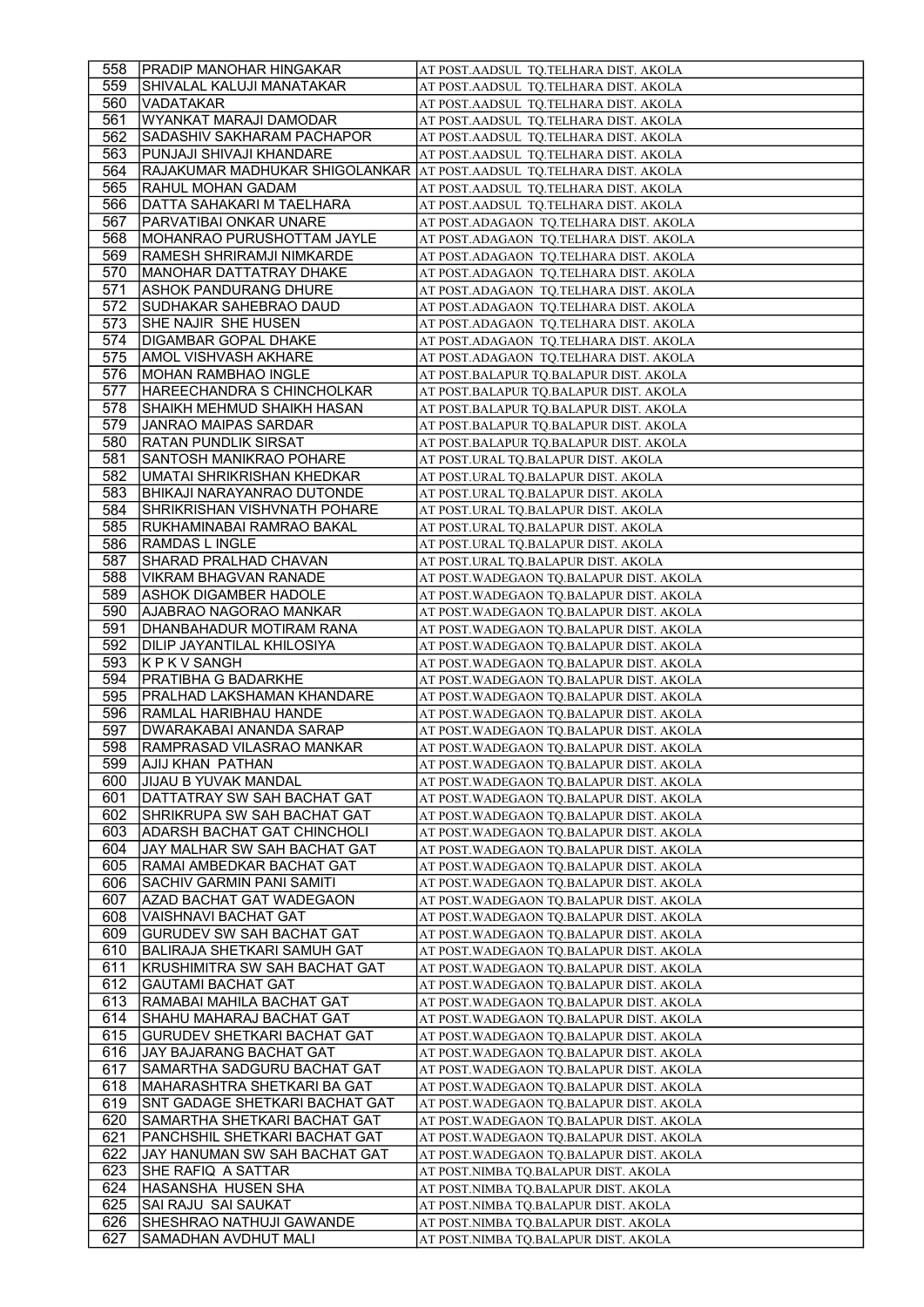| 628        | <b>RAMDAS MAHADEO MORKHADE</b>                                    | AT POST.NIMBA TQ.BALAPUR DIST. AKOLA                                           |
|------------|-------------------------------------------------------------------|--------------------------------------------------------------------------------|
| 629        | MANOHAR SHRIRAM DHUMALE                                           | AT POST.NIMBA TQ.BALAPUR DIST. AKOLA                                           |
| 630        | MANOHAR SAKHARAM KARALE                                           | AT POST.NIMBA TQ.BALAPUR DIST. AKOLA                                           |
| 631        | KAMAL SHANKARLAL CHITALANGE                                       | AT POST.NIMBA TQ.BALAPUR DIST. AKOLA                                           |
| 632        | RAMDAS DHYANDEV TAYADE                                            | AT POST.NIMBA TQ.BALAPUR DIST. AKOLA                                           |
| 633        | KASTURABAI MUNGUTRAO MALI                                         | AT POST.NIMBA TQ.BALAPUR DIST. AKOLA                                           |
| 634        | DEVRAO BHANUDAS CHAVHAN                                           | AT POST.NIMBA TQ.BALAPUR DIST. AKOLA                                           |
| 635        | SAKHARAM KISAN MASKAR                                             | AT POST.NIMBA TQ.BALAPUR DIST. AKOLA                                           |
| 636        | MADHAV NARAYAN MALI                                               | AT POST.NIMBA TQ.BALAPUR DIST. AKOLA                                           |
| 637        | RAVINDRA RAMDAS WERALKAR                                          | AT POST.NIMBA TQ.BALAPUR DIST. AKOLA                                           |
| 638        | ANIL SHRIKRUNA AMBHORE                                            | AT POST.NIMBA TQ.BALAPUR DIST. AKOLA                                           |
| 639        | MAHADEV SSDAMA BHARSAKALE                                         | AT POST.NIMBA TQ.BALAPUR DIST. AKOLA                                           |
| 640.       | SHIVAJI MAGA BALWADI NIMBA                                        | AT POST.NIMBA TQ.BALAPUR DIST. AKOLA                                           |
| 641        | DAGADKHED MARATHA MAND                                            | AT POST.NIMBA TQ.BALAPUR DIST. AKOLA                                           |
| 642        | <b>G PNAGAD</b>                                                   | AT POST.NIMBA TQ.BALAPUR DIST. AKOLA                                           |
| 643        | G PNIMBA J YOJNA                                                  | AT POST.NIMBA TQ.BALAPUR DIST. AKOLA                                           |
| 644        | <b>ZP URDU SCHOOL NIMBA</b>                                       | AT POST.NIMBA TQ.BALAPUR DIST. AKOLA                                           |
| 645<br>646 | SEC KURSHI UTTP BAZAR BALAPUR<br>IMATA BHIMAI S B G NIMBA         | AT POST.NIMBA TQ.BALAPUR DIST. AKOLA                                           |
| 647        | RAMCHANDR M S BCG VAZEGAON                                        | AT POST.NIMBA TQ.BALAPUR DIST. AKOLA                                           |
| 648        | PURNAMATA S BCG NAGAD                                             | AT POST.NIMBA TQ.BALAPUR DIST. AKOLA                                           |
| 649        | JAY GAJANAN SHET S B G MOKHA                                      | AT POST.NIMBA TQ.BALAPUR DIST. AKOLA                                           |
| 650        | SEVA SAH SOCI ANDURA                                              | AT POST.NIMBA TQ.BALAPUR DIST. AKOLA<br>AT POST.NIMBA TQ.BALAPUR DIST. AKOLA   |
| 651        | <b>SEVA SAH SOCI SWARUPKHED</b>                                   | AT POST.NIMBA TO.BALAPUR DIST. AKOLA                                           |
| 652        | MUKH PRAV ANANN DUDH UD                                           | AT POST.NIMBA TQ.BALAPUR DIST. AKOLA                                           |
| 653        | NIYO RAMKRISHNA DUDH UD KAJI                                      | AT POST.NIMBA TQ.BALAPUR DIST. AKOLA                                           |
| 654        | SHIVAJI VIDH KARM SAH PAT NIM                                     | AT POST.NIMBA TQ.BALAPUR DIST. AKOLA                                           |
| 655        | NIYO MAULI DUDH UD NAGAD                                          | AT POST.NIMBA TQ.BALAPUR DIST. AKOLA                                           |
| 656        | MAROTI SANS VAZEGAON                                              | AT POST.NIMBA TQ.BALAPUR DIST. AKOLA                                           |
| 657        | ANUSAYABAI RAMBHAU RONDALE                                        | AT POST.PARAS TQ.BALAPUR DIST. AKOLA                                           |
| 658        | PUNDLIK KISAN INGLE                                               | AT POST.PARAS TQ.BALAPUR DIST. AKOLA                                           |
| 659        | RAMSHUDIN SHAHABUDIN                                              | AT POST.PARAS TQ.BALAPUR DIST. AKOLA                                           |
| 660        | NILKHANTH SURBHAN THAKRE                                          | AT POST.PARAS TQ.BALAPUR DIST. AKOLA                                           |
| 661        | NAJEMAKHATUN MU RAHEMAN                                           | AT POST.PARAS TQ.BALAPUR DIST. AKOLA                                           |
| 662        | VIMAL MANOHAR KHANDEKAR                                           | AT POST.PARAS TQ.BALAPUR DIST. AKOLA                                           |
| 663        | PRATIDNYA SUNIL KHANDARE                                          | AT POST.PARAS TQ.BALAPUR DIST. AKOLA                                           |
| 664        | MAHERUNISA SHE HABIB                                              | AT POST.PARAS TQ.BALAPUR DIST. AKOLA                                           |
| 665        | REKHA DEVIDAS SAWANT                                              | AT POST.PARAS TQ.BALAPUR DIST. AKOLA                                           |
| 666        | <b>BABURAO AJABRAO LANDE</b>                                      | AT POST.PARAS TQ.BALAPUR DIST. AKOLA                                           |
| 667        | <b>JIJAMATA GAT KASURA</b>                                        | AT POST.PARAS TQ.BALAPUR DIST. AKOLA                                           |
| 668        | DATTA EKATA GAT JOGALKHE                                          | AT POST.PARAS TO.BALAPUR DIST. AKOLA                                           |
| 669        | SAMARATH ASHOK GATJOGLKHED                                        | AT POST.PARAS TQ.BALAPUR DIST. AKOLA                                           |
| 670        | M RAFIQ AB GANI                                                   | AT POST.HATRUN TQ.BALAPUR DIST. AKOLA                                          |
| 671        | ANIS SHAHA JABIR SHAHA                                            | AT POST.HATRUN TQ.BALAPUR DIST. AKOLA                                          |
| 672        | ARVIND H SINGAL                                                   | AT POST.HATRUN TQ.BALAPUR DIST. AKOLA                                          |
| 673        | BALIRAM G BHATKAR                                                 | AT POST.HATRUN TQ.BALAPUR DIST. AKOLA                                          |
| 674<br>675 | <b>SRIKRUSHANA MOTIRAM UANHALE</b><br><b>NARAYAN NARASU PATIL</b> | AT POST.HATRUN TQ.BALAPUR DIST. AKOLA                                          |
| 676        | DATTATRAY MAHADEV PAWAR                                           | AT POST.HATRUN TQ.BALAPUR DIST. AKOLA<br>AT POST.HATRUN TO.BALAPUR DIST. AKOLA |
| 677        | RAVINDR MAROTI KALASAKAR                                          | AT POST.HATRUN TQ.BALAPUR DIST. AKOLA                                          |
| 678        | <b>SAPNA BCG HATRUN</b>                                           | AT POST.HATRUN TQ.BALAPUR DIST. AKOLA                                          |
| 679        | DIGMBAR BALCHAND JOREWAR                                          | AT POST.VYALA TQ.BALAPUR DIST. AKOLA                                           |
| 680        | GAJANAN MAH S B G KHIR KH                                         | AT POST.VYALA TQ.BALAPUR DIST. AKOLA                                           |
| 681        | SIDDHARTH MAH S BG RIDHORA                                        | AT POST.VYALA TQ.BALAPUR DIST. AKOLA                                           |
| 682        | AMRAPALI MAH S B VYALA                                            | AT POST.VYALA TQ.BALAPUR DIST. AKOLA                                           |
| 683        | GAJANAN MAHA S B G VYALA                                          | AT POST.VYALA TQ.BALAPUR DIST. AKOLA                                           |
| 684        | SIDDHA MAH B G V PETH                                             | AT POST.VYALA TQ.BALAPUR DIST. AKOLA                                           |
| 685        | <b>SYED MOHSIN SYED TALEB</b>                                     | AT POST.PATUR TQ.PATUR DIST. AKOLA                                             |
| 686        | SHSHILA SAMPAT KHANDARE                                           | AT POST.PATUR TQ.PATUR DIST. AKOLA                                             |
| 687        | <b>DILIP FULCHAND MAROTE</b>                                      | AT POST.PATUR TQ.PATUR DIST. AKOLA                                             |
| 688        | GOVIND MAHARAJ S.S.B. GAT KHAN                                    | AT POST.PATUR TQ.PATUR DIST. AKOLA                                             |
| 689        | PRALHAD NARAYAN SULAKAR                                           | AT POST.CHANNI TQ.PATUR DIST. AKOLA                                            |
| 690        | SHALINI RATNAKAR TALE                                             | AT POST.CHANNI TQ.PATUR DIST. AKOLA                                            |
| 691        | SINDHUTAI PRALLHAD JAVANJAL                                       | AT POST.CHANNI TQ.PATUR DIST. AKOLA                                            |
| 692        | AHILLYA DEVI SAY SAH GAT MAL                                      | AT POST.CHANNI TQ.PATUR DIST. AKOLA                                            |
| 693        | SHARDA DEVI M SAY SAH GAT MAL                                     | AT POST.CHANNI TQ.PATUR DIST. AKOLA                                            |
| 694        | JAGRUTI MA B GAT MALSUR                                           | AT POST.CHANNI TQ.PATUR DIST. AKOLA                                            |
| 695        | R T MANAKAR                                                       | AT POST.AALEGAO TQ.PATUR DIST. AKOLA                                           |
| 696        | SONAJI D HARAMKAR                                                 | AT POST.AALEGAO TQ.PATUR DIST. AKOLA                                           |
| 697        | U S PARMALE                                                       | AT POST.AALEGAO TQ.PATUR DIST. AKOLA                                           |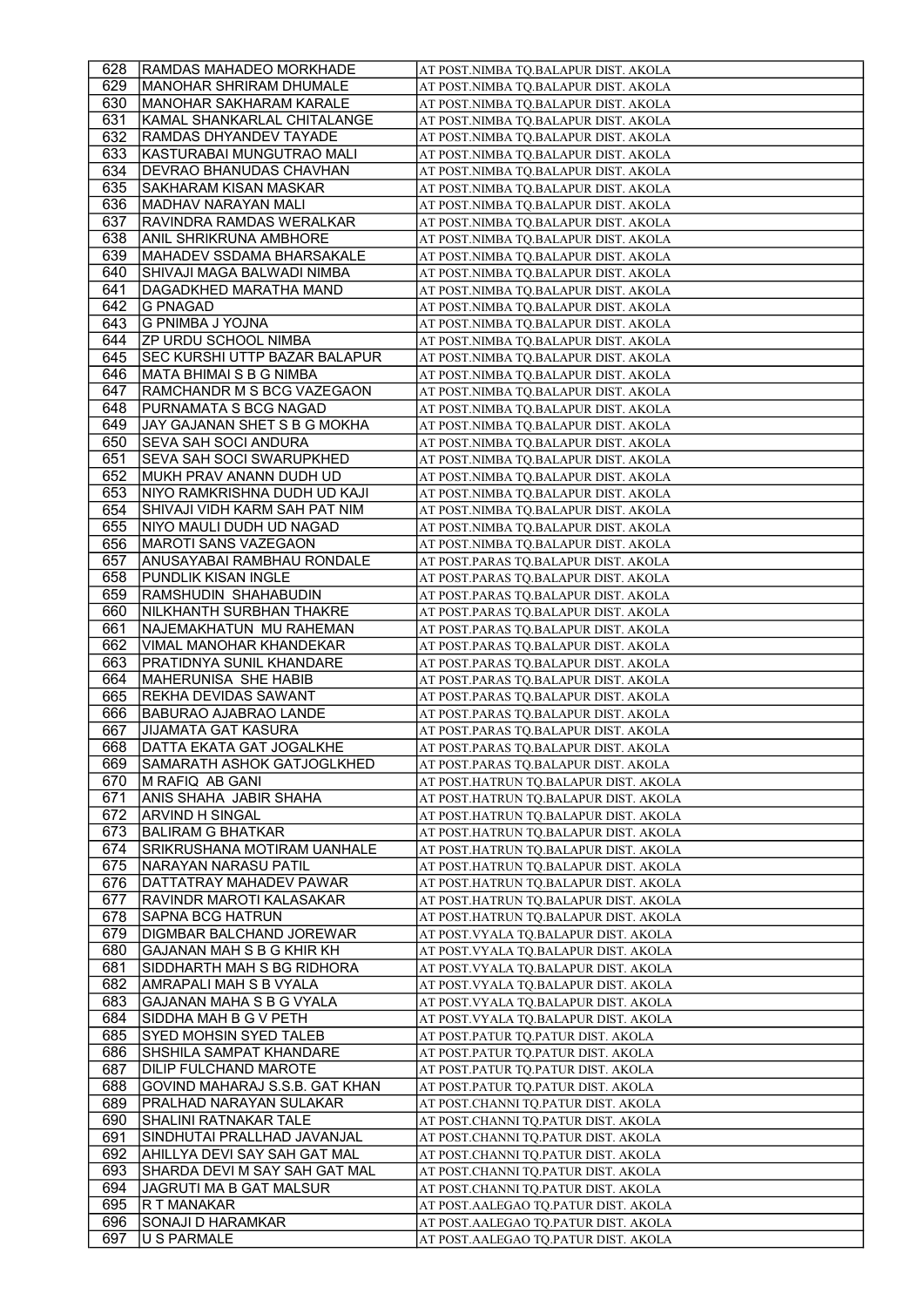| 698        | KAUSALYA GENDE                                             | AT POST.AALEGAO TQ.PATUR DIST. AKOLA                                                                                 |
|------------|------------------------------------------------------------|----------------------------------------------------------------------------------------------------------------------|
| 699        | <b>B S LAHOLE</b>                                          | AT POST.AALEGAO TO.PATUR DIST. AKOLA                                                                                 |
| 700        | <b>ANUSAYA VISHRAM SONUNE</b>                              | AT POST.AALEGAO TQ.PATUR DIST. AKOLA                                                                                 |
| 701        | ANILKUMAR KANTILAL JAIN                                    | AT POST.AALEGAO TQ.PATUR DIST. AKOLA                                                                                 |
| 702        | JANMAHAMMAD SK USMAN                                       | AT POST.AALEGAO TQ.PATUR DIST. AKOLA                                                                                 |
| 703        | MO AJHAR MO ASAGAR                                         | AT POST.AALEGAO TQ.PATUR DIST. AKOLA                                                                                 |
| 704        | ANANDA M PALHADE                                           | AT POST.AALEGAO TQ.PATUR DIST. AKOLA                                                                                 |
| 705        | <b>JAYSINGRAO A CHAUHAN</b>                                | AT POST.AALEGAO TQ.PATUR DIST. AKOLA                                                                                 |
| 706        | SABRABAI SEVA CHAUHAN                                      | AT POST.AALEGAO TQ.PATUR DIST. AKOLA                                                                                 |
| 707        | KASHIRAM C THAKARE                                         | AT POST.AALEGAO TO.PATUR DIST. AKOLA                                                                                 |
| 708        | <b>TUKARAM S SONULE</b>                                    | AT POST.AALEGAO TQ.PATUR DIST. AKOLA                                                                                 |
| 709        | NARAYAN KISAN KALDATE                                      | AT POST.AALEGAO TQ.PATUR DIST. AKOLA                                                                                 |
| 710        | SANJAY SAMADHAN SONONE                                     | AT POST.AALEGAO TO.PATUR DIST. AKOLA                                                                                 |
| 711        | VASUDEV SUDAM TAYADE                                       | AT POST.AALEGAO TQ.PATUR DIST. AKOLA                                                                                 |
| 712        | <b>SHRIRAM KISAN TAJANE</b>                                | AT POST.AALEGAO TQ.PATUR DIST. AKOLA                                                                                 |
| 713        | MANKARNA P DEVKATE                                         | AT POST.AALEGAO TQ.PATUR DIST. AKOLA                                                                                 |
| 714        | MANGALA SANKAR DESHMUKH                                    | AT POST.AALEGAO TQ.PATUR DIST. AKOLA                                                                                 |
| 715        | INUTAN VIDH DEV.FUND ALEGAON                               | AT POST.AALEGAO TQ.PATUR DIST. AKOLA                                                                                 |
| 716        | SADHANA ASHR VASALI                                        | AT POST.AALEGAO TQ.PATUR DIST. AKOLA                                                                                 |
| 717        | SARV SHIK ABHIZ P SCH CHONDHI                              | AT POST.AALEGAO TQ.PATUR DIST. AKOLA                                                                                 |
| 718        | AHILYABAI HOLKAR MAHI GAT                                  | AT POST.AALEGAO TQ.PATUR DIST. AKOLA                                                                                 |
| 719        | <b>GANGADEVI SICHAN GATKARLA</b>                           | AT POST.AALEGAO TQ.PATUR DIST. AKOLA                                                                                 |
| 720        | SEWA SAH SOC CHONDHI                                       | AT POST.AALEGAO TQ.PATUR DIST. AKOLA                                                                                 |
| 721        | NIYO AJINTHA ADI SHE S S PIMPR                             | AT POST.AALEGAO TQ.PATUR DIST. AKOLA                                                                                 |
| 722        | <b>SADASHIV S LANDE</b>                                    | AT POST. VIWARA TQ.PATUR DIST. AKOLA                                                                                 |
| 723        | RAMESH SADASHIV ZODPE                                      | AT POST. VIWARA TQ.PATUR DIST. AKOLA                                                                                 |
| 724        | <b>EKNATH RAIBHAN SHINDE</b>                               | AT POST. VIWARA TQ.PATUR DIST. AKOLA                                                                                 |
| 725        | RAAJARAM TUKARAM                                           | AT POST. VIWARA TQ.PATUR DIST. AKOLA                                                                                 |
| 726        | <b>VISHWANATH HARI RAUT</b>                                | AT POST. SASTI  TQ.PATUR DIST. AKOLA                                                                                 |
| 727        | SAKHUBAI RAMRAO DESHMUKH                                   | AT POST. SASTI  TQ.PATUR DIST. AKOLA                                                                                 |
| 728        | <b>SHANKAR HARI MESARE</b>                                 | AT POST. SASTI TQ.PATUR DIST. AKOLA                                                                                  |
| 729        | SANGHMITRA MAHILA GAT                                      | AT POST. SASTI TQ.PATUR DIST. AKOLA                                                                                  |
| 730        | RAMESH JANGALALJI JAISWAL                                  | AT POST.MURTIZAPUR MAIN TQ.MURTIZAPUR DIST. AKOLA                                                                    |
| 731        | PURUSHOTTAM LAXMANRAO BAJAD                                | AT POST.MURTIZAPUR MAIN TQ.MURTIZAPUR DIST. AKOLA                                                                    |
| 732        | MANGLA RVINDR NAVLE                                        | AT POST.MURTIZAPUR MAIN TQ.MURTIZAPUR DIST. AKOLA                                                                    |
|            |                                                            |                                                                                                                      |
|            |                                                            |                                                                                                                      |
| 733        | <b>SHUBHAS SONUSHET PAWAR</b>                              | AT POST.MURTIZAPUR MAIN TQ.MURTIZAPUR DIST. AKOLA                                                                    |
| 734        | KHILAWAN SHANKAR KASHIKAR                                  | AT POST.MURTIZAPUR MAIN TQ.MURTIZAPUR DIST. AKOLA                                                                    |
| 735        | JILHA PA.URDU SHALA                                        | AT POST.MURTIZAPUR MAIN TQ.MURTIZAPUR DIST. AKOLA                                                                    |
| 736        | RAMJIBABA B.GAT                                            | AT POST.MURTIZAPUR MAIN TQ.MURTIZAPUR DIST. AKOLA                                                                    |
| 737        | <b>SHYAM VASANTRAO AVGHAD</b>                              | AT POST.MURTIZAPUR MARKET YARD TQ.MURTIZAPUR DIST. AKOLA                                                             |
| 738        | <b>GOPAL L KHULE</b>                                       | AT POST.MURTIZAPUR MARKET YARD TQ.MURTIZAPUR DIST. AKOLA                                                             |
| 739        | <b>GOPAL L KHULE</b>                                       | AT POST.MURTIZAPUR MARKET YARD TQ.MURTIZAPUR DIST. AKOLA                                                             |
| 740        | <b>GODABAI P INGALE</b>                                    | AT POST.MURTIZAPUR MARKET YARD TO.MURTIZAPUR DIST. AKOLA                                                             |
| 741        | <b>VISHWAS BHRMDEV KHUDE</b>                               | AT POST.MURTIZAPUR MARKET YARD TQ.MURTIZAPUR DIST. AKOLA                                                             |
| 742        | SAHEBBI M CHOTEMIYA                                        | AT POST.MURTIZAPUR MARKET YARD TQ.MURTIZAPUR DIST. AKOLA                                                             |
| 743        | NAMDEV TUKARAM AWAGHAD                                     | AT POST.MURTIZAPUR MARKET YARD TQ.MURTIZAPUR DIST. AKOLA                                                             |
| 744        | RAMAYARI RAMVILAS HEDA                                     | AT POST.MURTIZAPUR MARKET YARD TQ.MURTIZAPUR DIST. AKOLA                                                             |
| 745        | <b>PRAMOD ABASAHEB DESHMUKH</b>                            | AT POST.MURTIZAPUR MARKET YARD TQ.MURTIZAPUR DIST. AKOLA                                                             |
| 746<br>747 | MIRMUBARAK ASHAF ALI                                       | AT POST.MURTIZAPUR MARKET YARD TQ.MURTIZAPUR DIST. AKOLA<br>AT POST.MURTIZAPUR MARKET YARD TQ.MURTIZAPUR DIST. AKOLA |
| 748        | RAMKRUSHNA DHANAJI SAUDAGAR<br>SASHIKANT TRAMBAK CHAUDHARI | AT POST.MURTIZAPUR MARKET YARD TQ.MURTIZAPUR DIST. AKOLA                                                             |
| 749        | RAMRAO PRASHRAM BHARSAKALE                                 | AT POST.MURTIZAPUR MARKET YARD TQ.MURTIZAPUR DIST. AKOLA                                                             |
|            |                                                            |                                                                                                                      |
| 750        | RAMRAO LASHMAN VAHE                                        | AT POST.MURTIZAPUR MARKET YARD TQ.MURTIZAPUR DIST. AKOLA                                                             |
| 751        | <b>MADAN B GAWANDE</b>                                     | AT POST.MURTIZAPUR MARKET YARD TQ.MURTIZAPUR DIST. AKOLA                                                             |
| 752        | SUSHMA KAMAL MALANI                                        | AT POST.MURTIZAPUR MARKET YARD TQ.MURTIZAPUR DIST. AKOLA                                                             |
| 753        | SAYABAI DAYARAM GAWANDE                                    | AT POST.MURTIZAPUR MARKET YARD TQ.MURTIZAPUR DIST. AKOLA                                                             |
| 754        | NANDEV NARAYAN GAWANDE<br>MUKUND KASHINATH SHINDE          | AT POST.MURTIZAPUR MARKET YARD TQ.MURTIZAPUR DIST. AKOLA<br>AT POST.MURTIZAPUR MARKET YARD TQ.MURTIZAPUR DIST. AKOLA |
| 755        | <b>GUNWANT TUKARAM MAHANKAR</b>                            |                                                                                                                      |
| 756<br>757 |                                                            | AT POST.MURTIZAPUR MARKET YARD TQ.MURTIZAPUR DIST. AKOLA                                                             |
|            | NILINI SAMPUAL LOKHANDE<br>SANDIP KAMALKISHOR MALANI       | AT POST.MURTIZAPUR MARKET YARD TQ.MURTIZAPUR DIST. AKOLA                                                             |
| 758        |                                                            | AT POST.MURTIZAPUR MARKET YARD TQ.MURTIZAPUR DIST. AKOLA                                                             |
| 759        | NANDA P UMBARKAR                                           | AT POST.MURTIZAPUR MARKET YARD TQ.MURTIZAPUR DIST. AKOLA                                                             |
| 760        | <b>GOVARDHAN VASUDEV BHENDE</b>                            | AT POST.MURTIZAPUR MARKET YARD TQ.MURTIZAPUR DIST. AKOLA                                                             |
| 761        | RUPABAI LULAJI INGALE                                      | AT POST.MURTIZAPUR MARKET YARD TQ.MURTIZAPUR DIST. AKOLA                                                             |
| 762        | PURNAJI MANIKARO KALASKAR                                  | AT POST.MURTIZAPUR MARKET YARD TQ.MURTIZAPUR DIST. AKOLA                                                             |
| 763        | SANJIV ANANSAHEB DESHMUKH                                  | AT POST.MURTIZAPUR MARKET YARD TQ.MURTIZAPUR DIST. AKOLA                                                             |
| 764        | SANT GADAGE M BACHAT GAT                                   | AT POST.MURTIZAPUR MARKET YARD TQ.MURTIZAPUR DIST. AKOLA                                                             |
| 765<br>766 | OM SHANTI BACHAT GAT<br>VITTAL.K/S,.S.SAKHARI              | AT POST.MURTIZAPUR MARKET YARD TQ.MURTIZAPUR DIST. AKOLA<br>AT POST.MURTIZAPUR MARKET YARD TQ.MURTIZAPUR DIST. AKOLA |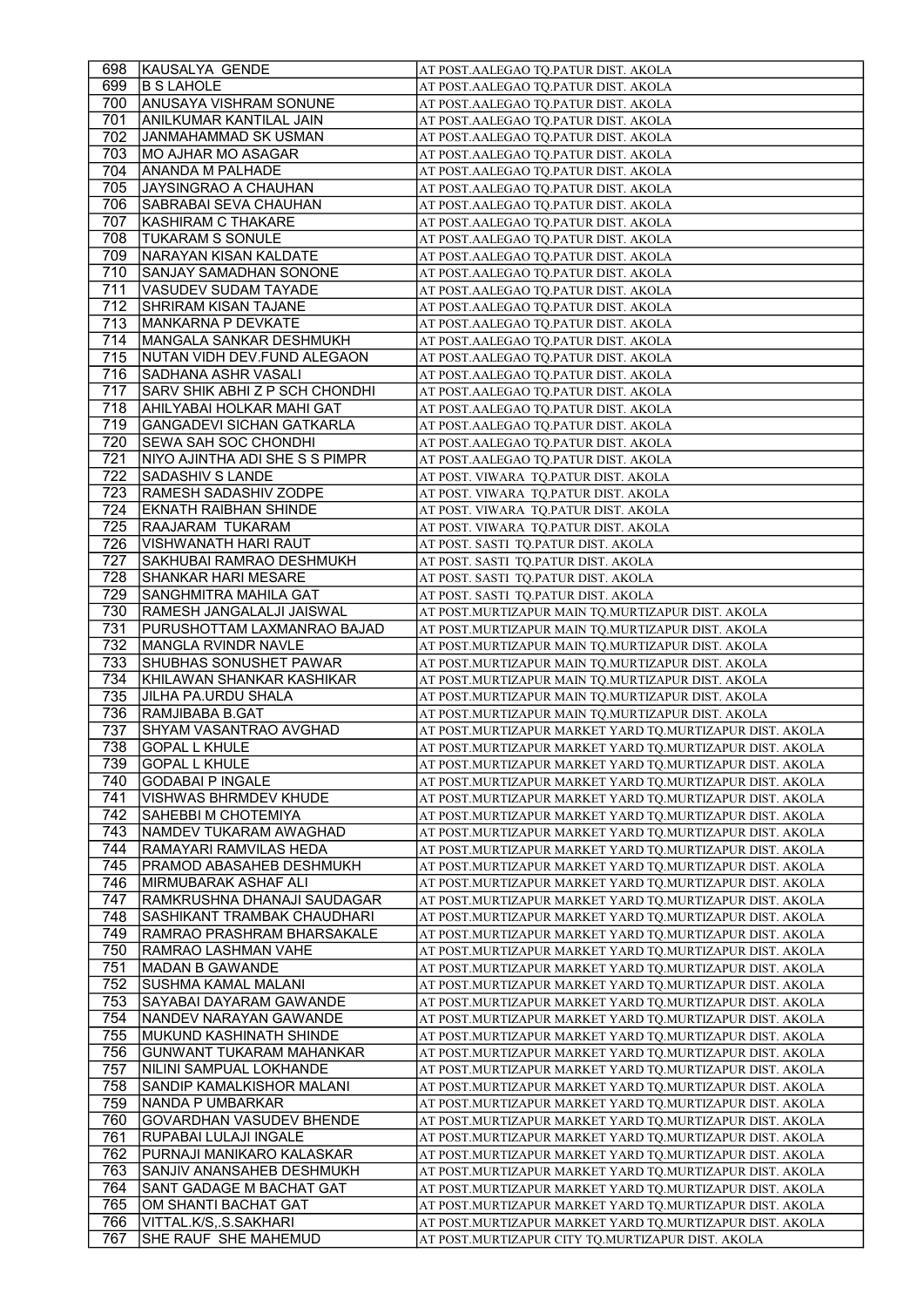| 768  | DHARMENDRA SHRIDHAR RAYBHORDE         | AT POST.MURTIZAPUR CITY TQ.MURTIZAPUR DIST. AKOLA |
|------|---------------------------------------|---------------------------------------------------|
| 769  | AMOL P SUPALE                         | AT POST.MURTIZAPUR CITY TQ.MURTIZAPUR DIST. AKOLA |
| 770  | KAISALYABAI KISANRAO MAHALLE          | AT POST.MURTIZAPUR CITY TQ.MURTIZAPUR DIST. AKOLA |
| 771  | <b>REKHA GANESH GAVANDE</b>           | AT POST.MURTIZAPUR CITY TQ.MURTIZAPUR DIST. AKOLA |
| 772  | MALDHURE                              | AT POST.MURTIZAPUR CITY TQ.MURTIZAPUR DIST. AKOLA |
| 773  | CHANDRAKANT UMAKANT DUBE              |                                                   |
|      |                                       | AT POST.MURTIZAPUR CITY TQ.MURTIZAPUR DIST. AKOLA |
| 774  | KOKILA U ROUDALE                      | AT POST.MURTIZAPUR CITY TQ.MURTIZAPUR DIST. AKOLA |
| 775  | SEVA SAH SOC SIRSO                    | AT POST.MURTIZAPUR CITY TQ.MURTIZAPUR DIST. AKOLA |
| 776  | SATYADEV GRUH TARAN SOC               | AT POST.MURTIZAPUR CITY TQ.MURTIZAPUR DIST. AKOLA |
| 777  | ISLAMODDIN SHARIF                     | AT POST.MANA TO.MURTIZAPUR DIST. AKOLA            |
| 778  | RAMDRUSHNA RAMCHADRA MULE             | AT POST.MANA TQ.MURTIZAPUR DIST. AKOLA            |
| 779  | JAGDISHLAL DIVAKARPRASAD              | AT POST.MANA TO.MURTIZAPUR DIST. AKOLA            |
| 780  | JANARDHAN MAROTI DHOTE                | AT POST.MANA TO.MURTIZAPUR DIST. AKOLA            |
| 781  | YASHVANT NATHUJI AGHUDE               | AT POST.MANA TQ.MURTIZAPUR DIST. AKOLA            |
| 782  | VIJAYRAO DADARAO DEVKATE              | AT POST.MANA TQ.MURTIZAPUR DIST. AKOLA            |
| 783  | ESHWARPURI JAYRAM PURI                | AT POST.MANA TQ.MURTIZAPUR DIST. AKOLA            |
| 784  | KISANRAO SADASHIV INGALE              | AT POST.MANA TQ.MURTIZAPUR DIST. AKOLA            |
| 785  | PRALHAD B MANKAR                      | AT POST.MANA TQ.MURTIZAPUR DIST. AKOLA            |
| 786  | <b>DHARMA GOMAJI INGALE</b>           | AT POST.MANA TQ.MURTIZAPUR DIST. AKOLA            |
| 787  | DADARAO DEVRAO GHORMODE               |                                                   |
|      |                                       | AT POST.MANA TQ.MURTIZAPUR DIST. AKOLA            |
| 788  | HARIBHAU S WANKHADE                   | AT POST.MANA TO.MURTIZAPUR DIST. AKOLA            |
| 789  | <b>JANRAO C BHARABHE</b>              | AT POST.MANA TQ.MURTIZAPUR DIST. AKOLA            |
| 790  | <b>VINAYAK H DAHAPUTE</b>             | AT POST.MANA TQ.MURTIZAPUR DIST. AKOLA            |
| 791  | VILAS GULABRAO TAYADE                 | AT POST.MANA TQ.MURTIZAPUR DIST. AKOLA            |
| 792  | <b>RAMESH TULSHIRAM BUTE</b>          | AT POST.MANA TQ.MURTIZAPUR DIST. AKOLA            |
| 793  | <b>BABARAO RAMRAO JALAMKAR</b>        | AT POST.MANA TQ.MURTIZAPUR DIST. AKOLA            |
| 794  | <b>BHIMRAO SAHEBRAO KOKANE</b>        | AT POST.MANA TO.MURTIZAPUR DIST. AKOLA            |
| 795  | MANDAKINI BABARAO JALAMKAR            | AT POST.MANA TQ.MURTIZAPUR DIST. AKOLA            |
| 796  | NAMDEV DHARAMSING CHAWAN              | AT POST.MANA TQ.MURTIZAPUR DIST. AKOLA            |
| 797  | <b>BHIMRAO BALIRAM TAYADE</b>         | AT POST.MANA TQ.MURTIZAPUR DIST. AKOLA            |
| 798  | <b>GITABAI GUNJIDA GEDAM</b>          | AT POST.MANA TQ.MURTIZAPUR DIST. AKOLA            |
| 799  | MAYA VILASRAO BANSOD                  | AT POST.MANA TQ.MURTIZAPUR DIST. AKOLA            |
| 800  | H.M. BORTA                            | AT POST.MANA TQ.MURTIZAPUR DIST. AKOLA            |
| 801  | SWAMI SAMARTH SHETKARI MANDAL         | AT POST.MANA TQ.MURTIZAPUR DIST. AKOLA            |
| 802  | JAI JAWAN SHETKARI MANDAL             | AT POST.KURUM TQ.MURTIZAPUR DIST. AKOLA           |
| 803. | SHARADADEVI RAMESH MALANI             |                                                   |
|      |                                       | AT POST.KURUM TQ.MURTIZAPUR DIST. AKOLA           |
| 804  | JANABAI MAHADEV SHREERAO              | AT POST.KURUM TQ.MURTIZAPUR DIST. AKOLA           |
| 805  | <b>GANESH BALU NIKAME</b>             | AT POST.KURUM TQ.MURTIZAPUR DIST. AKOLA           |
| 806  | VIDHYA MANIKRAO RAUT                  | AT POST.KURUM TQ.MURTIZAPUR DIST. AKOLA           |
| 807  | SHRIRAM PANDURANG BHAGAT              | AT POST.KURUM TQ.MURTIZAPUR DIST. AKOLA           |
| 808  | <b>DNYANESHWAR A LANDAGE</b>          | AT POST.KURUM TQ.MURTIZAPUR DIST. AKOLA           |
| 809. | <b>AKBAR SHAHA MAHEBUB SHAH</b>       | AT POST.KURUM TQ.MURTIZAPUR DIST. AKOLA           |
| 810  | SAVITRI FULE MAH B G KHOLAD           | AT POST.KURUM TO.MURTIZAPUR DIST. AKOLA           |
| 811  | K G N SHET B G KURUM                  | AT POST.KURUM TQ.MURTIZAPUR DIST. AKOLA           |
| 812  | ADIVASI MAH B G KHODAD                | AT POST.KURUM TQ.MURTIZAPUR DIST. AKOLA           |
| 813  | ADARSH S S SHET B G MADHAPURI         | AT POST.KURUM TQ.MURTIZAPUR DIST. AKOLA           |
| 814  | S. GADAGE BABA S SHE B G AKOLI        | AT POST.KURUM TQ.MURTIZAPUR DIST. AKOLA           |
| 815  | KHODIYAR DEVI ADI MAH G KHOLAD        | AT POST.KURUM TQ.MURTIZAPUR DIST. AKOLA           |
| 816  | KARAM SWA S SHET B G KURUM            | AT POST.KURUM TQ.MURTIZAPUR DIST. AKOLA           |
| 817  | JAY BHAWANI SHETKARI B G WADGA        | AT POST.KURUM TQ.MURTIZAPUR DIST. AKOLA           |
| 818  | JAY MAHARASTRA NAV B G VADGAON        | AT POST.KURUM TQ.MURTIZAPUR DIST. AKOLA           |
| 819  | KARAM DUDH UTPA GAT KURUM             | AT POST.KURUM TQ.MURTIZAPUR DIST. AKOLA           |
| 820  | DAVRAO VITTHUJI RAUT                  | AT POST.KARANJA MAIN.TQ.KARANJA DIST. WASHIM      |
| 821  | MH.YOUNUS ABDUL GAFFAR                |                                                   |
|      |                                       | AT POST.KARANJA  MAIN.TQ.KARANJA DIST. WASHIM     |
| 822  | PANDURANG VITTHALRAO KARDE            | AT POST.KARANJA  MAIN.TQ.KARANJA DIST. WASHIM     |
| 823  | RAMDAS VISHWANATH THAKARE             | AT POST.KARANJA MAIN.TQ.KARANJA DIST. WASHIM      |
| 824  | VISHAVAS KISANRAO LAD                 | AT POST.KARANJA  MAIN.TQ.KARANJA DIST. WASHIM     |
| 825  | USMAN NANDA GARWE                     | AT POST.KARANJA MAIN.TQ.KARANJA DIST. WASHIM      |
| 826  | <b>GRAM AROGYA POSH PANI PURV SMT</b> | AT POST.KARANJA MAIN.TQ.KARANJA DIST. WASHIM      |
| 827  | <b>GRAM ARO POS PANI PUR ANTARKHE</b> | AT POST.KARANJA  MAIN.TQ.KARANJA DIST. WASHIM     |
| 828  | <b>T S BHONE</b>                      | AT POST.KAMARGAON .TQ.KARANJA DIST. WASHIM        |
| 829  | SK YUSUF SK.AHMAD                     | AT POST.KAMARGAON .TQ.KARANJA DIST. WASHIM        |
| 830  | <b>S A DAWANDE</b>                    | AT POST.KAMARGAON .TQ.KARANJA DIST. WASHIM        |
| 831  | SONUBAI GOVINDRAO                     | AT POST.KAMARGAON .TQ.KARANJA DIST. WASHIM        |
| 832  |                                       |                                                   |
|      | DEVARAO NARSAJI DHULE                 | AT POST.KAMARGAON .TQ.KARANJA DIST. WASHIM        |
| 833  | RAMDEV M UNTAVAL                      | AT POST.KAMARGAON .TQ.KARANJA DIST. WASHIM        |
| 834  | <b>GOKARNA V GANVIR</b>               | AT POST.KAMARGAON .TQ.KARANJA DIST. WASHIM        |
| 835  | SANTOSH RAMBHAU VAIDH                 | AT POST.KAMARGAON .TQ.KARANJA DIST. WASHIM        |
| 836  | DATTARAJ WANKHADE                     | AT POST.KAMARGAON .TQ.KARANJA DIST. WASHIM        |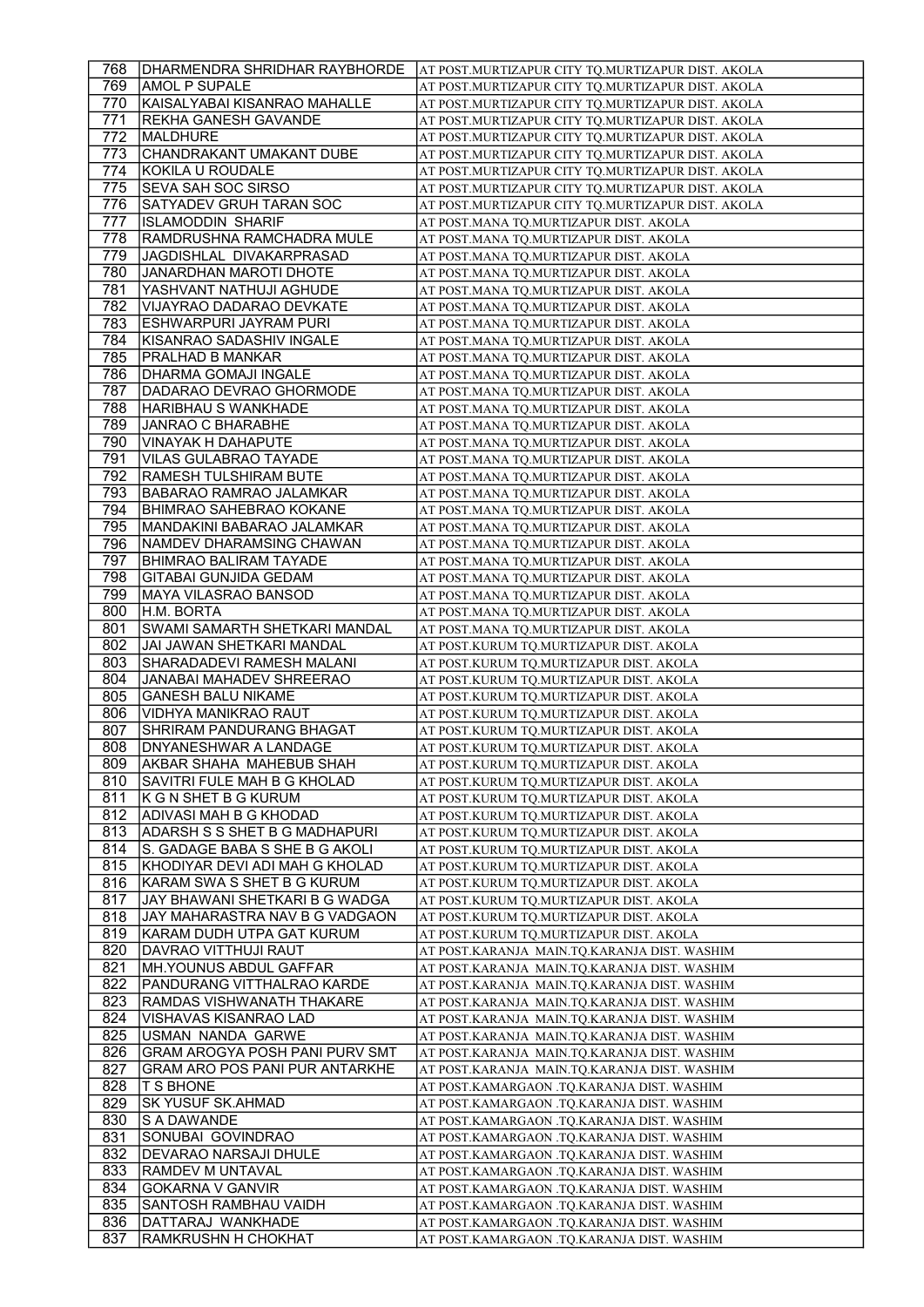| 838        | <b>RAMRAO M DARAGE</b>                       | AT POST.KAMARGAON .TQ.KARANJA DIST. WASHIM                                               |
|------------|----------------------------------------------|------------------------------------------------------------------------------------------|
| 839        | V.S.CHAVHAN                                  | AT POST.KAMARGAON .TQ.KARANJA DIST. WASHIM                                               |
| 840        | ARUN GUNVANTRAO DESHAMUKH                    | AT POST.KAMARGAON .TQ.KARANJA DIST. WASHIM                                               |
| 841        | NIRMALA DIGAMBAR PADGHAN                     | AT POST.KAMARGAON .TQ.KARANJA DIST. WASHIM                                               |
| 842.       | KAUSALA SHANKRAO JAKHOTIYA                   | AT POST.KAMARGAON .TQ.KARANJA DIST. WASHIM                                               |
| 843        | SARNDHAR LAXMAN KALE                         | AT POST.KAMARGAON .TO.KARANJA DIST. WASHIM                                               |
| 844        | INDUBAI AMBADAS UMALE                        | AT POST.KAMARGAON .TQ.KARANJA DIST. WASHIM                                               |
| 845        | ASHA DYARAM MAHURE                           | AT POST.KAMARGAON .TQ.KARANJA DIST. WASHIM                                               |
| 846        | TRUPTI PANJABRAO KHADSE                      | AT POST.KAMARGAON .TQ.KARANJA DIST. WASHIM                                               |
| 847        | NARMUNISA ARSHADKHA                          | AT POST.KAMARGAON .TQ.KARANJA DIST. WASHIM                                               |
| 848        | UTTAMRAO PURNAJI CHARTHAL                    | AT POST.KAMARGAON .TQ.KARANJA DIST. WASHIM                                               |
| 849        | <b>KUSUM GANESH SURJUSHE</b>                 | AT POST.KAMARGAON .TQ.KARANJA DIST. WASHIM                                               |
| 850        | ASHABAI P BHARAMBE                           | AT POST.KAMARGAON .TQ.KARANJA DIST. WASHIM                                               |
| 851        | <b>GAURDHAN S GAMASE</b>                     | AT POST.KAMARGAON .TQ.KARANJA DIST. WASHIM                                               |
| 852        | S M LAKHOTIYA                                | AT POST.KAMARGAON .TQ.KARANJA DIST. WASHIM                                               |
| 853        | PRAKASH NAMDEVRAO JADHAV                     | AT POST.KAMARGAON .TQ.KARANJA DIST. WASHIM                                               |
| 854        | <b>VITTHAL MAHADEV TEKADE</b>                | AT POST.KAMARGAON .TQ.KARANJA DIST. WASHIM                                               |
| 855        | PRIN. Z P SCH. HINGANWADI                    | AT POST.KAMARGAON .TQ.KARANJA DIST. WASHIM                                               |
| 856        | JAYKISAN SAY SA GAT VILEGAON                 | AT POST.KAMARGAON .TQ.KARANJA DIST. WASHIM                                               |
| 857        | SHETMAULI SAYM P GAT BEBADA                  | AT POST.KAMARGAON .TQ.KARANJA DIST. WASHIM                                               |
| 858        | JAYBHOLE SETKARI SAGAT                       | AT POST.KAMARGAON .TQ.KARANJA DIST. WASHIM                                               |
| 859        | SAVITRIFULE SA S BCH DHOTRA                  | AT POST.KAMARGAON .TQ.KARANJA DIST. WASHIM                                               |
| 860        | VIJAY DAYARAM HALADE                         | AT POST.UMBRADABAZAR.TQ.KARANJA DIST. WASHIM                                             |
| 861        | KISHOR PANJAB INGOLE                         | AT POST.UMBRADABAZAR.TQ.KARANJA DIST. WASHIM                                             |
| 862        | INANDKISHOR A PACHGADE                       | AT POST.UMBRADABAZAR.TO.KARANJA DIST. WASHIM                                             |
| 863        | SUNIL PUNDLIK GULHANE                        | AT POST.UMBRADABAZAR.TQ.KARANJA DIST. WASHIM                                             |
| 864        | PRAVIN V PACHAGADE                           | AT POST.UMBRADABAZAR.TQ.KARANJA DIST. WASHIM                                             |
| 865        | NARENDRA VITTAL SHELEKAR                     | AT POST.UMBRADABAZAR.TQ.KARANJA DIST. WASHIM                                             |
| 866        | DATTABHAU SHANKAR PATAK                      | AT POST.UMBRADABAZAR.TQ.KARANJA DIST. WASHIM                                             |
| 867        | RAJU KISAN NEMADE                            | AT POST.UMBRADABAZAR.TQ.KARANJA DIST. WASHIM                                             |
| 868        | <b>SHESHRAO PUNDLIK YEWALE</b>               | AT POST.UMBRADABAZAR.TQ.KARANJA DIST. WASHIM                                             |
| 869        | ANITA SATISH BHENDE                          | AT POST.DANAJ BU .TQ.KARANJA DIST. WASHIM                                                |
| 870        | BANABAI LAHUJI BHAGAT                        | AT POST.DANAJ BU .TQ.KARANJA DIST. WASHIM                                                |
| 871        | PARVATI MAHILA BACHATGAT                     | AT POST.DANAJ BU .TQ.KARANJA DIST. WASHIM                                                |
| 872        | SUHAS RAMDAS KHEDAKAR                        | AT POST.POHA .TQ.KARANJA DIST. WASHIM                                                    |
| 873        | CHINTAMAN HEMALA CHAVAN                      | AT POST.POHA .TQ.KARANJA DIST. WASHIM                                                    |
| 874        | MOTIRAM CHAMPAT KALE                         | AT POST.POHA .TQ.KARANJA DIST. WASHIM                                                    |
|            |                                              |                                                                                          |
| 875        | MINAKSHI SATSH DAHATONDE                     | AT POST.POHA .TQ.KARANJA DIST. WASHIM                                                    |
| 876        | VISHAVANTH R GHORMODE                        | AT POST.KAJLESHWAR .TQ.KARANJA DIST. WASHIM                                              |
| 877        | ASHOKA RAMCHANDR SARADA                      | AT POST.MANGRULPIR MAIN .TQ MANGRULPIR DIST. WASHIM                                      |
| 878        | KIFIYAT ULLAKHA RAHEMATULLAKHA               | AT POST.MANGRULPIR MAIN .TQ MANGRULPIR DIST. WASHIM                                      |
| 879        | VAMAN BABAULJI CHAUDHARI                     | AT POST.MANGRULPIR MAIN .TQ MANGRULPIR DIST. WASHIM                                      |
| 880        | <b>MANGALA NANDKISHOR MAHURE</b>             | AT POST.MANGRULPIR MAIN .TQ MANGRULPIR DIST. WASHIM                                      |
| 881        | TRAMBAK VITHOBA KHULE                        | AT POST.MANGRULPIR MAIN .TQ MANGRULPIR DIST. WASHIM                                      |
| 882        | <b>SUMANBAI M PAWAR</b>                      | AT POST.MANGRULPIR MAIN .TQ MANGRULPIR DIST. WASHIM                                      |
| 883        | SUKHDEV S. RAUT                              | AT POST.MANGRULPIR MAIN .TQ MANGRULPIR DIST. WASHIM                                      |
| 884        | <b>VITTHAL PANDURANG TAYDE</b>               | AT POST.MANGRULPIR MAIN .TQ MANGRULPIR DIST. WASHIM                                      |
| 885        | S. J. PAWAR                                  | AT POST.MANGRULPIR MAIN .TO MANGRULPIR DIST. WASHIM                                      |
| 886        | JAY MAYAAKKA BAC GAT DASTAPUR                | AT POST.MANGRULPIR MAIN .TQ MANGRULPIR DIST. WASHIM                                      |
| 887        | MADHUKAR UKHANDAJI DHANVE                    | AT POST.MANGRULPIR CITY .TQ MANGRULPIR DIST. WASHIM                                      |
| 888        | PRADIP VATTHAL RAUT                          | AT POST.MANGRULPIR CITY .TQ MANGRULPIR DIST. WASHIM                                      |
| 889        | <b>JIJABAI P BHAGAT</b>                      | AT POST.MANGRULPIR CITY .TQ MANGRULPIR DIST. WASHIM                                      |
| 890        | PARASHRAM VISHANU SURVE                      | AT POST.MANGRULPIR CITY .TQ MANGRULPIR DIST. WASHIM                                      |
| 891        | PRAVARTAK N.D. URBAN CO.SOC                  | AT POST.MANGRULPIR CITY .TQ MANGRULPIR DIST. WASHIM                                      |
| 892        | <b>VILAS K PATIL</b>                         | AT POST.MOHARI .TQ MANGRULPIR DIST. WASHIM                                               |
| 893        | SEVA SAH SOCI POTI                           | AT POST.MOHARI .TQ MANGRULPIR DIST. WASHIM                                               |
| 894        | MOTIRAM NAMAJI AKAN                          | AT POST.SHELU BAZAR .TQ MANGRULPIR DIST. WASHIM                                          |
| 895        | <b>GHAMRAO GANPATRAO GHUGE</b>               | AT POST. SHELU BAZAR .TQ MANGRULPIR DIST. WASHIM                                         |
| 896        | PRAMOD TRAMBAKRAO PATIL                      | AT POST.SHELU BAZAR .TQ MANGRULPIR DIST. WASHIM                                          |
| 897        | SAVITA B SURVE                               | AT POST.SHELU BAZAR .TQ MANGRULPIR DIST. WASHIM                                          |
| 898        | JITESH H KOTHARI                             | AT POST.SHELU BAZAR .TQ MANGRULPIR DIST. WASHIM                                          |
| 899        | ANANDA H BARAD                               | AT POST.SHELU BAZAR .TQ MANGRULPIR DIST. WASHIM                                          |
| 900        | DURGAMATA MAH B G SHELU                      | AT POST.SHELU BAZAR .TQ MANGRULPIR DIST. WASHIM                                          |
| 901        | VATSALABAI HARIBHAU RAUT                     | AT POST.WANOJA .TQ MANGRULPIR DIST. WASHIM                                               |
| 902        | CHETANA GOVIND MAHAJAN                       | AT POST.WANOJA .TQ MANGRULPIR DIST. WASHIM                                               |
| 903        | SEVADAS S GAT WANOJA                         | AT POST.WANOJA .TQ MANGRULPIR DIST. WASHIM                                               |
| 904        | SHRIPAT SHYAMRAO MANWAR                      | AT POST.DANORA .TQ MANGRULPIR DIST. WASHIM                                               |
| 905        | VITHAL NARAYAN SHELKE                        | AT POST.DANORA .TQ MANGRULPIR DIST. WASHIM                                               |
| 906<br>907 | MADHUKAR R DUKARE<br><b>INDIRA R KADUKAR</b> | AT POST.DANORA .TQ MANGRULPIR DIST. WASHIM<br>AT POST.DANORA .TQ MANGRULPIR DIST. WASHIM |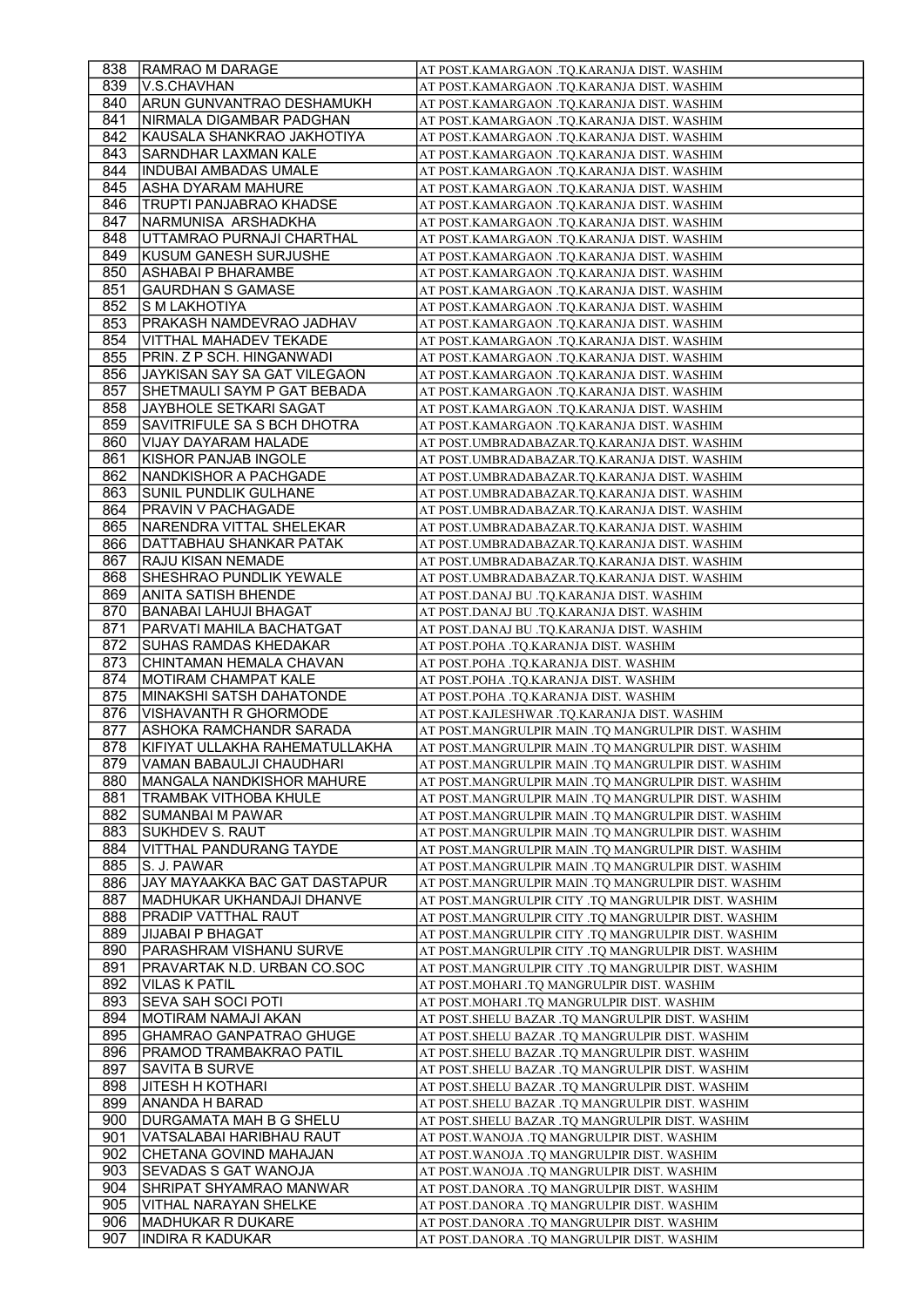| 908  | <b>KIRAN S MAHALLE</b>             | AT POST.DANORA .TQ MANGRULPIR DIST. WASHIM   |
|------|------------------------------------|----------------------------------------------|
| 909. | KESHAV H THAKARE                   | AT POST.DANORA .TQ MANGRULPIR DIST. WASHIM   |
| 910  | DHONDURAM GUNAJI BHAGAT            | AT POST.DANORA .TQ MANGRULPIR DIST. WASHIM   |
| 911  | RAVINDRA BHAURAO SHRIRAO           | AT POST.DANORA .TQ MANGRULPIR DIST. WASHIM   |
| 912  | DNYANESHWAR S BHENDEKAR            | AT POST.DANORA .TQ MANGRULPIR DIST. WASHIM   |
| 913  | PANDURANG N VYAVHARE               | AT POST.DANORA .TQ MANGRULPIR DIST. WASHIM   |
| 914  | KANTABAI WAMAN BHOYAR              | AT POST.DANORA .TQ MANGRULPIR DIST. WASHIM   |
| 915  | SEC.GRA.PAN.DHAMNI                 | AT POST.MANORA .TQ MANORA DIST. WASHIM       |
| 916  | BABARAO P DAMODAR                  | AT POST.MANORA .TQ MANORA DIST. WASHIM       |
| 917  | RAJARAM SURYABHAN CHAVHAN          | AT POST.MANORA .TQ MANORA DIST. WASHIM       |
| 918  | <b>SHRIKISAN BIHARILAL RATHI</b>   | AT POST.MANORA .TQ MANORA DIST. WASHIM       |
| 919  | CHHAYABAI JAYPRAKASH RAUT          | AT POST.MANORA .TO MANORA DIST. WASHIM       |
| 920  | JAIBHAVANIS.S.B.G.IZORI            | AT POST.MANORA .TQ MANORA DIST. WASHIM       |
| 921  | SHIVA KURSHI KENDRA                | AT POST.SHENDURJANA .TQ MANORA DIST. WASHIM  |
| 922  | BALAJI KURSHI KENDRASHENDURJ       | AT POST.SHENDURJANA .TQ MANORA DIST. WASHIM  |
| 923  | AMOL FARNITURE MARTH               | AT POST.SHENDURJANA .TQ MANORA DIST. WASHIM  |
| 924  | SUBHAM KURSHI KENDRA               |                                              |
| 925  | <b>AD SC AROG SAMITI SHENDUR</b>   | AT POST.SHENDURJANA .TQ MANORA DIST. WASHIM  |
|      |                                    | AT POST.SHENDURJANA .TQ MANORA DIST. WASHIM  |
| 926  | NARESH S PAWAR                     | AT POST.SHENDURJANA .TQ MANORA DIST. WASHIM  |
| 927  | DHARAMSIGH R RUNWAL                | AT POST.SHENDURJANA .TQ MANORA DIST. WASHIM  |
| 928  | <b>RAJESH H AGARWAL</b>            | AT POST.SHENDURJANA .TQ MANORA DIST. WASHIM  |
| 929  | BHIKASIGH G RATHOD                 | AT POST.SHENDURJANA .TQ MANORA DIST. WASHIM  |
| 930  | RAJU B KALE                        | AT POST.SHENDURJANA .TQ MANORA DIST. WASHIM  |
| 931  | <b>GANGARAM M KOSARE</b>           | AT POST. SHENDURJANA .TQ MANORA DIST. WASHIM |
| 932  | VINOD K MANKAR                     | AT POST.SHENDURJANA .TQ MANORA DIST. WASHIM  |
| 933  | PAWAN AGARAWAL                     | AT POST.SHENDURJANA .TQ MANORA DIST. WASHIM  |
| 934  | MAROTI D MOHITE                    | AT POST.SHENDURJANA .TQ MANORA DIST. WASHIM  |
| 935  | AMOL S JAYSWAL                     | AT POST.SHENDURJANA .TQ MANORA DIST. WASHIM  |
| 936  | SANAJAY B RATHOD                   | AT POST.SHENDURJANA .TQ MANORA DIST. WASHIM  |
| 937  | SHRIRAM P RATHOD                   | AT POST.SHENDURJANA .TQ MANORA DIST. WASHIM  |
| 938  | AATMAARAM M SAKHARE                | AT POST.SHENDURJANA .TQ MANORA DIST. WASHIM  |
| 939  | KISHOR P ADHAU                     | AT POST.SHENDURJANA .TQ MANORA DIST. WASHIM  |
| 940  | MAHADEV J CHAKWAR                  | AT POST. SHENDURJANA .TQ MANORA DIST. WASHIM |
| 941  | <b>KASHINATH S WAGH</b>            | AT POST. SHENDURJANA .TQ MANORA DIST. WASHIM |
| 942  | KAILAS MANJARE                     | AT POST. SHENDURJANA .TQ MANORA DIST. WASHIM |
| 943  | AJAY M LANDAGE                     | AT POST.SHENDURJANA .TQ MANORA DIST. WASHIM  |
| 944  | SHANAKAR P ADHAU                   | AT POST.SHENDURJANA .TQ MANORA DIST. WASHIM  |
| 945  | DILIP H JADHAV                     | AT POST.SHENDURJANA .TQ MANORA DIST. WASHIM  |
| 946  | RAMESH M JADHAV                    | AT POST.SHENDURJANA .TQ MANORA DIST. WASHIM  |
| 947  | PANAJABA B RATHOD                  | AT POST.SHENDURJANA .TQ MANORA DIST. WASHIM  |
| 948  | <b>NITIN K BHONGE</b>              | AT POST. SHENDURJANA .TQ MANORA DIST. WASHIM |
| 949  | <b>RAM P RATHOD</b>                | AT POST.SHENDURJANA .TQ MANORA DIST. WASHIM  |
| 950  | SHANTARAM SAVALKAR                 | AT POST.SHENDURJANA .TQ MANORA DIST. WASHIM  |
| 951  | <b>ATUL N RATHOD</b>               | AT POST.SHENDURJANA .TQ MANORA DIST. WASHIM  |
| 952  | ANURAG R GAWANDE                   | AT POST.SHENDURJANA .TQ MANORA DIST. WASHIM  |
| 953  | WAGAJI U GAWANDE                   | AT POST.SHENDURJANA .TQ MANORA DIST. WASHIM  |
| 954  | JAY TULZABHAVANI SBSHG U N         |                                              |
|      |                                    | AT POST.SHENDURJANA .TQ MANORA DIST. WASHIM  |
| 955  | SOPABAI SBSHG PALODI               | AT POST.SHENDURJANA .TQ MANORA DIST. WASHIM  |
| 956  | JAY BAJARANG SBSHG HIVARA          | AT POST.SHENDURJANA .TQ MANORA DIST. WASHIM  |
| 957  | MUNGASAJI SBSHG DHONI              | AT POST.SHENDURJANA .TQ MANORA DIST. WASHIM  |
| 958  | SWAMISAMARH SBSHG SHENDURJANA      | AT POST.SHENDURJANA .TQ MANORA DIST. WASHIM  |
| 959  | <b>GURUMAULI SBSHG SHENDURJANA</b> | AT POST.SHENDURJANA .TQ MANORA DIST. WASHIM  |
| 960  | <b>TUKODOJI GAT DHONI</b>          | AT POST.SHENDURJANA .TQ MANORA DIST. WASHIM  |
| 961  | MAULI MUGASAJI SBSHG GOSTA         | AT POST.SHENDURJANA .TQ MANORA DIST. WASHIM  |
| 962  | <b>GURUBALAJI SBSHG RAJIT</b>      | AT POST.SHENDURJANA .TQ MANORA DIST. WASHIM  |
| 963  | RADHAKUSHAN SBSHG R N              | AT POST.SHENDURJANA .TQ MANORA DIST. WASHIM  |
| 964  | <b>BADHAMADEVI BU GAT RUI</b>      | AT POST.SHENDURJANA .TQ MANORA DIST. WASHIM  |
| 965  | <b>BABASHAHEB ABEDAKAR RUI</b>     | AT POST.SHENDURJANA .TQ MANORA DIST. WASHIM  |
| 966  | SHAMALIMATA SBSHG VATFAL           | AT POST.SHENDURJANA .TQ MANORA DIST. WASHIM  |
| 967  | MUGASAJI SBSHG RAUI                | AT POST.SHENDURJANA .TQ MANORA DIST. WASHIM  |
| 968  | <b>SEVADAS SBSHG HIVARA</b>        | AT POST.SHENDURJANA .TQ MANORA DIST. WASHIM  |
| 969  | JAGDMABA SBSHG GOSTA               | AT POST.SHENDURJANA .TQ MANORA DIST. WASHIM  |
| 970  | JAGDMABADEVI SBSHG VATFAL          | AT POST.SHENDURJANA .TQ MANORA DIST. WASHIM  |
| 971  | SAVTRIBAIFULE SBSHG GOSTA          | AT POST.SHENDURJANA .TQ MANORA DIST. WASHIM  |
| 972  | SAIBABA SBSHG HIVARA               | AT POST.SHENDURJANA .TQ MANORA DIST. WASHIM  |
| 973  | SANTOSHIMATA SBSHG RAUI            | AT POST.SHENDURJANA .TQ MANORA DIST. WASHIM  |
| 974  | <b>BALAJI SBSHG R N</b>            | AT POST.SHENDURJANA .TQ MANORA DIST. WASHIM  |
| 975  | JAYSEVALAL SBSHG SHENDURJANA       | AT POST.SHENDURJANA .TQ MANORA DIST. WASHIM  |
|      |                                    |                                              |
| 976  | VASANTRAO NAIK GOSTA               | AT POST.SHENDURJANA .TQ MANORA DIST. WASHIM  |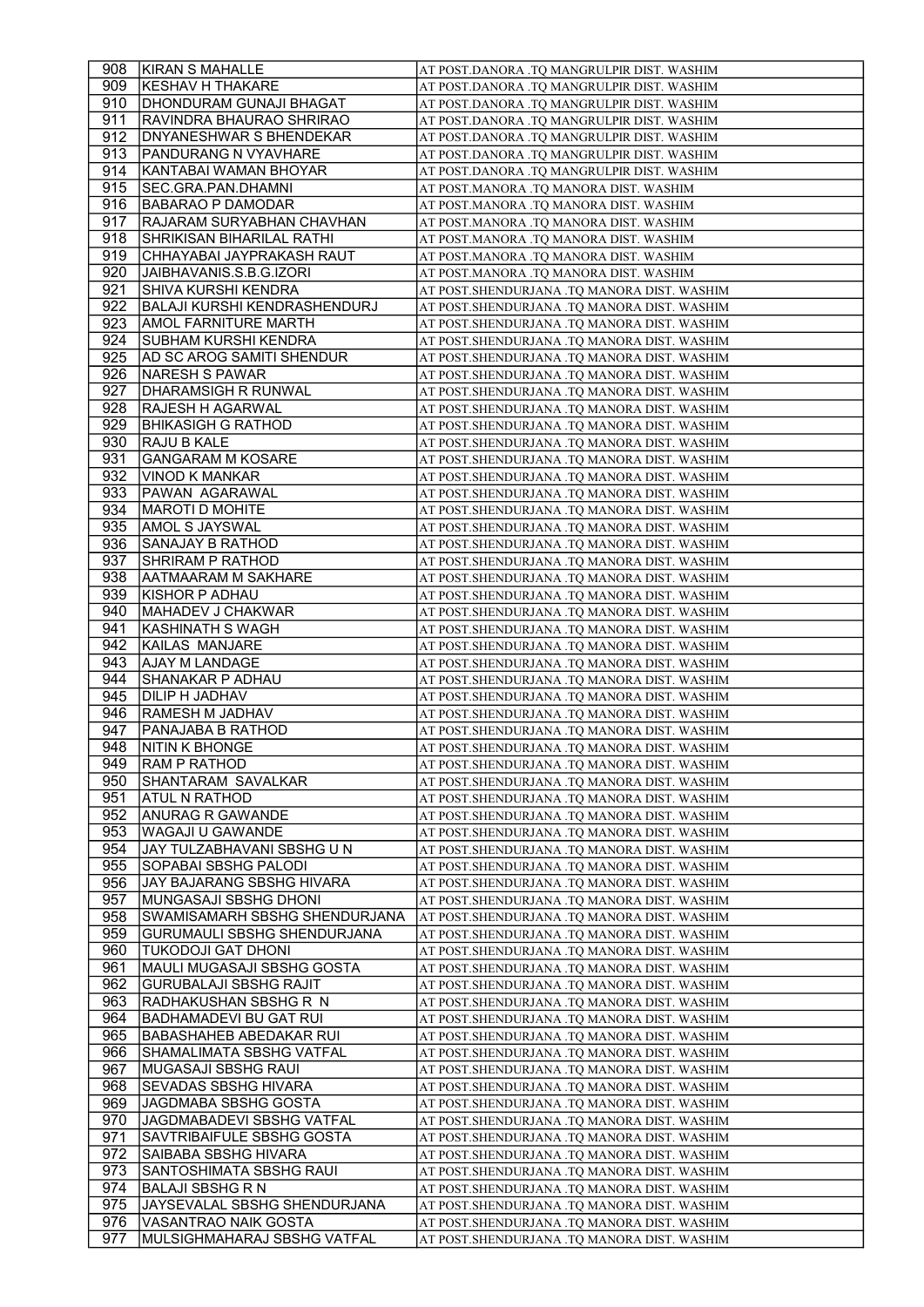| 978 | JJAGDAMBA SBSHG VATFAL                | AT POST.SHENDURJANA .TQ MANORA DIST. WASHIM  |
|-----|---------------------------------------|----------------------------------------------|
| 979 | SATIAAI SBSHG DHONI                   | AT POST.SHENDURJANA .TQ MANORA DIST. WASHIM  |
| 980 | CHHATRAPTI SBSHG HIVARA               | AT POST.SHENDURJANA .TQ MANORA DIST. WASHIM  |
| 981 | KURSHIMITR SBSHG PALODI               | AT POST.SHENDURJANA .TQ MANORA DIST. WASHIM  |
| 982 | SEVA SBSHG INGALWADI                  | AT POST.SHENDURJANA .TQ MANORA DIST. WASHIM  |
| 983 | İMUGASAJI SBSHG KHABALA               | AT POST.SHENDURJANA .TQ MANORA DIST. WASHIM  |
|     |                                       |                                              |
| 984 | SHAMALIMATA SBSHG RUI                 | AT POST.SHENDURJANA .TQ MANORA DIST. WASHIM  |
| 985 | LOBHIVANT SBSHG SHENDURJANA           | AT POST.SHENDURJANA .TQ MANORA DIST. WASHIM  |
| 986 | JAYKISAN SBSHG U NAGAR                | AT POST.SHENDURJANA .TQ MANORA DIST. WASHIM  |
| 987 | JAYSANTOSHI SBSHG RUI                 | AT POST.SHENDURJANA .TQ MANORA DIST. WASHIM  |
| 988 | <b>GITAI SBSHG GOSTA</b>              | AT POST.SHENDURJANA .TO MANORA DIST. WASHIM  |
| 989 | MJYOTIBAFULE SBSHG RUI                | AT POST.SHENDURJANA .TQ MANORA DIST. WASHIM  |
| 990 | BABABSAHEB ABEDAKAR DHONI             | AT POST.SHENDURJANA .TO MANORA DIST. WASHIM  |
| 991 | RAMAI SBSHG PALODI                    | AT POST.SHENDURJANA .TQ MANORA DIST. WASHIM  |
| 992 | GAJANAN MAHARAJ BAHUUDESHIY SH        | AT POST.POHARADEVI .TQ MANORA DIST. WASHIM   |
| 993 | A NAIK EDU DIGARAS                    | AT POST.POHARADEVI .TQ MANORA DIST. WASHIM   |
| 994 | JAY JAGDMBA EDU PABAL                 |                                              |
|     |                                       | AT POST.POHARADEVI .TQ MANORA DIST. WASHIM   |
| 995 | <b>GL CHAVHAN</b>                     | AT POST.POHARADEVI .TQ MANORA DIST. WASHIM   |
| 996 | <b>HEMCHANDRA R JADHAV</b>            | AT POST.POHARADEVI .TQ MANORA DIST. WASHIM   |
| 997 | D B DERE                              | AT POST.POHARADEVI .TQ MANORA DIST. WASHIM   |
| 998 | <b>P H JADHAV</b>                     | AT POST.POHARADEVI .TQ MANORA DIST. WASHIM   |
| 999 | SHILA B BORCHATE                      | AT POST.POHARADEVI .TQ MANORA DIST. WASHIM   |
|     | 1000 H M RATHOD                       | AT POST.POHARADEVI .TQ MANORA DIST. WASHIM   |
|     | 1001 ASHOK S CHUKEKAR                 | AT POST.POHARADEVI .TQ MANORA DIST. WASHIM   |
|     | 1002   AMIT SUDHAKAR DESHMUKH         | AT POST.POHARADEVI .TO MANORA DIST. WASHIM   |
|     | 1003   V B SAKHARKAR                  | AT POST.POHARADEVI .TQ MANORA DIST. WASHIM   |
|     | 1004   VAIBHAV M GORE                 | AT POST.POHARADEVI .TQ MANORA DIST. WASHIM   |
|     | 1005   SEVASAH SOC UMARI              |                                              |
|     | 1006 V NAIK VASTI BHULI               | AT POST.POHARADEVI .TQ MANORA DIST. WASHIM   |
|     |                                       | AT POST.POHARADEVI .TQ MANORA DIST. WASHIM   |
|     | 1007   NI MAGA BU WAIGAUR             | AT POST.POHARADEVI .TQ MANORA DIST. WASHIM   |
|     | 1008 RUPSIGH CHAVHAN PANI FUMARI      | AT POST.POHARADEVI .TQ MANORA DIST. WASHIM   |
|     | 1009 KAILAS SHIVLAL JAISWAL           | AT POST.SAKHARDOH .TQ MANORA DIST. WASHIM    |
|     | 1010 CHATRU DEVELA                    | AT POST.SAKHARDOH .TQ MANORA DIST. WASHIM    |
|     | 1011 BACHUSING ANANDA                 | AT POST.SAKHARDOH .TQ MANORA DIST. WASHIM    |
|     | 1012   MERSING MANGUSING              | AT POST.SAKHARDOH .TQ MANORA DIST. WASHIM    |
|     | 1013 RUKHMABAI P JADHAV               | AT POST.SAKHARDOH .TQ MANORA DIST. WASHIM    |
|     | 1014 SANJAY L HANVANTE                | AT POST.SAKHARDOH .TQ MANORA DIST. WASHIM    |
|     | 1015   MADHUKAR B THAKARE             | AT POST.SAKHARDOH .TQ MANORA DIST. WASHIM    |
|     | 1016   MINA M BHAGAT                  | AT POST.SAKHARDOH .TQ MANORA DIST. WASHIM    |
|     | 1017   RAMESH B PATIL                 | AT POST.SAKHARDOH .TQ MANORA DIST. WASHIM    |
|     |                                       |                                              |
|     | 1018   NARAYAN V PATIL                | AT POST.SAKHARDOH .TQ MANORA DIST. WASHIM    |
|     | 1019 SANJAY S SHINDE                  | AT POST.SAKHARDOH .TQ MANORA DIST. WASHIM    |
|     | 1020 JAY BAJARANG SHETKARI GAT        | AT POST.SAKHARDOH .TQ MANORA DIST. WASHIM    |
|     | 1021   PRAYAGBAI GOVINDA GAVALI       | AT POST.SAKHARDOH .TQ MANORA DIST. WASHIM    |
|     | 1022   LAXMIBAI VITTHAL SOLANKE       | AT POST.WASHIM MAIN  TQ.WASHIM DIST. WASHIM  |
|     | 1023   DATTA.UKANDA.WANKHEDE          | AT POST.WASHIM MAIN TQ.WASHIM DIST. WASHIM   |
|     | 1024 SAMBHAJI RAGHOJI MAPARI          | AT POST. WASHIM MAIN TQ. WASHIM DIST. WASHIM |
|     | 1025   SAW RAJNI KESHAORAO UJJAINKAR  | AT POST.WASHIM MAIN  TQ.WASHIM DIST. WASHIM  |
|     | 1026 SK KHAJA SK MANNU                | AT POST.WASHIM MAIN TQ.WASHIM DIST. WASHIM   |
|     | 1027   NIVARUTI SHAMRAO WANI          | AT POST.WASHIM MAIN TQ.WASHIM DIST. WASHIM   |
|     | 1028 SAU ANUSAYABAI.ATMARAM .MAOARI   | AT POST.WASHIM MAIN TO.WASHIM DIST. WASHIM   |
|     | 1029 RUKHAMINA MAHADEV SEJUL          | AT POST. WASHIM MAIN TQ. WASHIM DIST. WASHIM |
|     | 1030 H.M.JAGESHAWAR VIDDHLY KARLI     | AT POST. WASHIM MAIN TQ. WASHIM DIST. WASHIM |
|     | 1031   SADASHIV K CHAWALE             |                                              |
|     |                                       | AT POST.WASHIM CITY  TQ.WASHIM DIST. WASHIM  |
|     | 1032 RASID RAHIM SHAIKH               | AT POST.WASHIM CITY TQ.WASHIM DIST. WASHIM   |
|     | 1033   RAJARAM D METARI               | AT POST. WASHIM CITY TQ. WASHIM DIST. WASHIM |
|     | 1034   SAMPAT I KALE                  | AT POST. WASHIM CITY TQ. WASHIM DIST. WASHIM |
|     | 1035   ANVHKHA I PATHAN               | AT POST. WASHIM CITY TQ. WASHIM DIST. WASHIM |
|     | 1036   YASHWANTA N KAPSE              | AT POST.WASHIM CITY TQ.WASHIM DIST. WASHIM   |
|     | 1037   INDRAVANI R IDHOLE             | AT POST.WASHIM CITY  TQ.WASHIM DIST. WASHIM  |
|     | 1038   RUPNARAYAN SAVJNIK WA WASHIM   | AT POST. WASHIM CITY TQ. WASHIM DIST. WASHIM |
|     | 1039   HM ZP V SCH BABHULGAON         | AT POST. WASHIM CITY TQ. WASHIM DIST. WASHIM |
|     | 1040   UJAVAL SEVA BAVI EDU WASHIM    | AT POST. WASHIM CITY TQ. WASHIM DIST. WASHIM |
|     | 1041   SAI SASKAR B. S. SANSTHA WASHI | AT POST. WASHIM CITY TQ. WASHIM DIST. WASHIM |
|     | 1042 GARAMIN PANI PU. S. KRUSHANA     | AT POST.WASHIM CITY TQ.WASHIM DIST. WASHIM   |
|     |                                       |                                              |
|     | 1043 GAO WIKAS SAMITI                 | AT POST.WASHIM CITY TQ.WASHIM DIST. WASHIM   |
|     | 1044   MAHATMA M DUDH U PANCHALA      | AT POST. WASHIM CITY TQ. WASHIM DIST. WASHIM |
|     | 1045   NIYOJIT MAHILA DUDH U BO HISE  | AT POST. WASHIM CITY TQ. WASHIM DIST. WASHIM |
|     | 1046   NITOJIT SANTH G MAHI BABHUL G  | AT POST. WASHIM CITY TQ. WASHIM DIST. WASHIM |
|     | 1047 TUKARAM NARAYAN KAPSE            | AT POST.ANSING TQ.WASHIM DIST. WASHIM        |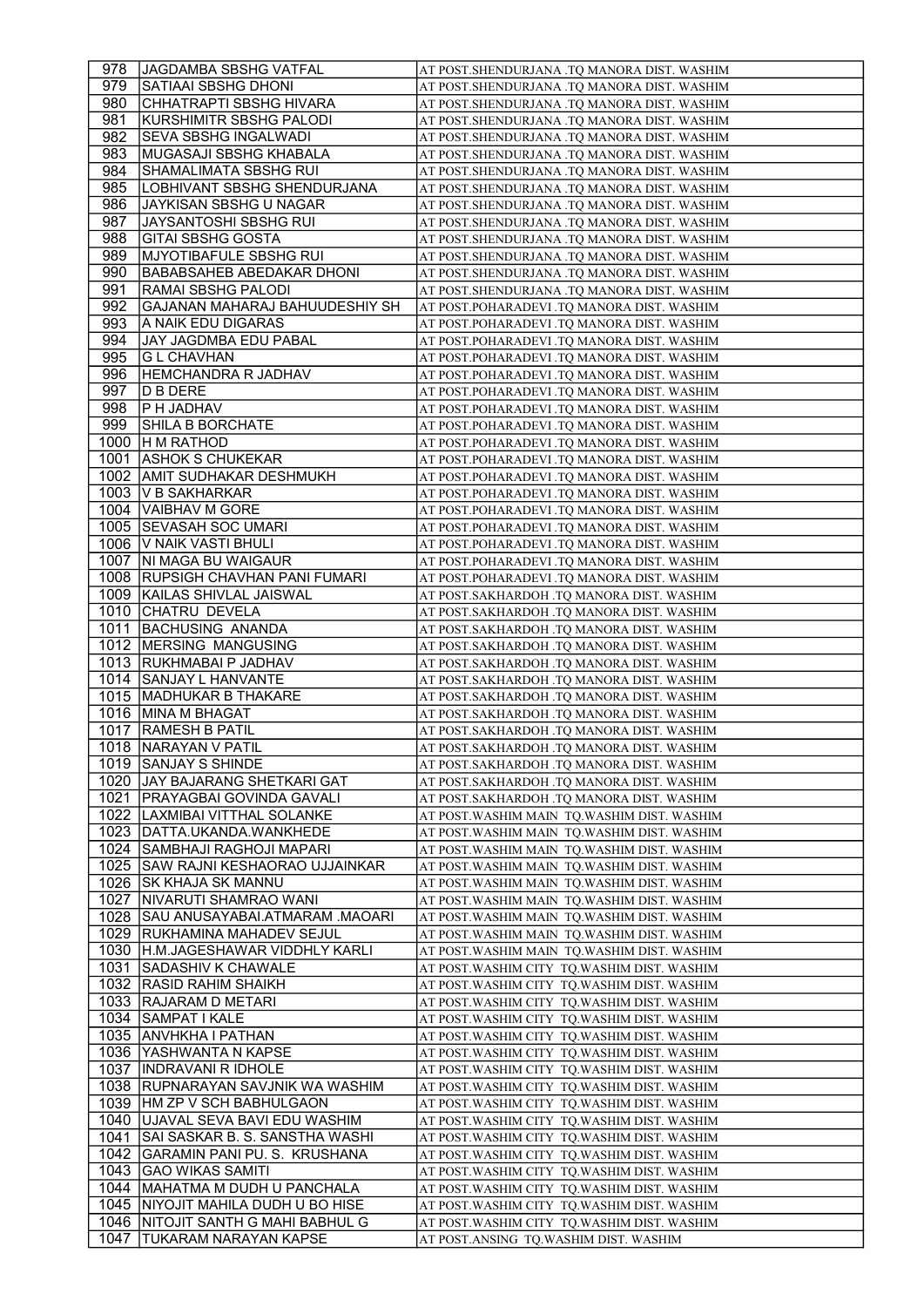| 1048   RAMRAO SUYABHAN TADASE                               | AT POST.ANSING  TQ.WASHIM DIST. WASHIM                                                |
|-------------------------------------------------------------|---------------------------------------------------------------------------------------|
| 1049   PANDURANG S KAKADE                                   | AT POST.ANSING TQ.WASHIM DIST. WASHIM                                                 |
| 1050   INDRABAI MADHAVRAO MORE                              | AT POST.ANSING TQ.WASHIM DIST. WASHIM                                                 |
| 1051   DHANAJI KISAN THORAT                                 | AT POST.ANSING TQ.WASHIM DIST. WASHIM                                                 |
| 1052   MADAN DATTA GANGAWANE                                | AT POST.ANSING TQ.WASHIM DIST. WASHIM                                                 |
| 1053 NAMDEV HIRAMAN HANVANE                                 | AT POST.ANSING TQ.WASHIM DIST. WASHIM                                                 |
| 1054 RAMDAS G RATHOD                                        | AT POST.ANSING TQ.WASHIM DIST. WASHIM                                                 |
|                                                             |                                                                                       |
| 1055   KISAN LAKSHMAN NALE                                  | AT POST.ANSING TQ.WASHIM DIST. WASHIM                                                 |
| 1056   PRUTHVI M LANJEWAR                                   | AT POST.ANSING TQ.WASHIM DIST. WASHIM                                                 |
| 1057   PARVATABAI B VAIS                                    | AT POST.ANSING TQ.WASHIM DIST. WASHIM                                                 |
| 1058   SITARAM GOVINDA VABALE                               | AT POST.ANSING TQ.WASHIM DIST. WASHIM                                                 |
| 1059 KAUSALYABAI M GHUGE                                    | AT POST.ANSING TQ.WASHIM DIST. WASHIM                                                 |
| 1060 SUSHILA MADHAV THAKARE                                 | AT POST.ANSING TQ.WASHIM DIST. WASHIM                                                 |
| 1061   NARAYAN K CHAUHAN                                    | AT POST.ANSING TQ.WASHIM DIST. WASHIM                                                 |
| 1062  IBHAGWAN SAKHARAM MISALE                              | AT POST.ANSING TQ.WASHIM DIST. WASHIM                                                 |
| 1063   MADHUKAR N KANKAL                                    | AT POST.ANSING  TQ.WASHIM DIST. WASHIM                                                |
| 1064   BHAGWAN KONDJI KHANDARE                              | AT POST.ANSING TQ.WASHIM DIST. WASHIM                                                 |
| 1065 SHUBABAI KADMAN RATHOD                                 | AT POST.ANSING  TQ.WASHIM DIST. WASHIM                                                |
| 1066   VILAS DURYODHAN DALE                                 | AT POST.ANSING TQ.WASHIM DIST. WASHIM                                                 |
| 1067 CHAKRAPANI D MORE                                      | AT POST.ANSING TQ.WASHIM DIST. WASHIM                                                 |
| 1068   RAMRAO SAGAR NARUTE                                  |                                                                                       |
| 1069 BASHIRKHA SARDARKHA                                    | AT POST.ANSING TQ.WASHIM DIST. WASHIM                                                 |
|                                                             | AT POST.ANSING TQ.WASHIM DIST. WASHIM                                                 |
| 1070   A GAFAR SHE CHAND                                    | AT POST.ANSING TQ.WASHIM DIST. WASHIM                                                 |
| 1071   SUBHADRABAI KISAN DAROD                              | AT POST.ANSING TO.WASHIM DIST. WASHIM                                                 |
| 1072 GAJANAN BHUKAJI MATE                                   | AT POST.ANSING TQ.WASHIM DIST. WASHIM                                                 |
| 1073 KUMUDINI ARJUNRAO DEVALE                               | AT POST.ANSING TQ.WASHIM DIST. WASHIM                                                 |
| 1074   KHUSHALRAO G GANGAWANE                               | AT POST.ANSING  TQ.WASHIM DIST. WASHIM                                                |
| 1075   PARWATIBAI A GAWALI                                  | AT POST.ANSING TQ.WASHIM DIST. WASHIM                                                 |
| 1076   D N DAMGIR                                           | AT POST.ANSING TQ.WASHIM DIST. WASHIM                                                 |
| 1077 SANTOSH T KAIT                                         | AT POST.ANSING TQ.WASHIM DIST. WASHIM                                                 |
| 1078 KAKUJI K BANSID                                        | AT POST.ANSING TQ.WASHIM DIST. WASHIM                                                 |
| 1079   KESHWRAO N KALE                                      | AT POST.ANSING TQ.WASHIM DIST. WASHIM                                                 |
| 1080   NAMDEV GOVINDRAO JANJAL                              | AT POST.ANSING  TQ.WASHIM DIST. WASHIM                                                |
| 1081   MIRABAI M SAWLE                                      | AT POST.ANSING TQ.WASHIM DIST. WASHIM                                                 |
| 1082 SANJAY B KAPSE                                         | AT POST.ANSING TQ.WASHIM DIST. WASHIM                                                 |
| 1083 MADANLAL HIRALAL HURKAR                                |                                                                                       |
|                                                             |                                                                                       |
|                                                             | AT POST.ANSING TQ.WASHIM DIST. WASHIM                                                 |
| 1084   SAWITRIBAI S DONE                                    | AT POST.ANSING TQ.WASHIM DIST. WASHIM                                                 |
| 1085   D P INGALE                                           | AT POST.ANSING TQ.WASHIM DIST. WASHIM                                                 |
| 1086   GRM.WAT.SUP/SW.SAM, GRPAN.GHOTA                      | AT POST.ANSING TQ.WASHIM DIST. WASHIM                                                 |
| 1087 JAYKISAN B GAT BORI BK                                 | AT POST.ANSING TQ.WASHIM DIST. WASHIM                                                 |
| 1088   SANJAY J GOTE                                        | AT POST.TONDGAON TQ.WASHIM DIST. WASHIM                                               |
| 1089 NAYNA BHAGWAT GOTE                                     | AT POST.TONDGAON TQ.WASHIM DIST. WASHIM                                               |
| 1090 ANIL B TOSHANIWAL                                      | AT POST.TONDGAON  TQ.WASHIM DIST. WASHIM                                              |
| 1091   ANIL H SOMANI                                        | AT POST.TONDGAON  TQ.WASHIM DIST. WASHIM                                              |
| 1092   BHANUDAS KISAN KALBANDE                              | AT POST.TONDGAON TQ.WASHIM DIST. WASHIM                                               |
| 1093   PARVATA TUKARAM GOTE                                 | AT POST.TONDGAON  TQ.WASHIM DIST. WASHIM                                              |
|                                                             |                                                                                       |
| 1094   VANDANA DINKAR DHOLE                                 | AT POST.TONDGAON TQ.WASHIM DIST. WASHIM                                               |
| 1095   RAM SHAM IDHOLE                                      | AT POST.TONDGAON TQ.WASHIM DIST. WASHIM                                               |
| 1096   SARSWATI NARAYAN DHADVE                              | AT POST.TONDGAON  TO.WASHIM DIST. WASHIM                                              |
| 1097 SHIVAJI SHAHAJI GOTE                                   | AT POST.TONDGAON TQ.WASHIM DIST. WASHIM                                               |
| 1098 UDHAV K PAEKRAO                                        | AT POST.TONDGAON TQ.WASHIM DIST. WASHIM                                               |
| 1099 RAJU RAVINDRA KONGHE                                   | AT POST.TONDGAON TQ.WASHIM DIST. WASHIM                                               |
| 1100   MATHURA A CHANDANKAR                                 | AT POST.TONDGAON TQ.WASHIM DIST. WASHIM                                               |
| 1101 ISSAKHARAM K DHOLE                                     | AT POST.TONDGAON TQ.WASHIM DIST. WASHIM                                               |
| 1102   SUNANDA M MOHOD                                      | AT POST.TONDGAON TQ.WASHIM DIST. WASHIM                                               |
| 1103   KAMALABAI Y KAKADE                                   | AT POST.TONDGAON TQ.WASHIM DIST. WASHIM                                               |
| 1104   AYATMADKHA MASTANKHA                                 | AT POST.TONDGAON  TQ.WASHIM DIST. WASHIM                                              |
| 1105   TRIVENI G METANGALE                                  | AT POST.TONDGAON TQ.WASHIM DIST. WASHIM                                               |
| 1106   PRALHAD K KHADASE                                    | AT POST.TONDGAON TQ.WASHIM DIST. WASHIM                                               |
| 1107 BHAGYALAXMI BCG DEVTHANA                               | AT POST.TONDGAON TQ.WASHIM DIST. WASHIM                                               |
| 1108 GOVINDA VISHWANATH LANDE                               | AT POST.PARDI TAKMOR TQ.WASHIM DIST. WASHIM                                           |
| 1109 KAMALA RAMABHAU DHOMBALE                               | AT POST.PARDI TAKMOR TQ.WASHIM DIST. WASHIM                                           |
| 1110 KISAN SHRIRAM BHOYRE                                   | AT POST.PARDI TAKMOR  TQ.WASHIM DIST. WASHIM                                          |
| 1111 KONDBARAO BABURAO SARNIK                               | AT POST.MALEGAON TQ.MALEGAO DIST. WASHIM                                              |
|                                                             |                                                                                       |
| 1112   VIJAY MADHUSUDAN LAHOTI                              | AT POST.MALEGAON TQ.MALEGAO DIST. WASHIM                                              |
| 1113 KAMLABAI RAMHARI GAVNDE                                | AT POST.MALEGAON  TQ.MALEGAO  DIST. WASHIM                                            |
| 1114 SANDIP TUKARAM JOGADAND                                | AT POST.MALEGAON TQ.MALEGAO DIST. WASHIM                                              |
| 1115   DAL. VA. SU. YOJ. GR. P. RIDHORA                     | AT POST.MALEGAON TQ.MALEGAO DIST. WASHIM                                              |
| 1116   SEC.GR.PAN.KARANJI<br>1117   LILABAI SUDHAKAR MANADE | AT POST.MALEGAON TQ.MALEGAO DIST. WASHIM<br>AT POST.KINHIRAJA TQ.MALEGAO DIST. WASHIM |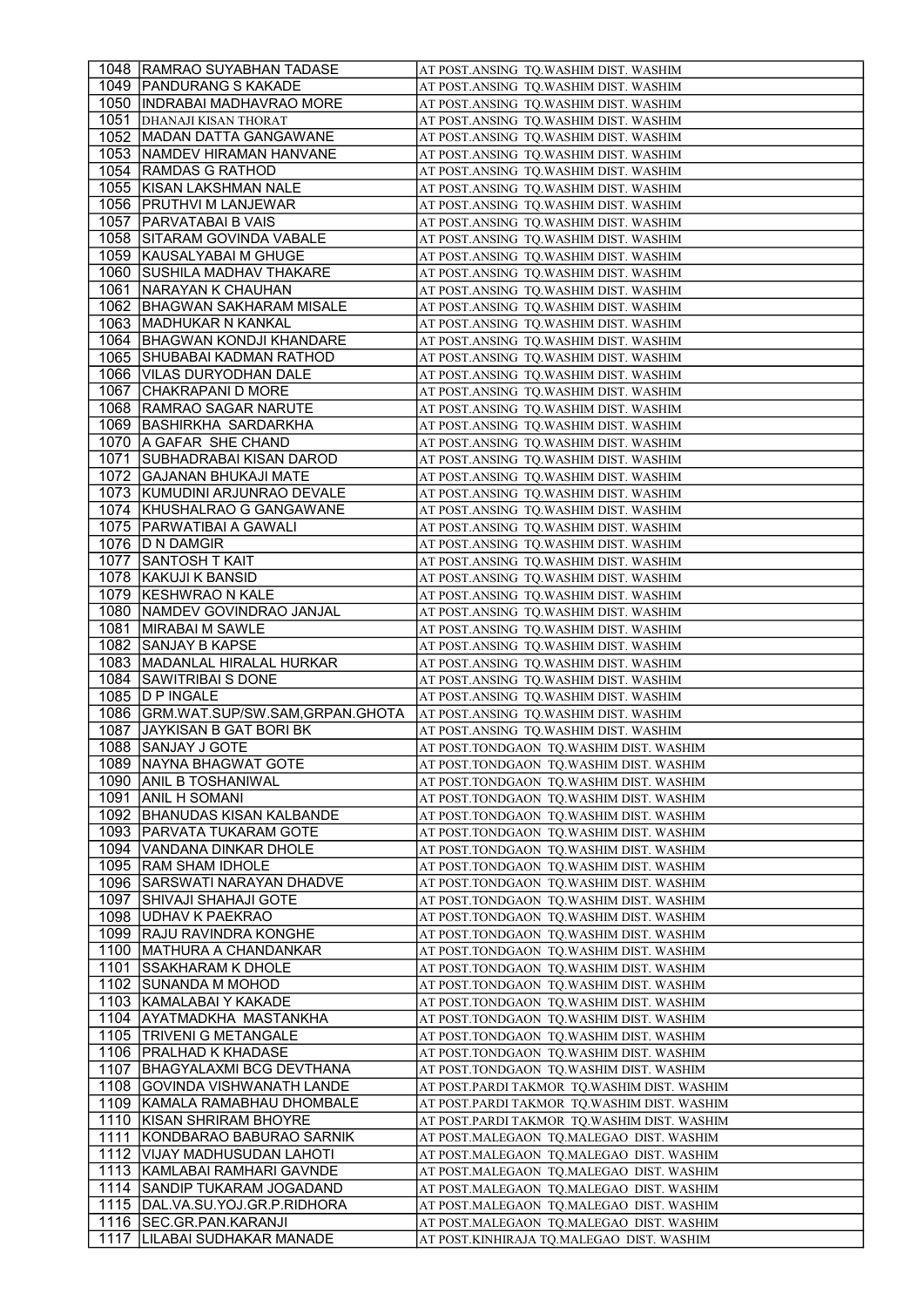|      | 1118   NAMDEO SHIVRAM WANKHADE                        | AT POST.KINHIRAJA TQ.MALEGAO  DIST. WASHIM                                   |
|------|-------------------------------------------------------|------------------------------------------------------------------------------|
|      | 1119   PRAVIN BABAN APURAKAR                          | AT POST.KINHIRAJA TQ.MALEGAO DIST. WASHIM                                    |
|      | 1120 GAUKARANA DINKAR GHUGE                           | AT POST.KINHIRAJA TQ.MALEGAO DIST. WASHIM                                    |
|      | 1121   DEVKABAI LAXMAN DEVLE                          | AT POST.KINHIRAJA TQ.MALEGAO DIST. WASHIM                                    |
|      | 1122 WAMAN PUNDLIK KHAMBALKAR                         | AT POST.KINHIRAJA TQ.MALEGAO  DIST. WASHIM                                   |
|      | 1123   DATTATRAY PARASRAM GAVANDE                     | AT POST.KINHIRAJA TO.MALEGAO DIST. WASHIM                                    |
|      | 1124 KALABAI L SARODE                                 | AT POST.KINHIRAJA TQ.MALEGAO DIST. WASHIM                                    |
|      | 1125   MAHANANDA ASHOK NALINDE                        | AT POST.KINHIRAJA TQ.MALEGAO DIST. WASHIM                                    |
|      | 1126 B AMBEDKAR SBG GUNJ                              | AT POST.KINHIRAJA TQ.MALEGAO DIST. WASHIM                                    |
|      | 1127 SEVALAL ADR SHE SBG GANESHPUR                    |                                                                              |
|      | 1128   VISHVNATH SHET SBG MAIRAHDOH                   | AT POST.KINHIRAJA TQ.MALEGAO DIST. WASHIM                                    |
|      |                                                       | AT POST.KINHIRAJA TQ.MALEGAO DIST. WASHIM                                    |
|      | 1129 JAY GURUBABA MAH S B G K RAJA                    | AT POST.KINHIRAJA TQ.MALEGAO  DIST. WASHIM                                   |
|      | 1130 GAON VIKAS SAMITA K RAJA                         | AT POST.KINHIRAJA TQ.MALEGAO DIST. WASHIM                                    |
| 1131 | GAONVIKAS SAMITI KAVARDARI                            | AT POST.KINHIRAJA TQ.MALEGAO DIST. WASHIM                                    |
|      | 1132 EKTA MAH SBG K RAJA                              | AT POST.KINHIRAJA TQ.MALEGAO DIST. WASHIM                                    |
|      | 1133 GAON VIKAS SAMITA ARANDA                         | AT POST.KINHIRAJA TQ.MALEGAO  DIST. WASHIM                                   |
|      | 1134   NATHNANGE MAH SBG MAIRAHDOH                    | AT POST.KINHIRAJA TQ.MALEGAO DIST. WASHIM                                    |
|      | 1135 RAMESH CHANDRABHAN LAHANE                        | AT POST.SHIRPUR  TQ.MALEGAO  DIST. WASHIM                                    |
|      | 1136   RAMESH TUKARAM CHANDE                          | AT POST.SHIRPUR TQ.MALEGAO DIST. WASHIM                                      |
|      | 1137   DILIP MOTIRAM JAIN                             | AT POST.MEDSHI TQ.MALEGAO DIST. WASHIM                                       |
|      | 1138   DEVLAL W RAUT                                  | AT POST.MEDSHI TQ.MALEGAO DIST. WASHIM                                       |
|      | 1139 DEVIDAS RAMKRUSHANA ANDHARE                      | AT POST.MEDSHI TQ.MALEGAO DIST. WASHIM                                       |
|      | 1140   SANTSH RAMKRUSHANA BHOVLE                      | AT POST.MEDSHI TO.MALEGAO  DIST. WASHIM                                      |
|      | 1141   SARSWATI A GADE                                | AT POST.MEDSHI TQ.MALEGAO DIST. WASHIM                                       |
|      | 1142   VIJAY D BELOKAR                                | AT POST.MEDSHI TQ.MALEGAO DIST. WASHIM                                       |
|      | 1143 PRASHANT RAMDAS KALORE                           | AT POST.MEDSHI TQ.MALEGAO  DIST. WASHIM                                      |
|      | 1144   MAJAHAR MOHAMD SHBBIR                          | AT POST.MEDSHI TQ.MALEGAO  DIST. WASHIM                                      |
|      | 1145 RAJU DTTARAO NAGARE                              | AT POST.MEDSHI TQ.MALEGAO DIST. WASHIM                                       |
|      | 1146 KAILAS PUNDLIK SANP                              | AT POST.MEDSHI TQ.MALEGAO  DIST. WASHIM                                      |
|      | 1147 REHANA NINNU GAORE                               | AT POST.MEDSHI TQ.MALEGAO DIST. WASHIM                                       |
|      | 1148   PRIYA PRADIP PATHAK                            | AT POST.MEDSHI TQ.MALEGAO DIST. WASHIM                                       |
|      | 1149 SHEK AEJAJ SHEK.EKABAL                           | AT POST.MEDSHI TQ.MALEGAO  DIST. WASHIM                                      |
|      | 1150 KONDBARAO PANDITRAO DESHMUKH                     | AT POST.PANGRI KUTE TQ.MALEGAO  DIST. WASHIM                                 |
|      | 1151   DAGDU GYANU MORE                               | AT POST.PANGRI KUTE TQ.MALEGAO  DIST. WASHIM                                 |
|      | 1152 SETARAM SAKARAM KULE                             | AT POST.PANGRI KUTE TQ.MALEGAO  DIST. WASHIM                                 |
|      |                                                       |                                                                              |
|      | 1153 GAJANAN DAGDU GHATOLE                            | AT POST.JAULKA RAILWAY TQ.MALEGAO DIST. WASHIM                               |
|      | 1154 JALSWARAJ PRAKALP AMANI                          | AT POST.PANGRI KUTE TQ.MALEGAO  DIST. WASHIM                                 |
|      | 1155   RAMESH LAXMAN PARBAT                           | AT POST.RISOD MAIN TQ.RISOD DIST. WASHIM                                     |
|      | 1156 BAJRANG NANDLAL RHUTIYA                          | AT POST.RISOD MAIN TQ.RISOD DIST. WASHIM                                     |
|      | 1157 AJAY BABURAO INGALE                              | AT POST.RISOD MAIN TQ.RISOD DIST. WASHIM                                     |
|      | 1158 AJAY DIPNARAYAN GHUPATA                          | AT POST.RISOD MAIN TQ.RISOD DIST. WASHIM                                     |
|      | 1159 SUBASH PARWAT PURI                               | AT POST.RISOD MAIN TQ.RISOD DIST. WASHIM                                     |
|      | 1160   BEBI EKNATH SHINDE                             | AT POST.RISOD MAIN TO.RISOD DIST. WASHIM                                     |
|      | 1161 KASHINATH DEVAPPA WANI                           | AT POST.RISOD MAIN TQ.RISOD DIST. WASHIM                                     |
|      | 1162   SUNIL PARASHURAM DESHMUKH                      | AT POST.RISOD MAIN TQ.RISOD DIST. WASHIM                                     |
|      | 1163 SAKARAM PUNJAJI TURUKMANE                        | AT POST.RISOD MAIN TQ.RISOD DIST. WASHIM                                     |
|      | 1164 GODAWARI VITHHAL KAMATHE                         | AT POST.RISOD MAIN TQ.RISOD DIST. WASHIM                                     |
|      | 1165   PRAKASH RAJARAM MOREY                          | AT POST.RISOD MAIN TQ.RISOD DIST. WASHIM                                     |
|      | 1166   DOLAT SAHEBKHAN PATHAN                         | AT POST.RISOD MAIN TQ.RISOD DIST. WASHIM                                     |
|      | 1167   KALIS V KAMBLE                                 | AT POST.RISOD CITY TQ.RISOD DIST. WASHIM                                     |
|      | 1168   PRABHAKAR S DESHMUK                            | AT POST.RISOD CITY TO.RISOD DIST. WASHIM                                     |
|      | 1169 RAJENDRA ONKAR RAUAT                             | AT POST.RITHAD TQ.RISOD DIST. WASHIM                                         |
|      | 1170 GANPAT N KHANZODE                                | AT POST.RITHAD TQ.RISOD DIST. WASHIM                                         |
|      | 1171 SHRIRAM K SHINDE                                 | AT POST.RITHAD TQ.RISOD DIST. WASHIM                                         |
|      | 1172 JYOTIRAM L DEVHADE                               | AT POST.RITHAD TQ.RISOD DIST. WASHIM                                         |
|      | 1173 KISAN G SARNAIK                                  | AT POST.RITHAD TQ.RISOD DIST. WASHIM                                         |
|      | 1174 KISAN NARAYAN DHANGARE                           | AT POST.RITHAD TQ.RISOD DIST. WASHIM                                         |
|      | 1175 JAGANNATH LAXMAN INGOLE                          | AT POST.RITHAD TQ.RISOD DIST. WASHIM                                         |
|      | 1176   PARVATIBAI VISHNUPANTH DINDORE                 | AT POST.RITHAD TQ.RISOD DIST. WASHIM                                         |
|      | 1177 SK FIROJ SK HASAN                                | AT POST.RITHAD  TQ.RISOD  DIST. WASHIM                                       |
|      | 1178   RAMDAS DAJIBA DESHMUKH                         | AT POST.RITHAD TQ.RISOD DIST. WASHIM                                         |
|      | 1179 SAKHUBAI PANDHARI MORE                           | AT POST.KENWAD TQ.RISOD DIST. WASHIM                                         |
|      | 1180   PARBAT MAHADU SHEWALE                          | AT POST.KENWAD TQ.RISOD DIST. WASHIM                                         |
|      | 1181   BHUMIPUJ SHETAKARI MANDAL                      | AT POST.KENWAD TQ.RISOD DIST. WASHIM                                         |
|      | 1182 SOPAN CHANDRABHAN SHEVALE                        | AT POST.KENWAD TQ.RISOD DIST. WASHIM                                         |
|      | 1183   PARVATA DHONDU PAVAR                           | AT POST.KENWAD TQ.RISOD DIST. WASHIM                                         |
|      | 1184 TRAMBAK SHIVRAM BHILANG                          | AT POST.KENWAD TQ.RISOD DIST. WASHIM                                         |
|      | 1185 JYOTI PRAKASH WANKHADE                           | AT POST.KENWAD TQ.RISOD DIST. WASHIM                                         |
| 1187 | 1186   DURGA LAXMAN KHARATE<br>BAJIRAO NAMAJI AMBHORE | AT POST.KENWAD TQ.RISOD DIST. WASHIM<br>AT POST.KENWAD TQ.RISOD DIST. WASHIM |